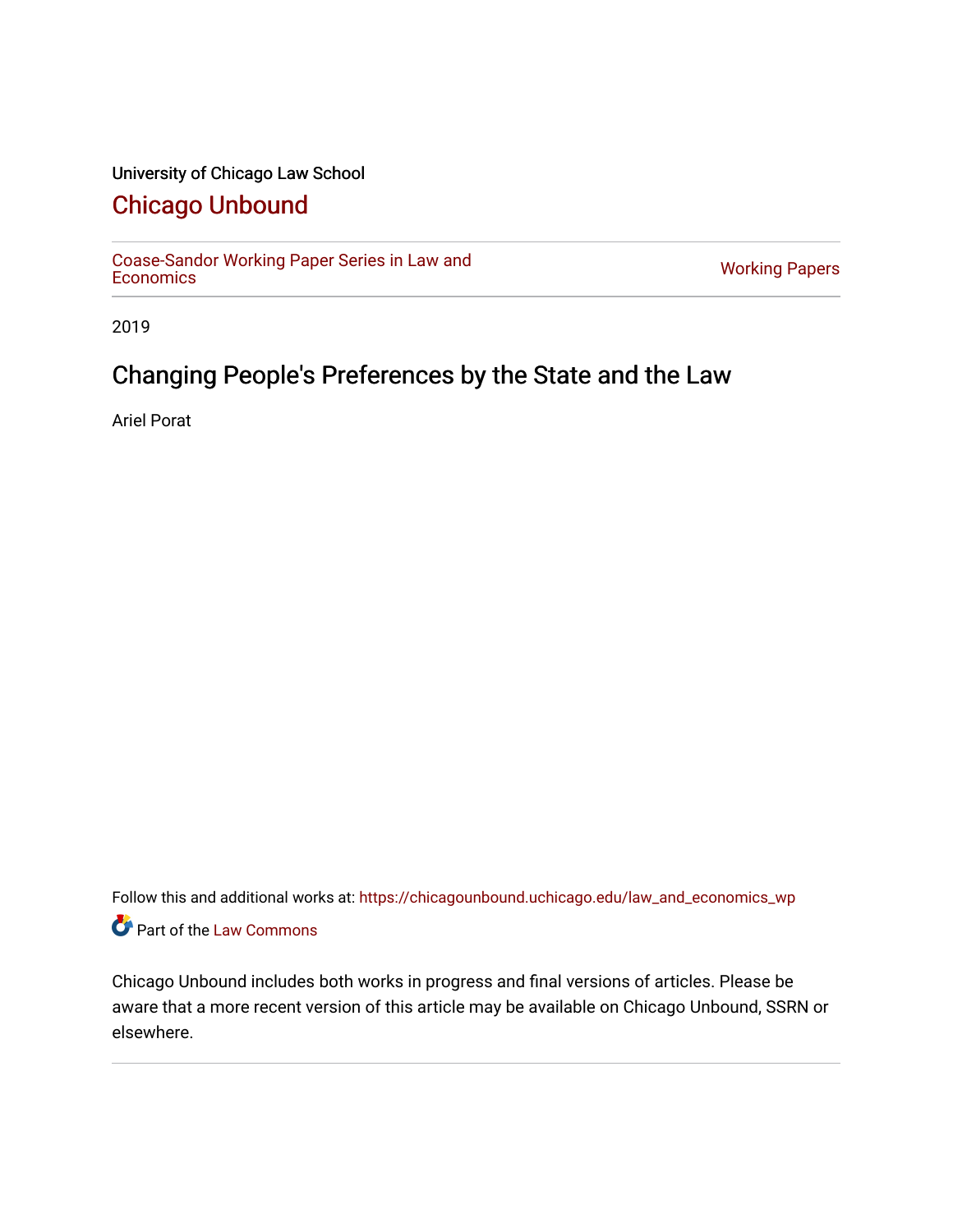# **CHANGING PEOPLE'S PREFERENCES BY THE STATE AND THE LAW**

## Ariel Porat\*

*In standard economic models, two basic assumptions are made: the first, that actors are rational and, the second, that actors' preferences are a given and exogenously determined. Behavioral economics—followed by behavioral law and economics—has questioned the first assumption. This article challenges the second one, arguing that in many instances, social welfare should be enhanced not by maximizing satisfaction of existing preferences but by changing the preferences themselves. The article identifies seven categories of cases where the traditional objections to intentional preferences change by the state and the law lose force and argues that in these cases, such a change warrants serious consideration. The article then proposes four different modes of intervention in people's preferences, varying in intensity, on the one hand, and the identity of their addressees, on the other, and explains the relative advantages and disadvantages of each form of intervention.*

<sup>\*</sup> President and Alain Poher Professor of Law at Tel Aviv University. For their very helpful comments, I thank Ronen Avraham, Oren Bar-Gill, Yitzhak Benbaji, Hanoch Dagan, Yuval Feldman, Talia Fisher, Haim Ganz, Jacob Goldin, Sharon Hannes, David Heyd, Amir Khoury, Roy Kreitner, Tami Kricheli-Katz, Shai Lavi, Daphna Lewinsohn-Zamir, Nira Liberman, Amir Licht, Haggai Porat, Eric Posner, Ariel Rubinstein, Uzi Segal, and the participants in workshops at Berkeley Law School, the Interdisciplinary Center in Herzliya and the Tel Aviv University Faculty of Law. My thanks also to Daniel Kopilov and Dana Zuk for their excellent research assistance.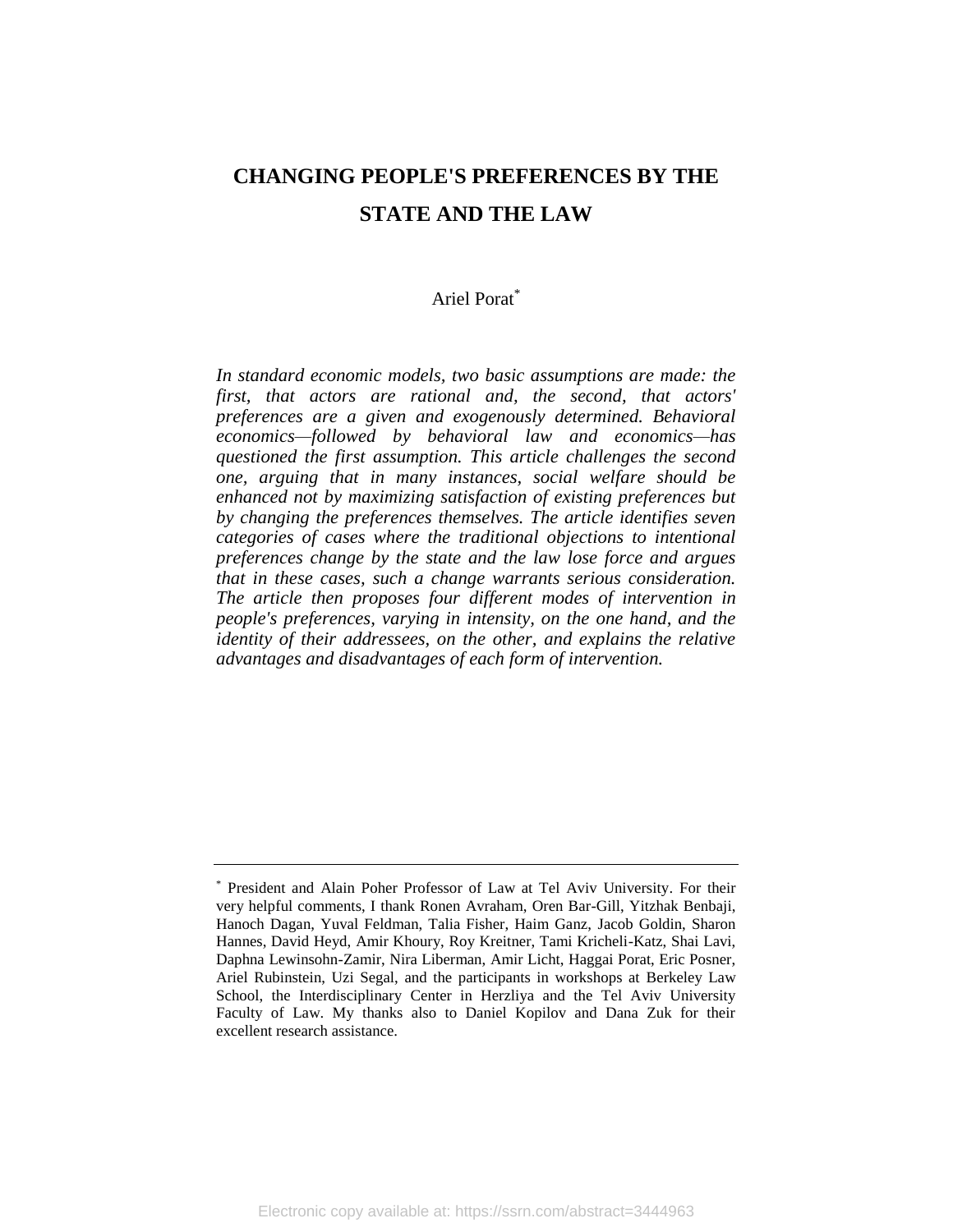#### 2 CHANGING PEOPLE'S PREFERENCES

#### TABLE OF CONTENTS

| I. PREFERENCES AND OBJECTIONS TO INTENTIONAL STATE INTERVENTION 6 |
|-------------------------------------------------------------------|
|                                                                   |
|                                                                   |
| II. WHEN OBJECTIONS TO STATE INTERVENTION LOSE FORCE  14          |
|                                                                   |
|                                                                   |
|                                                                   |
|                                                                   |
|                                                                   |
|                                                                   |
|                                                                   |
|                                                                   |
|                                                                   |
|                                                                   |
|                                                                   |
|                                                                   |
|                                                                   |

#### **INTRODUCTION**

<span id="page-2-0"></span>Standard economic models make two basic assumptions: the first, that actors are rational and, the second, that actors' preferences are a given and exogenously determined.<sup>1</sup> Behavioral economics followed by behavioral law and economics—questioned the rationality assumption, with scholars in the field showing time and again that actors are often irrational in predictable ways.<sup>2</sup> Today,

<sup>1</sup> *See* GARY S. BECKER, THE ECONOMIC APPROACH TO HUMAN BEHAVIOR 5 (1976) (presenting the fundamental economic assumption of stable preferences); George J. Stigler & Gary S. Becker, *De Gustibus Non Est Disputandum*, 67 AM. ECON. REV. 76, 76 (1977) ("Tastes are the unchallengeable axioms of a man's behavior: he may properly (usefully) be criticized for inefficiency in satisfying his desires, but the desires themselves are data. Deplorable tastes-say, for arson-may be countered by coercive and punitive action, but these deplorable tastes, at least when held by an adult, are not capable of being changed by persuasion."); Matthew Rabin, *Psychology and Economics*, 36 J. ECON. LITERATURE 11, 11 (1998) ("Economics has conventionally assumed that each individual has stable and coherent preferences, and that she rationally maximizes those preferences.").

<sup>2</sup> *See* Christine Jolls, Cass R. Sunstein & Richard Thaler, *A Behavioral Approach to Law and Economics*, 50 STAN. L. REV. 1471 (1998) (presenting behavioral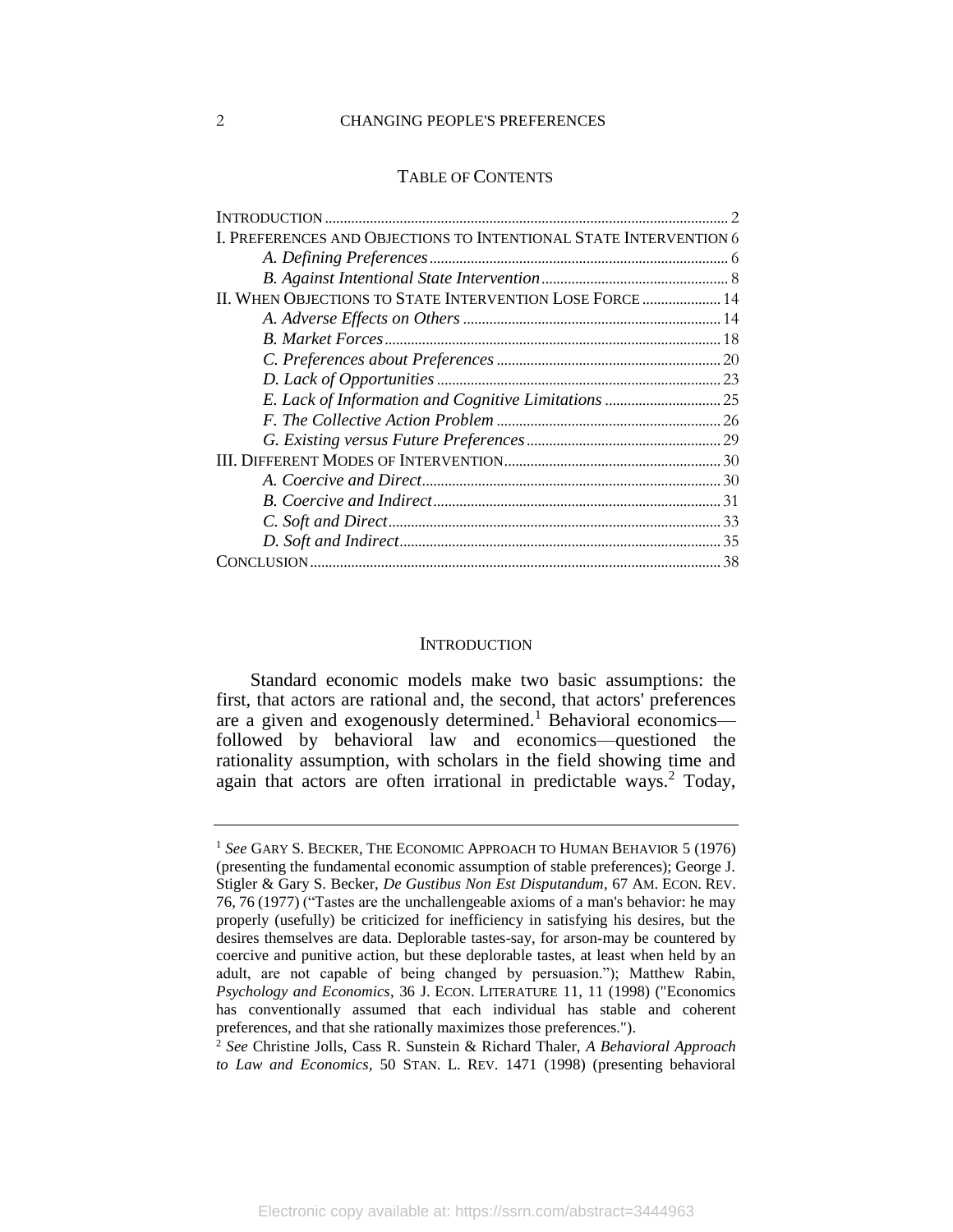behavioral economics is justifiably considered an important subfield of economics.

This article challenges the second assumption of the economic (and law and economics) models. It argues that in many instances, social welfare should be enhanced not by maximizing the satisfaction of existing preferences but by changing the preferences themselves.

<span id="page-3-0"></span>To illustrate, imagine that in State X, people have strong preferences for sweet (and, let's assume, unhealthy) food.<sup>3</sup> If preferences are taken as a given, the state should aim to maximize the satisfaction of the sum of all of its constituents' preferences, including for sweet food. Alternatively, the state could aim to change people's preferences for sweet food and, once that has been accomplished, maximize the satisfaction of all existing preferences, including the newly acquired ones. It is possible that most or even all individuals would thus be better off in terms of satisfying their preferences. First, those people with a preference for sweet food would now be healthier and happier than they were before the change to their preferences. Second, perhaps some social resources (such as the costs of manufacturing sweet food products) would be saved and directed instead to satisfying other preferences of the former sweet-food lovers or the preferences of other people.

So should the state consider changing its constituents' preferences as a social-welfare enhancing measure? Is it even appropriate for the state and the law to intervene in peoples' preferences to try to change them? Many preferences—such as those relating to sexual orientation—are rightly considered by many to be either unchangeable or such that the state should not intervene in. Other preferences are considered to merit being changed by the state or by others. For example, parents often try to change their children's

economics studies that challenge the rational actor assumption and discussing their implications for the economic analysis of law). For examples of notable contributions in the field of behavioral economics that have called into question the rationality assumption, see Daniel Kahneman & Amos Tversky, *Prospect Theory: An Analysis of Decision under Risk*, 47 ECONOMETRICA 263 (1979) (explaining how economic decision-making under uncertainty diverges from neo-classical theory, which is predicated on the notion of rational choice); Amos Tversky & Daniel Kahneman, *The Framing of Decisions and the Psychology of Choice*, 211 SCIENCE 453 (1981) (showing that preferences shift in predictable ways when the same problem is framed in different ways); Daniel Kahneman, Jack Knetch & Richard Thaler, *Anomalies: The Endowment Effect, Loss Aversion and Status Quo Bias*, 5 J. ECON. PERSPECTIVES 193 (1991) (showing that people often demand more to give up an object than they would be willing to pay to acquire it).

<sup>3</sup> RICHARD H. THALER & CASS R. SUNSTEIN, NUDGE 1-2 (2009) (showing that small changes in the food setting in school cafeterias can increase the consumption of healthy food).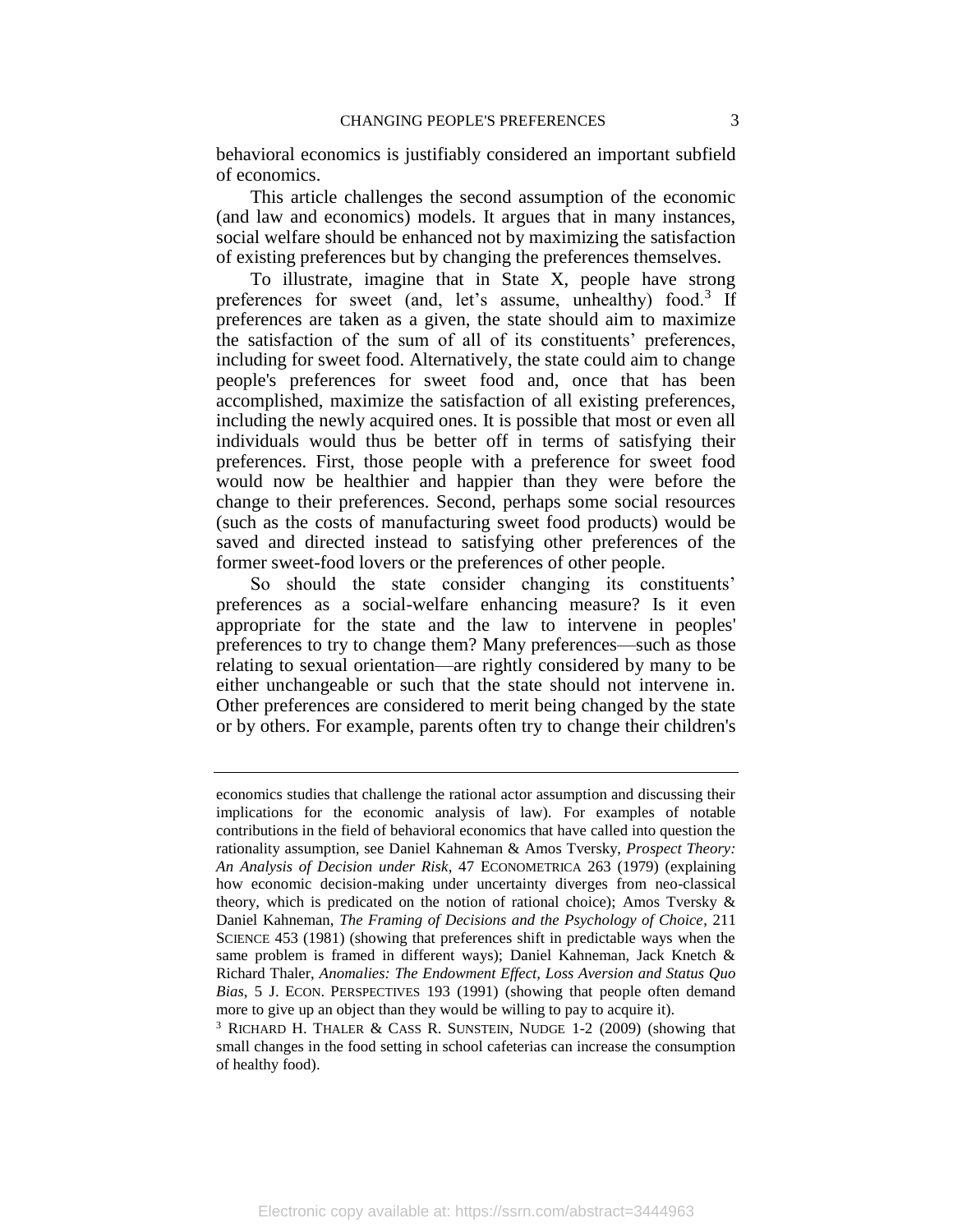preferences, as teachers try to shape their pupils' preferences. The state attempts to change value preferences by, for example, educating its citizens to be loyal to the state or to preserve the environment. Market forces transform people's preferences on a daily basis; Facebook, smartphones, and personal computers are just a few of the abundant examples of how the market can radically change people's preferences.<sup>4</sup>

While the market, the state and sometimes the law commonly shape people's preferences, *intentional* and, in particular, coercive intervention in those preferences by the state and the law is generally considered to be illegitimate and even dangerous (with a few exceptions, such as soft education for commonly accepted values). Why is this so? Suppose that the state's goal is to change people's preferences in order to maximize social welfare, thereby making every individual better off. Would such a goal be objectionable?<sup>5</sup> Would changing people's preferences for unhealthy food be a legitimate goal for the state to pursue if we assume that all consumers will be better off once the change takes place? Alternatively, suppose (even though there is no good reason to assume this) that social welfare would be enhanced were all people to have heterosexual preferences. Very few would argue that the state should intervene to change people's sexual orientation even if no individual would be worse off. The question that arises, then, is what underlies the opposition to the state's changing people's preferences?

A number of objections can be raised against intentional state intervention in people's preferences. *First*, allowing the state to change preferences could infringe on individual freedom: instead of letting individuals shape their preferences by themselves, the state would be doing this for them.<sup>6</sup> Second, the state might abuse its power and change people's preferences not to promote their own welfare but to promote the rulers' interests.<sup>7</sup> *Third*, allowing the state to change people's preferences would entail that it take a stand on

<sup>&</sup>lt;sup>4</sup> The widespread use of smartphones, for example, could be explained by the network effect: the more people who have smartphones, the more beneficial it is to use them. Yet clearly, there is more to the choice of many to own a smartphone; it derives also from their (relatively new) preference to be in constant contact with others.

<sup>5</sup> It would then be a Pareto, rather than Kaldor-Hicks, improvement. *Cf*. Robert Cooter, *Models of Morality in Law and Economics: Self-Control and Self-Improvement for the "Bad Man" of Holmes*, 78 B.U. L. REV. 903, 922-25 (1998) (explaining that Pareto self-improvement refers to a change in preferences that would be preferred by both the actor's original and final (after-change) self).

<sup>6</sup> *Infra* Section I.B.

<sup>7</sup> *Infra* Section I.B.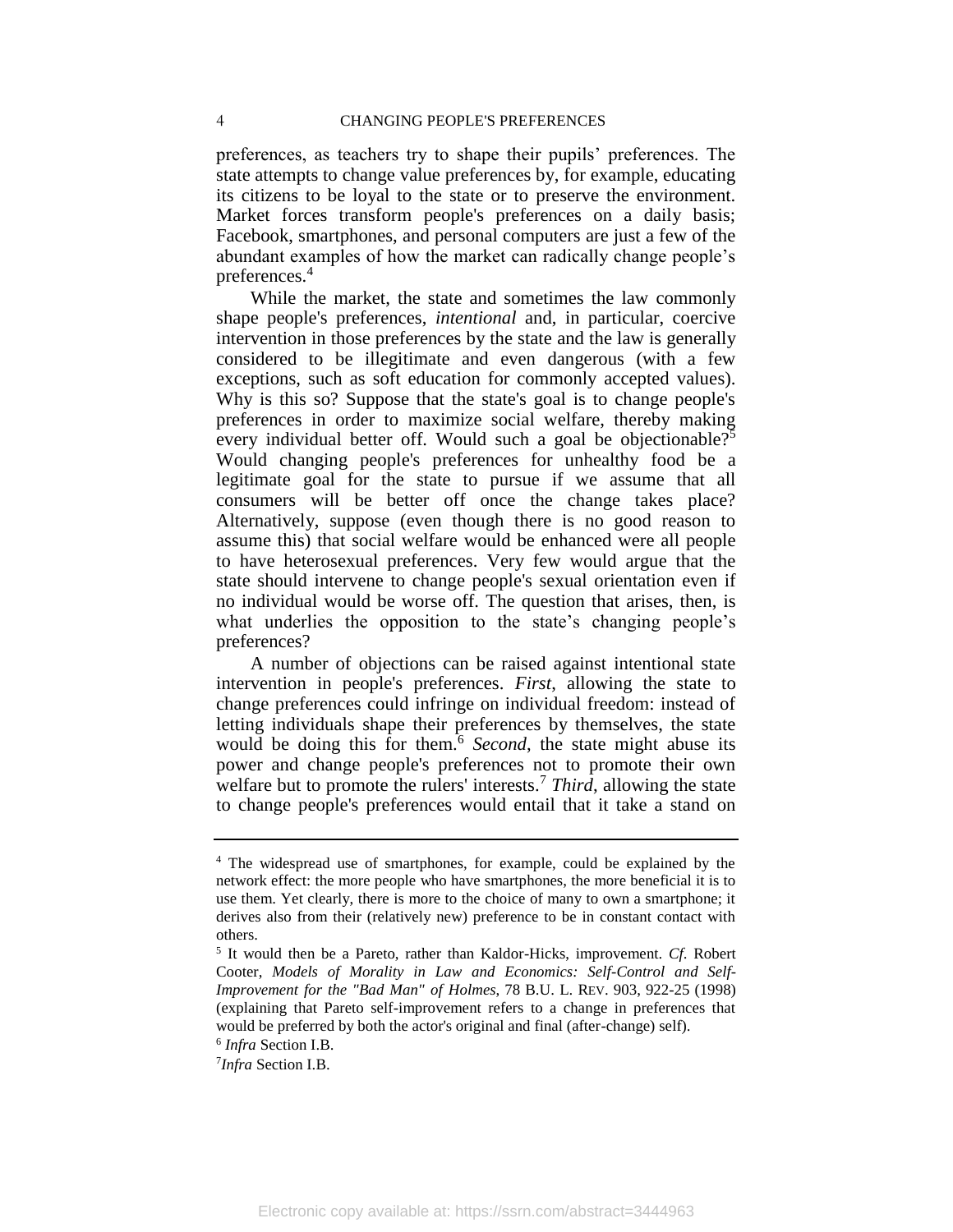which preferences are the "good" ones deserving of promotion and which are the "bad" ones that should be repressed. Allowing the state such a role would conflict with liberal political theory, which calls for a neutral role for the state in promoting the social good.<sup>8</sup> *Fourth* and lastly, any effort to change people's preferences would necessarily entail uncertainty: it is typically unclear as to whether any given change would increase or decrease social welfare.<sup>9</sup>

Insofar as they are intended to be general and broad in scope, these four objections to state intervention in preferences lose force once we acknowledge that in actuality, the state and the law influence our preferences in most aspects of our lives and, more importantly, that this is entirely unavoidable. Rights and duties, the allocation of private and public resources, and the social structure in which we live shape our preferences from the moment we are born. This seems to occur unintentionally, implicitly, and coincidentally, but it nevertheless occurs universally. So if this is the case, why should the intervention not be purposive, explicit, and with appropriate awareness, thereby making transparent a process that is currently obfuscated and surreptitious?<sup>10</sup> Transparency would make the process of preferences change by the state subject to public (as well as judicial) scrutiny and consistent with the basic tenets of liberal democracy.<sup>11</sup>

<span id="page-5-0"></span>I begin in Part I by laying out what "preferences" will refer to in this article. I distinguish between internal and external preferences and among preferences that are tastes, preferences tied to personal characteristics or tendencies, preferences relating to other people, preferences relating to ways of life, and preferences motivated by

<sup>8</sup> *Infra* Section I.B.

<sup>9</sup> *Infra* Section I.B.

<sup>10</sup> At the same time, it could be argued that coincidental changes of preferences by the state are inevitable and their presence does not justify intentional changes. *See* JOHN RAWLS, POLITICAL LIBERALISM 66-71 (1993) (arguing that publicity is an aspect of fairness); Cass R. Sunstein, *Legal Interference with Private Preferences*, 53 U. CHI. L. REV. 1129, 1154 (1986) (arguing that some preferences are the product of past power relations and therefore a transparent preferences change policy can shape these distorted preferences in accordance with liberal principles).

<sup>&</sup>lt;sup>11</sup> Cass Sunstein asserted, in an article he published in 1986, that existing objections to changing private preferences through the law notwithstanding, this should be done, for the most part, in cases where some type of collective action problem is preventing a desirable change. Sunstein, *supra* note [11.](#page-5-0) Here, I add several categories of cases to those Sunstein discussed, as well as offering more general guidelines for state intervention. In particular, I suggest various ways of changing people's preferences, including "nudging," a technique proposed by Thaler & Sunstein for changing people's behavior but not preferences, THALER  $\&$ SUNSTEIN, *supra* note [3,](#page-3-0) and show how they can be applied in different contexts.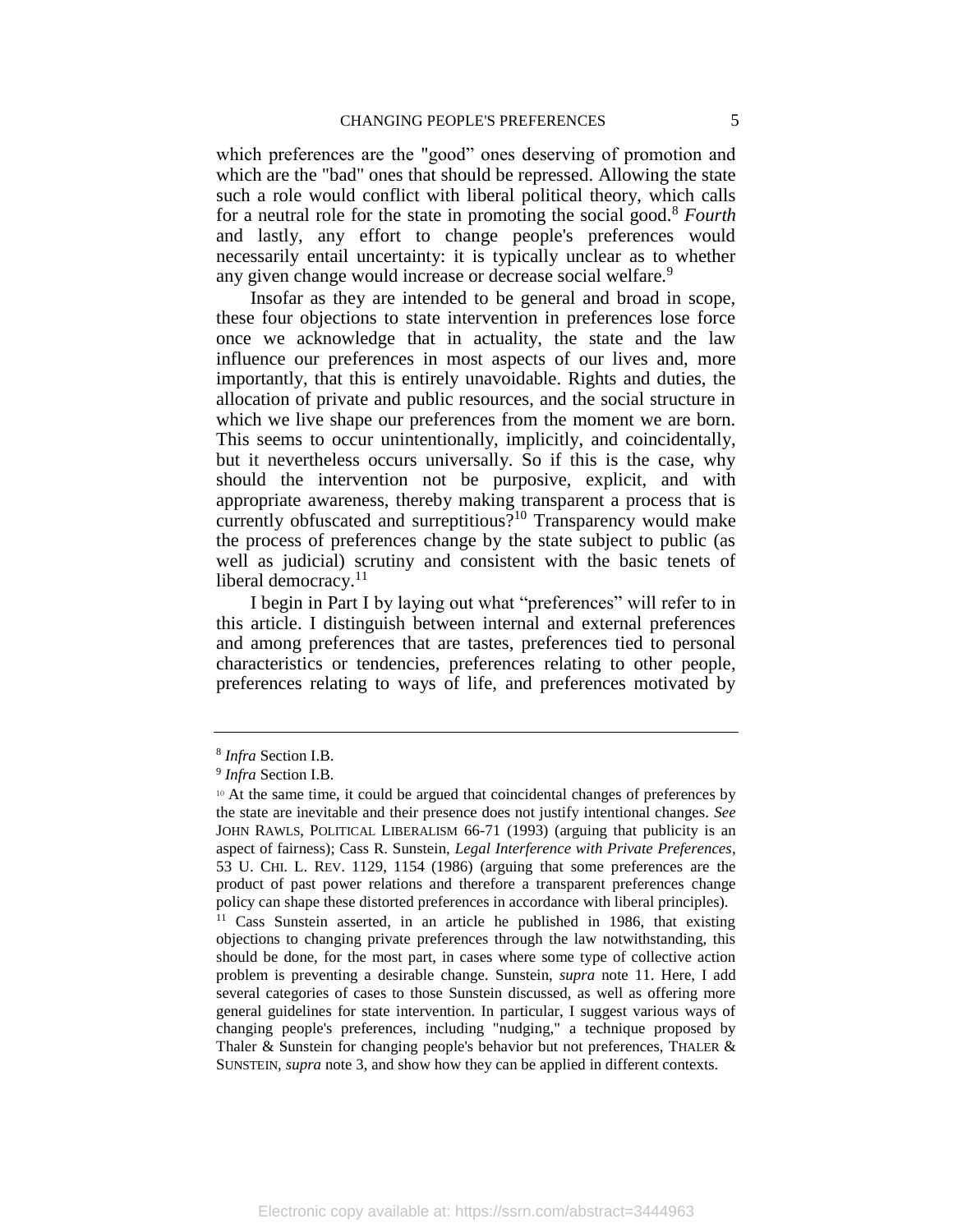#### 6 CHANGING PEOPLE'S PREFERENCES

personal values. The discussion then elaborates on possible objections to the state's changing preferences. This sets the stage for the article's main claim, put forth in Part II, namely, that at least in some circumstances, these objections lose their force. Part III proposes four possible ways the state can intervene in preferences and the Conclusion summarizes the arguments made in the article.<sup>12</sup>

#### <span id="page-6-0"></span>I. PREFERENCES AND OBJECTIONS TO INTENTIONAL STATE AND LAW

#### **INTERVENTION**

This part of the article lays the groundwork for identifying cases in which at least certain modes of intentional state and law intervention in people's preferences can be expected to trigger fewer objections than in other cases. Section A defines "preferences" for the purposes of this article, explaining that the term is used in a far broader sense here than how it is generally used by economists. Section B then elaborates on the central possible grounds for objecting to the state changing preferences.

## *A. Defining Preferences*

<span id="page-6-1"></span>To define preferences, I will first exclude what can be termed external, as opposed to internal, preferences. External preferences refer to people's desires to give precedence to one act or state of the world over another act or state of the world when this is motivated by either threat of sanction or promise of benefit from others. A person who likes smoking might have an external preference *not* to smoke because he fears legal sanctions or expects condemnation from his friends and family. A person might have an external preference not to smoke also because the price of cigarettes has gone up or he's been offered a monetary reward if he stops smoking. Such preferences are beyond the scope of this article, which focuses on internal preferences, namely, those preferences that are generated by internal, rather than external, forces.<sup>13</sup> For example, the person who

<span id="page-6-2"></span> $12$  A full-fledged theory of justified preferences change by the state should take into account also the psychological and physiological processes of such a change and not only the normative impediments. *See* Amir N. Licht, *Law for the Common Man: An Individual-Level Theory of Values, Expanded Rationality, and the Law*, 74 LAW & CONTEMP. PROBS. 175, 188 (2011) (presenting the psychological aspects of preferences change).

<sup>&</sup>lt;sup>13</sup> Some take "preferences" to refer only to internal preferences, while others see it as encompassing both internal and external preferences. Daphna Lewinsohn-Zamir, *The Importance of Being Earnest: Two Notions of Internalization*, 65 U. TORONTO L.J. 37, 49-51 (2005) (explaining that whereas internal preferences are attributed to intrinsic motivations, external preferences are attributed to external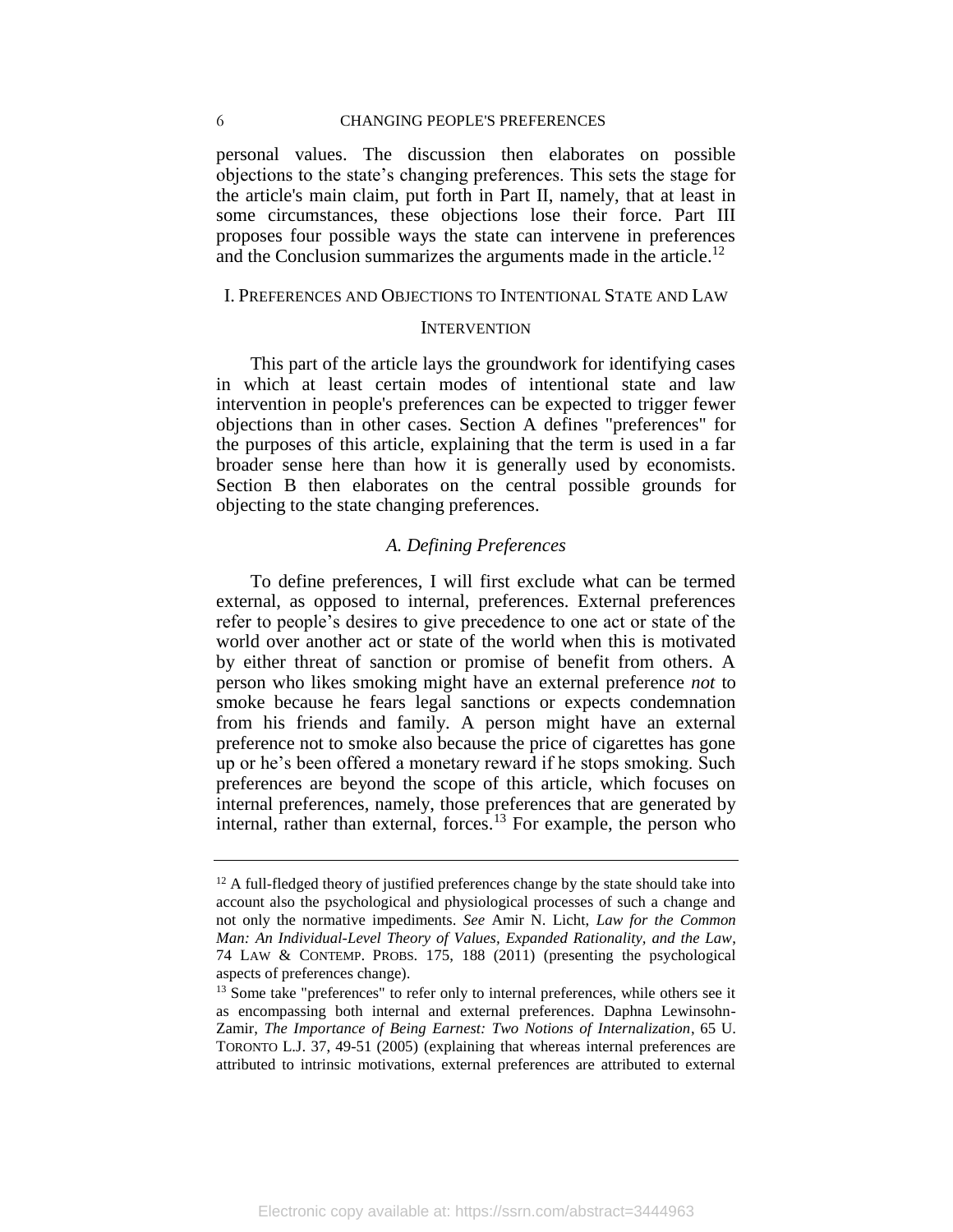likes smoking has an internal preference to do so even though his external preference is to stop smoking.

Internal preferences (which I'll hereinafter refer to simply as "preferences") can be both strictly and broadly defined. Strictly defined, they are the desires people have, when motivated by internal forces, to favor one act or state of the world over another. Broadly defined, preferences include also the values and tastes people have that affect and shape their strictly defined preferences. In this article, preferences will be broadly, rather than strictly, construed.

What preferences do people have? One type of preferences is *tastes*, for example, a preference for sweet food. Someone with a taste for sweet food will be driven to prefer (strictly speaking) one type of food (sweet) over another type (non-sweet).

A second type of preferences relates to *personal characteristics*  or *tendencies*, like sexual preferences, for example. A man's homosexual tendencies result in his preference (strictly speaking) of intimate relations with a man rather than with a woman.

A third type of preferences relates to *attitudes towards other people*, such as racist preferences. A person with racist preferences prefers (strictly speaking) the company of people from one or more races to the company of people from another race or other races.

A fourth type of preferences is connected to *ways of life*, for example, the preference to live as part of a family unit or to be connected to many (or few) people. A person with a preference to live as part of a family unit prefers (strictly speaking) getting married (or living with a common-law partner) to remaining single.

Fifth and lastly, there are preferences that are tied to *values* that people hold, such as solidarity, individualism, or materialism.<sup>14</sup> A person with a preference for solidarity, for example, might prefer (strictly speaking) to support (morally or materially) certain groups or communities with whom she identifies over not supporting those groups or communities.

It becomes clear, then, that preferences often involve views and

incentives).

<sup>&</sup>lt;sup>14</sup> The term "preference" could relate to almost everything, including matters that are in no way connected to the well-being of the preference holder (say, an American citizen with a preference that the Israeli prime minister be goodlooking). Therefore, some argue, the only preferences that should count are those that relate to the preference holder's life or well-being. *See, e.g.*, DEREK PARFIT, REASONS AND PERSONS 484 (1987). *But see* RONALD DWORKIN, TAKING RIGHTS SERIOUSLY 275-76 (1980). Dworkin distinguishes between external preferences, which relate to other people, and internal preferences, which relate to the preference holder. According to Dworkin, only the latter should count. *See also* AMARTYA SEN, COMMODITIES AND CAPABILITIES 14-15 (1999), who maintains that a person's private preferences derive from his conception of what he can attain.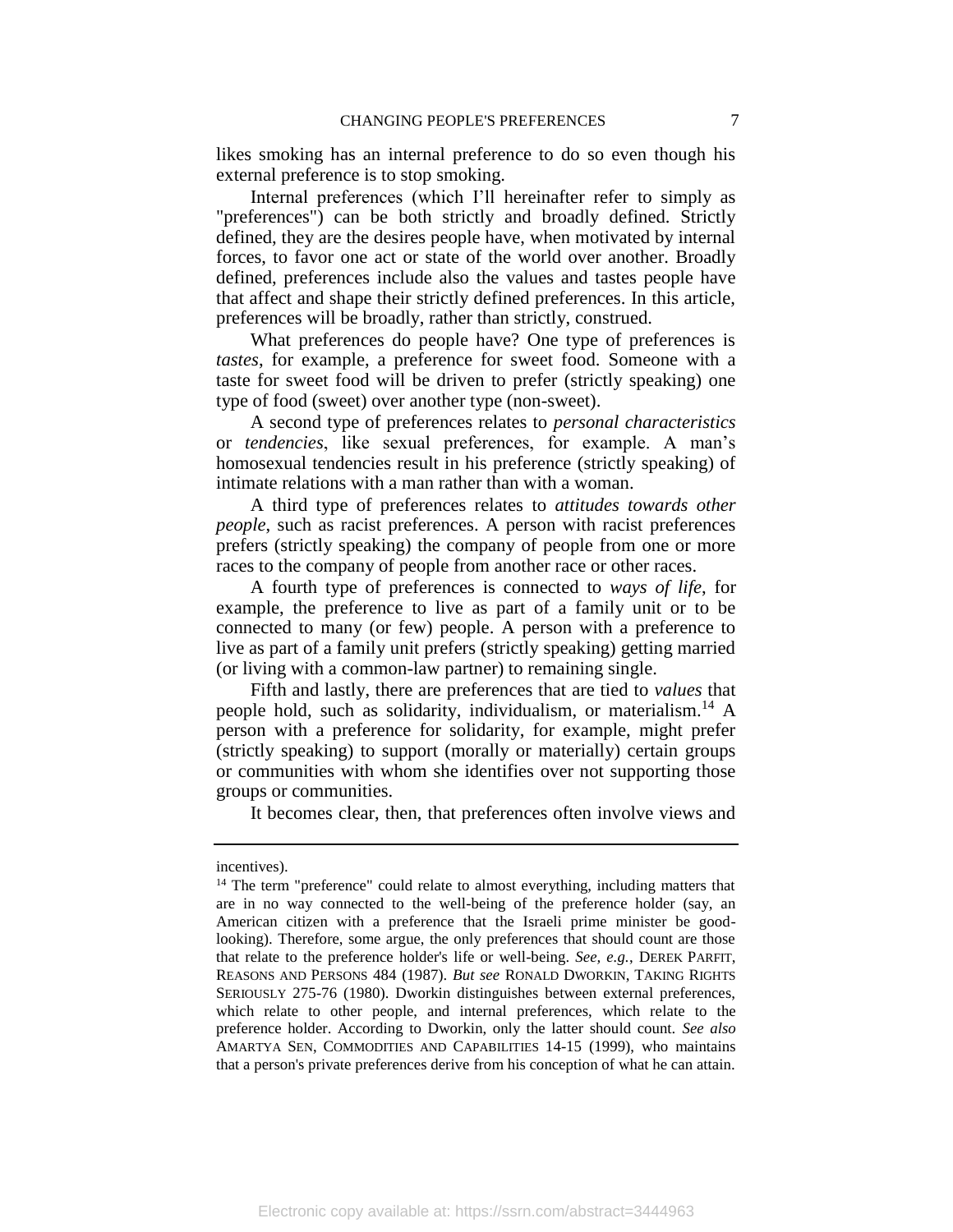moral stances that might be based on accurate or false evidence or beliefs. Thus, a person might prefer sweet to non-sweet food based on the mistaken perception that the former is healthier than the latter; he might prefer to avoid social interaction with gay people, believing homosexuality to be immoral; he might have racist preferences regarding ethnic minorities, holding them to be inferior; or he might prefer not to smoke or to eat excessively even though he enjoys both, simply because he believes smoking and overeating to be unhealthy. Even addictions are preferences under this article's terminology, regardless of whether the addict prefers, in a deep sense, not to be addicted.<sup>15</sup>

Certain distinctions emerge amongst the examples presented thus far: between authentic and acquired preferences; between preferences that are central to an individual's personality and preferences that are peripheral to personality; and between preferences with a moral or value dimension and preferences that lack such a dimension. While these distinctions are important in any discussion of preferences and the various options for changing them, all of these preferences are related to as simply "preferences" in the discussion in this article.

## *B. Against Intentional State Intervention*

<span id="page-8-0"></span>Why should intentional state and law intervention in people's preferences not be allowed as an intermediate measure towards maximizing social welfare? On what grounds could this be opposed?

*One argument* against such intervention in preferences concerns *personal freedom*: regardless of whether changing a person's preferences enhances her welfare, her freedom would be infringed on. Per this argument, freedom precedes welfare, at least insofar as the basic freedom to shape one's preferences is concerned. Interfering with this freedom, the argument goes, is analogous to cloning human beings as it alters their self and identity.

This argument rests on the premise that a person should have the freedom to choose her preferences just as she has the freedom to

<sup>&</sup>lt;sup>15</sup> There are philosophers who would consider only rational preferences based on a deliberative process in which a person chooses her own rational ends to be internal preferences. This is a Kantian conception, under which only rational behavior, which is directed at choosing the right end, is authentic and not subject to external motivations. IMMANUEL KANT, GROUNDWORK OF THE METAPHYSIC OF MORALS (1785) (H.J. Paton trans., Harper Torchbooks 1964). By this conception, a preference for sweet food is an external rather than internal preference (of the body and not of the mind). In contrast, Hume argued that as a purely empirical matter, we can't talk about any preferences being authentic or essential to a person. DAVID HUME, A TREATISE OF HUMAN NATURE 293-96 (1740) (Dover Publications 2003).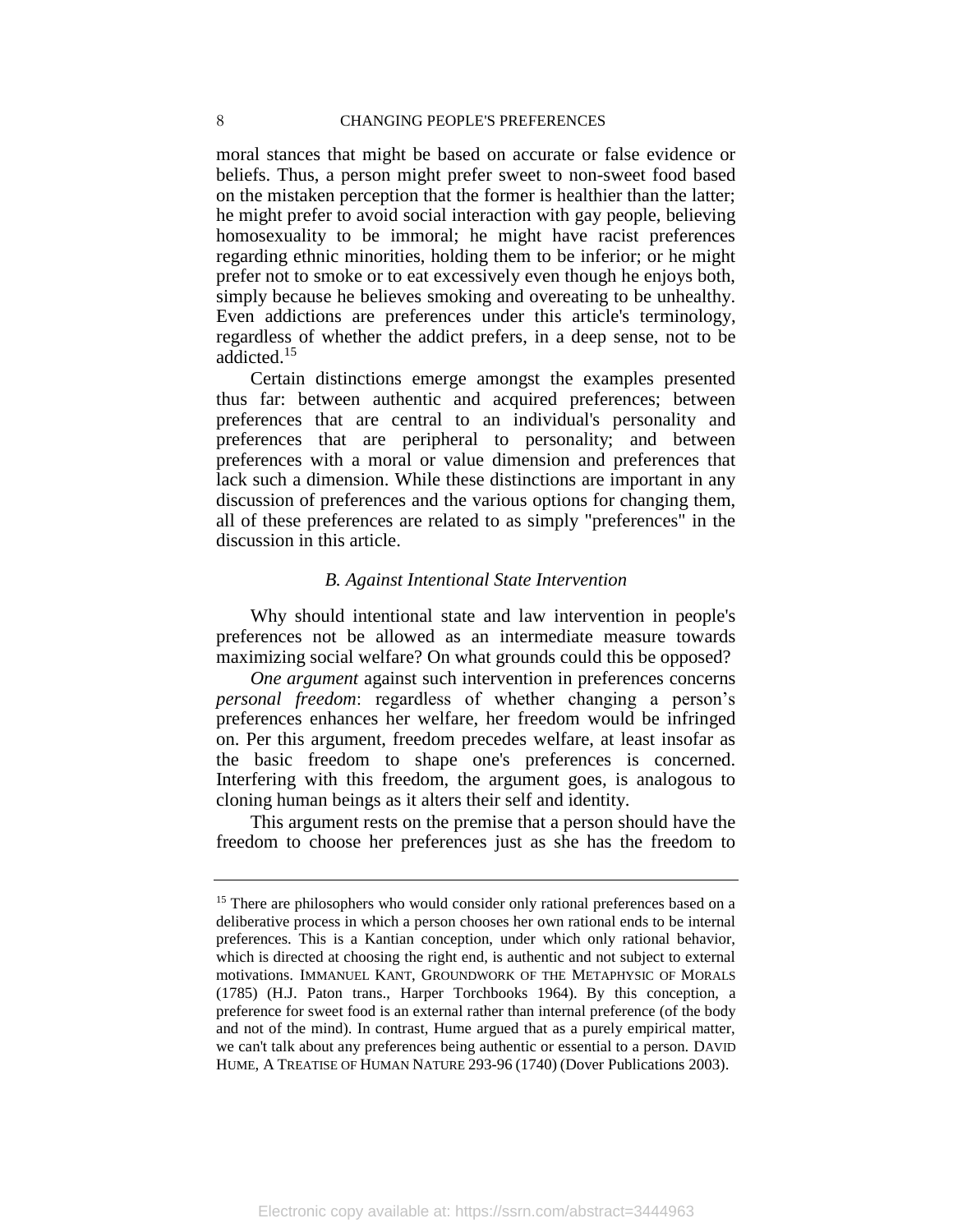choose her way of life, even when those choices impair her welfare.<sup>16</sup> Thus, a person's preference to smoke should be respected regardless of the proven risks that preference subjects her to, and the state should not intervene in her choice.

<span id="page-9-0"></span>A different angle to this argument is that interfering in people's preferences infantilizes them.<sup>17</sup> Rather than being instigated by mental evolution and growth or a simple learning process, the changes to people's preferences will be the outcome of the state's paternalistic intervention. Commonly raised regarding paternalistic intervention in behavioral choices, $^{18}$  this objection is no less valid if not more so—when preferences are at stake. In the case of smoking, for instance, there is much merit to smokers' undergoing a process of realizing that their smoking preferences are detrimental to their wellbeing and changing them accordingly. When the state assumes responsibility for detecting and changing such preferences, individuals may be led into a state of atrophy.<sup>19</sup>

<span id="page-9-1"></span>*A second argument* against preferences changing by the state centers on the *abuse of power* concern. According to this argument, since political power is always coercive and backed by the state's ability to impose sanctions,<sup>20</sup> the state is likely to exploit its power to

<sup>16</sup> *See* Amartya Sen, *Markets and Freedoms: Achievements and Limitations of the Market Mechanism in Promoting Individual Freedoms*, 45 OXFORD ECON. PAPERS 519, 524 (1993). Sen takes the "process aspect of freedom" to include decisional autonomy and immunity from interference. The former, he stresses, "is concerned with the operative role that a person has in the process of choice … . [T]he crucial issue here is self-decision, e.g., whether the choices are being made by the person herself-not (on her behalf) by other individuals or institutions." *Id.*

<sup>17</sup> *Cf.* Joshua D. Wright & Douglas H. Ginsburg, *Behavioral Law and Economics: Its Origins, Fatal Flaws, and Implications for Liberty*, 106 NW. U. L. REV. 1033, 1070-71 (2012) (arguing that paternalistic intervention in individual decisionmaking "tends to infantilize the public").

<sup>18</sup> *See*, *e.g.*, Cass R. Sunstein*, Choosing Not to Choose*, 64 DUKE L.J. 1, 30-36 (2014) (debating the merits of learning as an advantage for active choosing over paternalistic approaches); CASS R. SUNSTEIN, WHY NUDGE? 94-96 (2014) (presenting the objection to soft paternalism on the grounds of possible public infantilization). Paternalistic policies are also seen as diminishing the expressive function of law. Although norms and behaviors can be shaped simply through the authoritative statements of the law, a paternalistic approach prefers that the law operate in the background, unbeknownst to its targets. *See* Yuval Feldman & Orly Lobel, *Behavioural Trade-Offs: Beyond the Land of Nudges Spans the World of Law and Psychology*, *in* NUDGE AND THE LAW: A EUROPEAN PERSPECTIVE 301, 314-17 (Alberto Alemanno & Anne-Lise Sibony eds., 2015).

<sup>&</sup>lt;sup>19</sup> Cf. JOHN S[TUART](javascript:__doLinkPostBack() MILL, ON LIBERTY 37 (David Bromwich & George Kateb eds., 2003) ("The mental and moral, like the muscular powers, are improved only by being used.").

<sup>20</sup> RAWLS, *supra* note [11,](#page-5-0) at 136 (discussing the features of political power within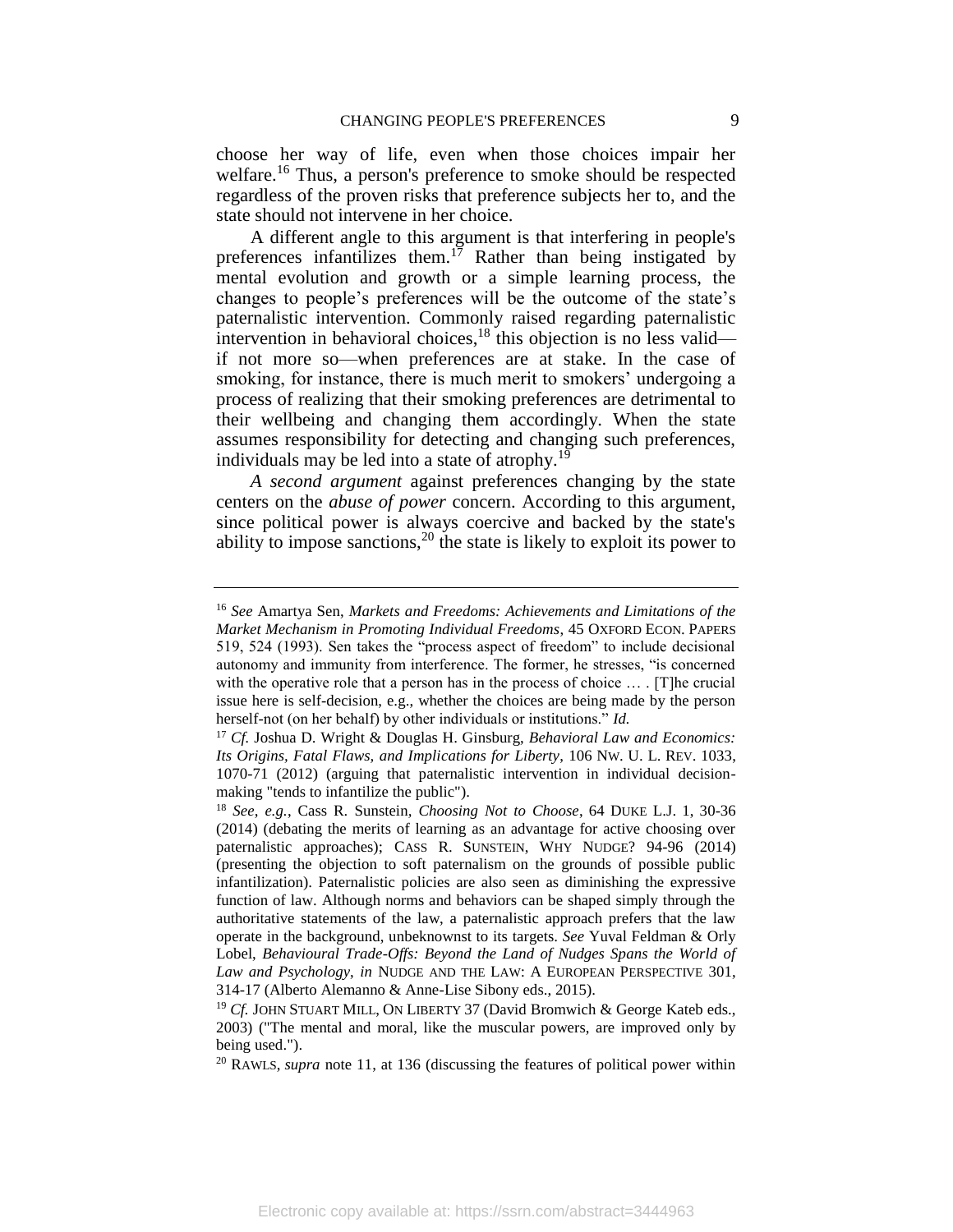<span id="page-10-0"></span>change people's preferences in a way that serves its own interests rather than those of the individuals.<sup>21</sup> Such changes should, therefore, be prohibited or, at the very least, strictly limited. This argument is a derivative of the basic idea that the ruler's authority should always be limited given the danger that it will try to capture more than its fair share of the "good."<sup>22</sup> This concern also arises with respect to paternalistic intervention by the state in general,  $2<sup>3</sup>$  and it has even greater force regarding preferences: intervention in preferences is analogous to subordinating citizens to the will of the monarch through brainwashing and similar techniques.

In abusing its power, the state could be *internally* motivated by the interests and views of the policymaker herself. Such would be the case, for example, when a conservative administration promotes prolife preferences or a liberal administration promotes pro-choice preferences regardless of how such a change could impact social welfare. The state's motivation could also, however, be *externally* driven, the product of the lobbying of a non-governmental actor.<sup>24</sup> This would be the case when a fast-food corporation uses its political clout to promote a change in people's taste preferences, thereby benefiting itself at the expense of the public good. What is troublesome, in other words, is that efforts to change preferences would not be unilateral, with the state the sole initiator of the change, but rather bilateral or multilateral, with interest groups seeking to change the social planner's preferences,  $25$  who, in turn, would

constitutional regimes).

<sup>&</sup>lt;sup>21</sup> There are any number of alternatives for intervening in people's preferences. Some would be more objectionable than others because of the risk of abuse of the state's power. *See infra* Part III. Thaler & Sunstein, *supra* note [3,](#page-3-0) famously advocated intervening in people's behavior (not preferences!) through "nudging." This suggestion has drawn some criticism, to which Sunstein has attempted to respond in SUNSTEIN, WHY NUDGE?, *supra* note [18,](#page-9-0) at 12. *See also* Ayala Arad & Ariel Rubinstein, *The People's Perspective on Libertarian-Paternalistic Policies* (July 2015) (unpublished manuscript), *available at* [www.tau.ac.il/~aradayal/LP.pdf](http://www.tau.ac.il/~aradayal/LP.pdf) (showing that individuals might counter-react to a nudge from the state by doing the opposite of what is expected of them).

<sup>22</sup> John Finnis, *Is Natural Law Theory Compatible with Limited Government?*, *in* NATURAL LAW, LIBERALISM AND MORALITY 1, 2 (1996) (discussing the justification for limited government).

<sup>23</sup> MILL, *supra* note [19,](#page-9-1) at 143-44 (arguing that intervention in a person's life is justified only when she inflicts harm on others).

<sup>24</sup> A similar concern has been raised as an objection to soft paternalism. *The State Is Looking After You*, ECONOMIST (Apr 6th 2006), http://www.economist.com/node/6772346.

<sup>25</sup> *See* Mingli Zheng, *Lobbying for Wealth Redistribution by Changing the Social Planner's Preferences*, 26 J. THEORETICAL POL. 79, 79-92 (2013) (modelling the effects of interest group lobbying on a framework for changing the social planner's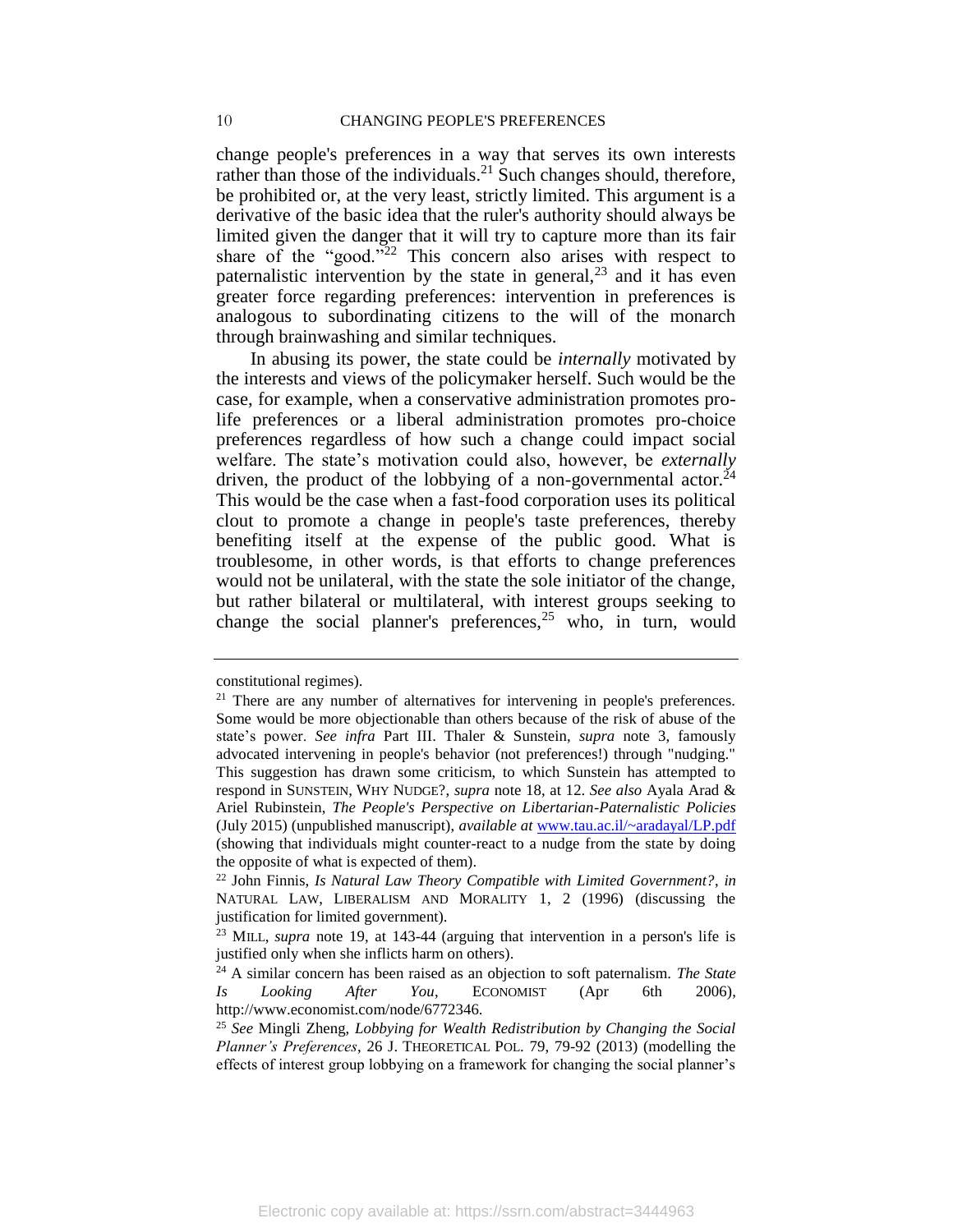implement policies that impose those preferences on the public.

In the common abuse-of-power scenario, there would be a "slippery slope," $^{26}$  where the state gradually eases its restraint and intensifies its intervention for the sole purpose of furthering its own objectives and interests. There are two ways in which this could happen: through an intensification of *means*, whereby the state unnecessarily and disproportionately shifts from soft to harsh intervention or, alternatively, resorts to progressively-less-visible means of persuasion;<sup>27</sup> or through an intensification of *scope,* whereby the state begins to take avenues of intervention initially deemed excessively pervasive or offensive, such as intervention in sexual preferences.

The concerns regarding state overreach are exacerbated by the lack of transparency that intervention policies tend to suffer from. Coercive forms of intervention<sup>28</sup> can be expected to be conducted in public view; this would be the case, for instance, with the prohibition of an activity that is intended to impact private preferences to engage in that activity. However, subtler and softer forms of intervention<sup>29</sup> might not be publicly visible, as their effectivity hinges on a certain degree of ambiguity. Sunlight has been called the best of disinfectants,<sup>30</sup> so it is clear why already-suspect intervention intensifies concerns when performed behind the veil of opacity. Even a state that severely infringes on civil rights and acts against the will of its people cannot be held accountable if its actions aren't subject to proper public scrutiny.<sup>31</sup>

<span id="page-11-0"></span>*A third argument,* which is related to the second one, focuses on

<sup>28</sup> *Infra* Sections III.A-B.

<sup>29</sup> *Infra* Sections III.C-D.

preferences).

<sup>26</sup> See THALER & SUNSTEIN, *supra* note [3,](#page-3-0) at 236-38, who debate a similar slippery-slope objection in the context of state intervention in people's behavior. For an example of such an objection, see Douglas Glen Whitman & Mario J. Rizzo, *Paternalistic Slopes*, 2 N.Y.U. J.L. & LIBERTY 411 (2007), reviewing and analyzing the relationship between the slippery-slope argument and paternalist policymaking.

<sup>27</sup> *See* Riccardo Rebonato, *A Critical Assessment of Libertarian Paternalism*, 37 J. CONSUMER POL'Y 357, 368-69 (2014) (applying the slippery-slope argument to the possibility of modes of influence becoming less overt).

<sup>30</sup> LOUIS D. BRANDEIS, *What Publicity Can Do*, *in* OTHER PEOPLE'S MONEY AND HOW THE BANKERS USE IT 62, 62 (1914) (Harper Torchbooks 1967).

 $31$  For a discussion of publicity concerns in the context of soft paternalism, see SUNSTEIN, WHY NUDGE, *supra* note [18,](#page-9-0) at 144-51. *See also* Edward L. Glaeser, *Paternalism and Psychology*, 73 U. CHI. L. REV. 133, 151-52 (2006) (objecting to soft paternalism due to the greater difficulty of monitoring it as compared to hard paternalism).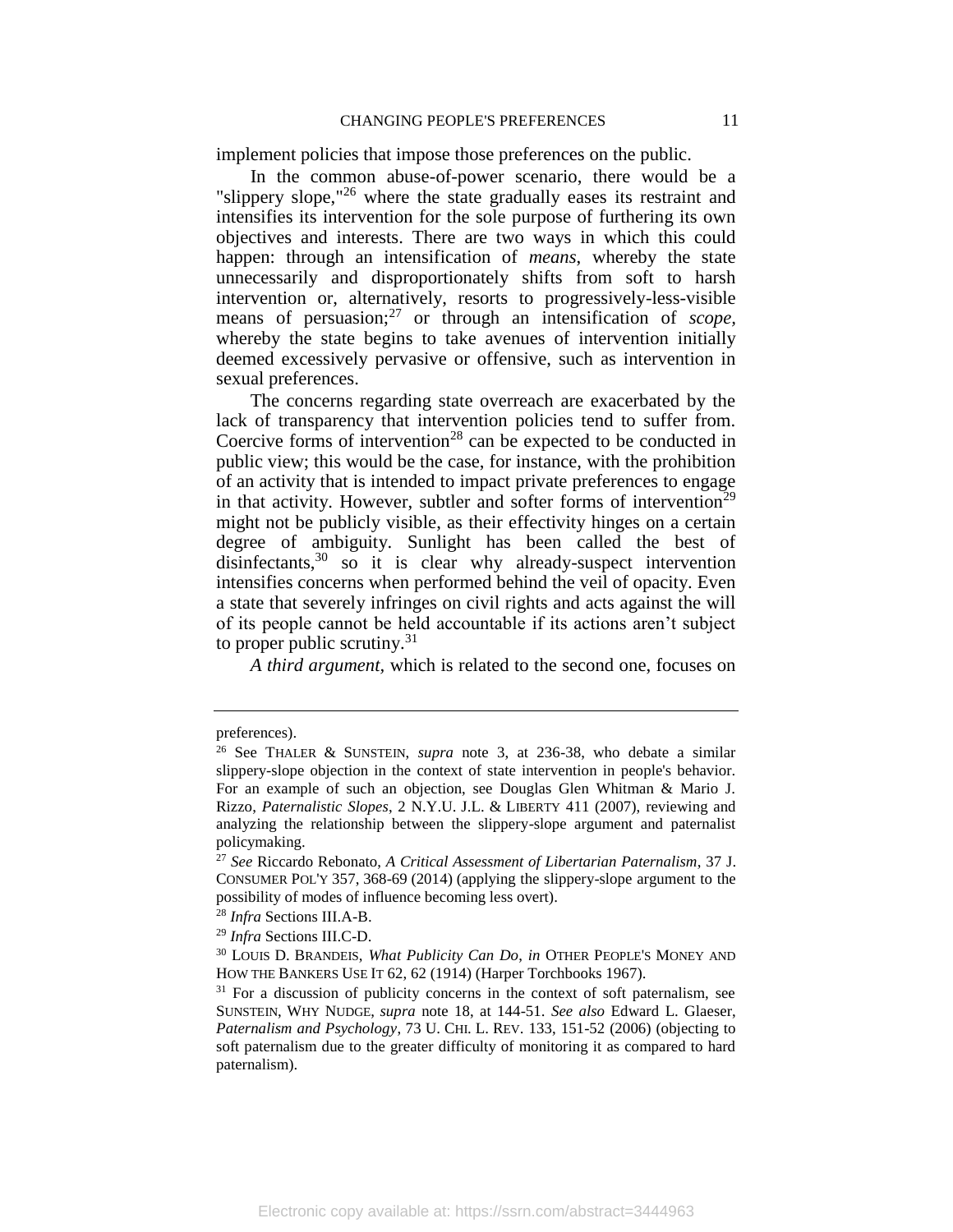#### 12 CHANGING PEOPLE'S PREFERENCES

*the role of the state*. Per this argument, the state should take a neutral stance on people's preferences.<sup>32</sup> The main justification for this is that people have many different and, at times, conflicting conceptions of what constitutes the "good," and the state's traditional role of promoting the good cannot encompass all of those conceptions.<sup>33</sup> Accordingly, under liberal political theory, the state's role should be limited to protecting and enforcing the most fundamental civil liberties and political rights, producing public goods, and enabling all individuals to pursue their own conceptions of the good.<sup>34</sup> It is the state's duty, therefore, to set the boundaries within which individuals live their lives and guarantee the conditions necessary for them to fulfill their hopes and ambitions as they see  $fit.$ <sup>35</sup>

Given this, the state should not determine which preferences are the "right" ones for individuals and intervene to promote them, even if this would not be an abuse of its power. For example, a particular group within the state might impose conservative dress codes on its members as part of its religious ideology, while other groups might strongly oppose this norm as oppressive. Under the logic of the role of the state argument, the state should not interfere with the former group's preferences or actions even if positive utility effects can be expected from this intervention, for it would be akin to depriving religious freedom and preferring a progressive notion of the "good" over a conservative one.

*The fourth and last argument* relates to *uncertainty*: it is often unclear whether the state's intervention in preferences would actually increase and not decrease social welfare. This argument tends to be supported by both economists and legal economists.<sup>36</sup> In constructing

<sup>32</sup> RAWLS, *supra* note [11,](#page-5-0) at 133-211 (explaining that the state ought not to privilege one conception of good over another).

<sup>33</sup> RAWLS, *supra* note [11,](#page-5-0) at 134-36, 191-92.

<sup>&</sup>lt;sup>34</sup> JOHN RAWLS, THE LAW OF PEOPLES 172-73 (1st ed. 1921) (1999) (discussing the basic liberties the state should protect).

<sup>35</sup> Allen E. Buchanan, *Assessing the Communitarian Critique of Liberalism*, 99 ETHICS 852, 854 (1989) (defining the proper role of the state under liberal political theory); Richard B. Stewart, *Regulation in a Liberal State: The Role of Non-Commodity Values*, 92 YALE L.J. 1537, 1539 (1983). But see Joseph Raz, *Liberalism, Autonomy, and the Politics of Neutral Concern*, 7 MIDWEST STUD. PHIL. 89, 116 (1982), who differentiates between taking coercive measures against morally unacceptable activities (which he rejects) and fostering positive ideas while suppressing the conditions that make negative ideas appealing (which he supports).

<sup>36</sup> LOUIS KAPLOW & STEVEN SHAVELL, FAIRNESS VERSUS WELFARE 413-31 (2002) (suggesting that changing undesirable preferences might be welfare-enhancing and discussing the problems with identifying such preferences).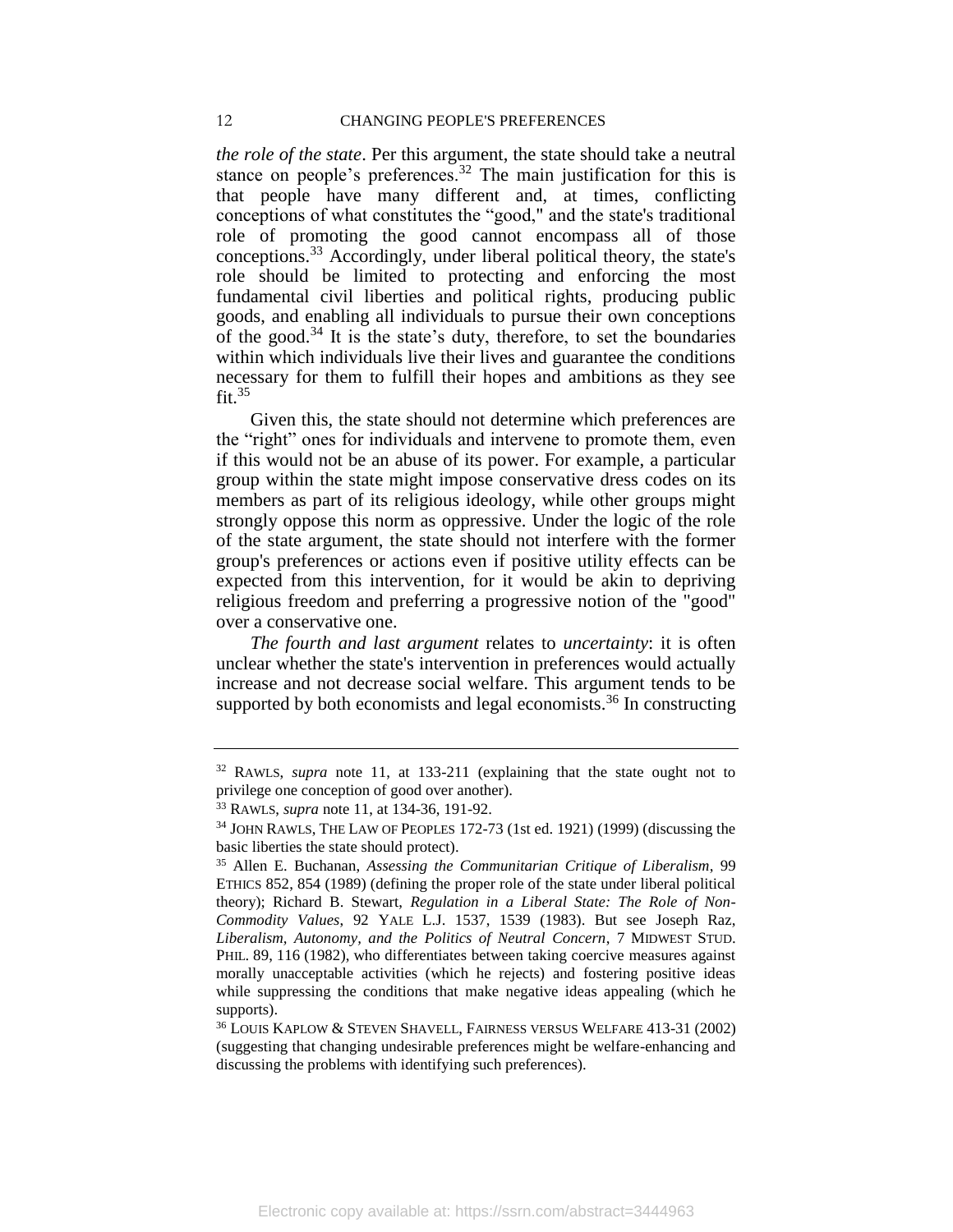their models, economists commonly assume preferences to be a given and exogenous (i.e., not shaped through state intervention). While primarily motivated by a desire to simplify a rather complicated model, this assumption rests on the premise that it is too difficult to predict how intervention would change individuals' preferences. The resulting conclusion is that the state should not intervene in preferences, since intervention cannot be justified if we cannot predict the outcome.

But there is another dimension to the uncertainty argument: if the state's goal is to maximize the satisfaction of existing preferences, there is no need to measure the utility people derive from their preferences. It is sufficient that the preferences are satisfied, since more satisfaction means more utility, or welfare, and that is all that matters. Yet this is not so when the state's goal is to change preferences in order to increase social welfare: here the state *should* measure the utilities of existing preferences, compare them with the utilities of the potential preferences, and decide accordingly whether the change is worth pursuing. Measuring utilities and conducting the necessary comparisons could be a formidable task for the state.<sup>37</sup> Therefore, even if we could resolve the uncertainty about the change that the state's intervention in preferences would bring about, the uncertainty as to whether that change would be good or bad would still remain.<sup>38</sup>

\*\*\*

The four objections to intentional preferences change by the state discussed above are not without merit. They can explain the resistance of many economists and moral philosophers to the idea that changing preferences can sometimes be a desirable intermediate stage on the way to maximizing social welfare. Part II below now proceeds to identify categories of cases in which some of these objections collapse or at least are less compelling than usual.

<sup>37</sup> *Cf.* Glaeser, *supra* note [31,](#page-11-0) at 151 (arguing against soft paternalism on grounds of expected errors).

<sup>38</sup> *Cf.* Jeremy Bentham, *A Comment on the Commentaries and a Fragment on Government*, *in* THE COLLECTED WORKS OF JEREMY BENTHAM 393 (J.H. Burns & H.L.A. Hart eds., 1977). Bentham argues that a person's happiness is valued according to her balance of pleasure and pain. Therefore, the state bears a duty to increase the amount of pleasure for the greatest number of people. Mill, who distinguished between higher and lower pleasures, argued that higher pleasures are generally more intellectual than physical (for example, the pleasure in practicing philosophy versus the pleasure derived from tasty food). JOHN STUART MILL, UTILITARIANISM, at ch. 2 (1861) (Oskar Piest ed., Bobbs-Merrill 1957).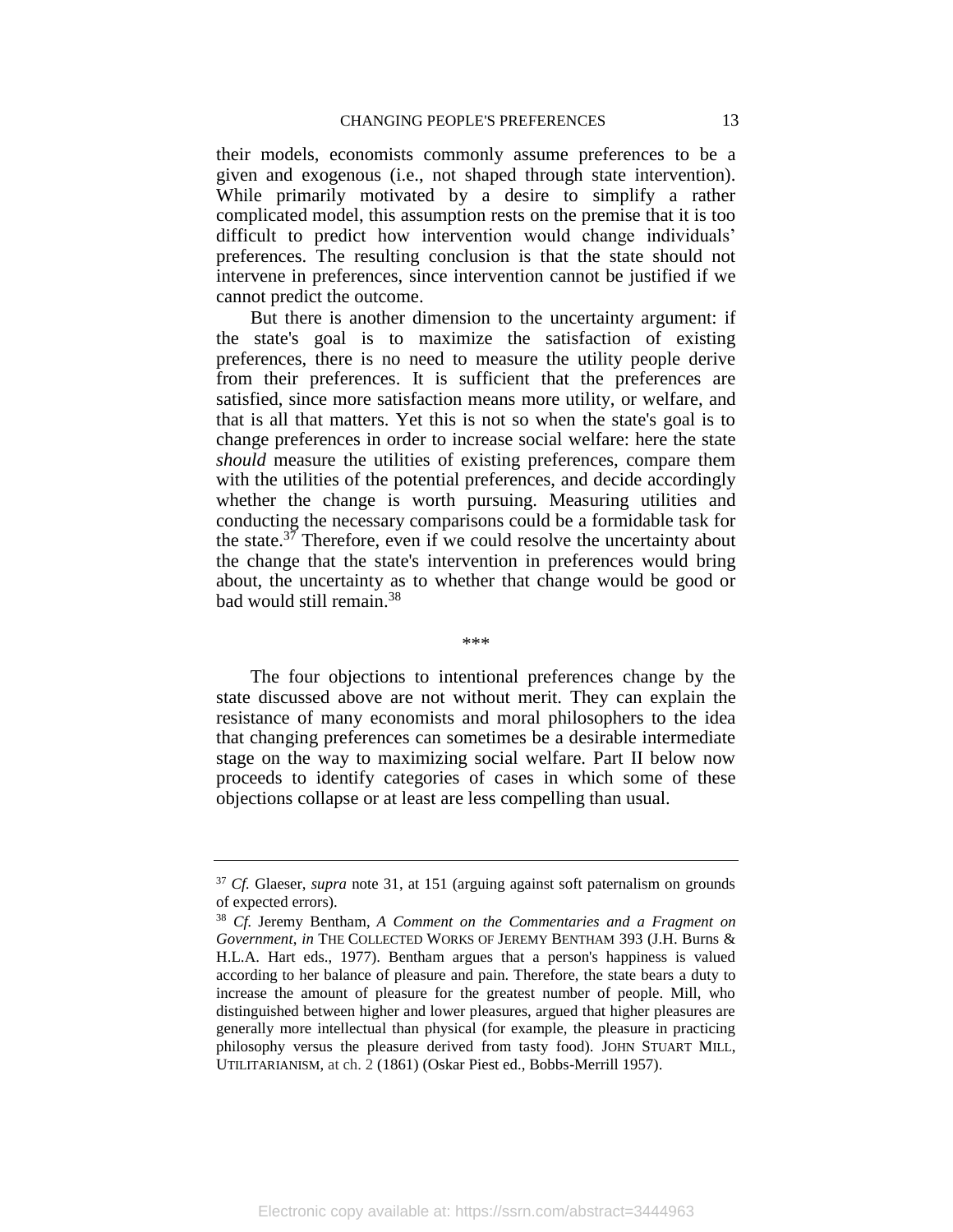#### II. WHEN OBJECTIONS TO STATE INTERVENTION LOSE FORCE

<span id="page-14-0"></span>There are various ways in which preferences are first acquired and then subsequently altered. Some preferences can be changed by the preference holder himself, with or without the assistance of others; other preferences are difficult to change without state intervention. Some preferences have almost no external effects on third parties, while others do. Some preferences do not truly, in a deep sense, constitute preferences, whereas others are genuine preferences. Finally, some preferences relate to people's identity and personality, and others are peripheral. These variations in preferences are relevant to whether intentional state and law intervention to change them is desirable. This part will respond to this question by identifying cases, or conditions, in which intervention might be justified.

#### *A. Adverse Effects on Others*

<span id="page-14-1"></span>A common justification for the state and the law to intervene in people's behavior is when it adversely affects other people's interests. This is the rationale for tort law, for example.<sup>39</sup> Likewise, in contract law, the imposition of negative externalities on third parties is a common justification for intervening in contracts: a contract will be found unenforceable on public policy grounds when it can negatively affect third parties or society at large.<sup>40</sup> In addition, a common justification for regulations is the need to restrain activities that put third parties at risk. $41$ 

The possibility of preferences' creating negative externalities for third parties undermines the objection to state intervention. Clearly, the risk of negative externalities per se would not necessarily be a sufficient condition for intervening in the risk-creator's preferences, just as this would not necessarily justify intervening in people's behavior. Nevertheless, negative externalities are an important factor when considering state intervention in both conduct and preferences.

There are two ways in which preferences might produce negative externalities. First, some preferences could be transformed into conduct that inflicts harm on third parties. Second, people with

<sup>39</sup> DAN B. DOBBS, THE LAW OF TORTS 12 (2000).

<sup>40</sup> RESTATEMENT (SECOND) OF CONTRACTS §§ 178-99 **(**1981**)**.

<sup>41</sup> *See generally* A.C. PIGOU, THE ECONOMICS OF WELFARE (4th ed. 1932) (proposing that externalities be remedied through regulation in the form of taxes); Michael E. Levine & Jennifer L. Forrence, *Regulatory Capture, Public Interest, and the Public Agenda: Toward a Synthesis*, 6 J.L. ECON. & ORG. 167, 168 (1990) (describing the public interest theory of regulation, which views government intervention as necessary to protect the public from the effects of externalities).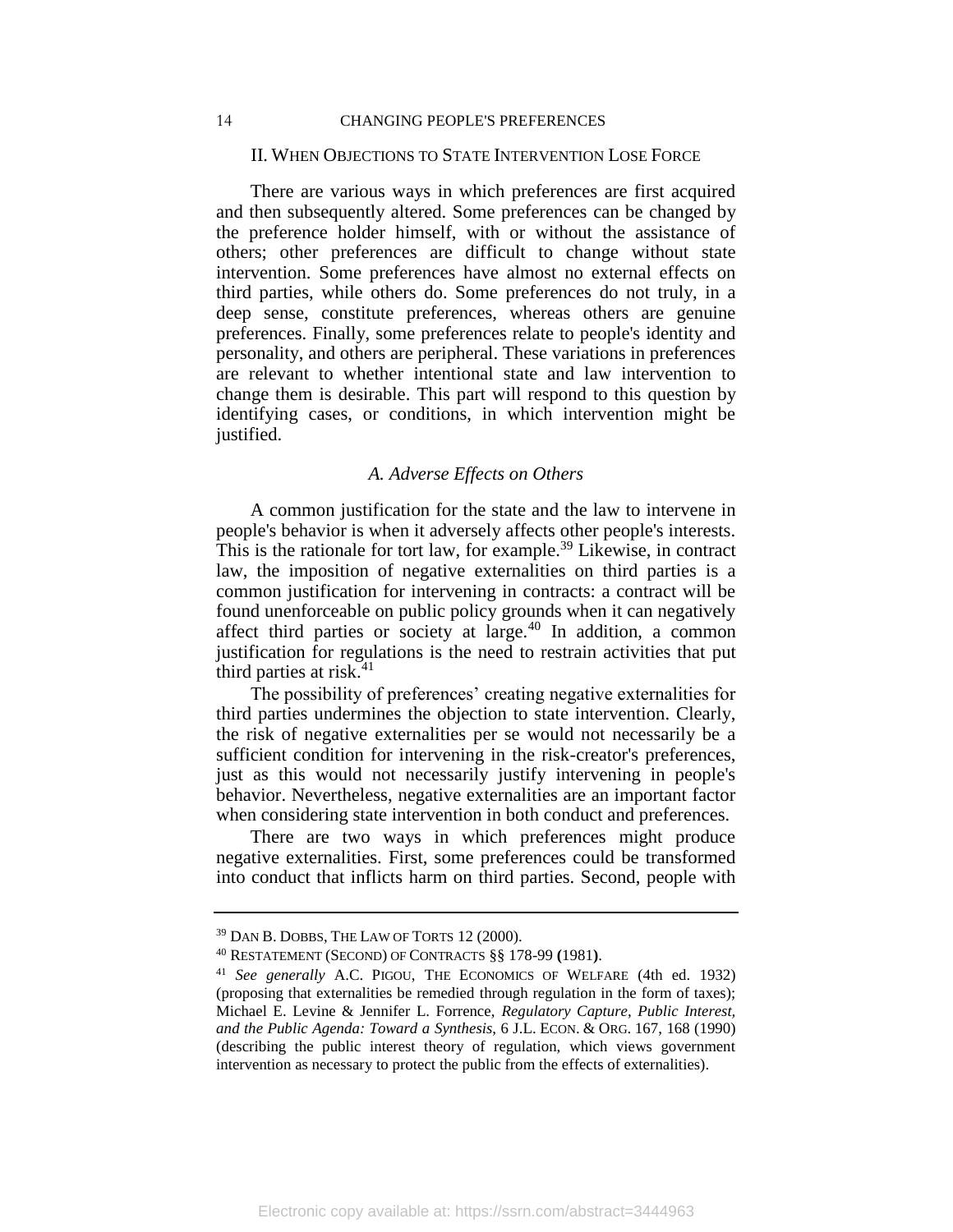certain undesirable preferences might "infect" others with those preferences. In some cases, these two modes of externalization converge: some preferences are both injurious and infectious. It is in this latter type of cases that the objection to state and law intervention becomes especially weak.

Arguably, the state and the law could wait to contend with the externalization risk until it actually materializes. But as I will demonstrate, the earlier the intervention, the more likely it is to be both more effective and, ultimately, less burdensome for the preference holder. To illustrate, consider racist preferences: Imagine that the law could alter these preferences in a positive direction. Should it intervene to that effect? One possible response is that the law, and the state, should ignore racist preferences so long as they do not result in injury to third parties. Indeed, various laws prohibiting racist incitement condition legal intervention on injurious effects on third parties or at least an imminent risk of such injury.<sup>42</sup>

Arguably, however, this is not enough. To begin with, racist preferences could result in injurious conduct that is difficult or even impossible to detect: it is completely implausible that anyone who acts in a racially discriminatory way towards others will be brought to trial. Second and more importantly, racist preferences are infectious and epidemic; $43$  infection is bad on its own but much worse when it exacerbates the risk of injury to third parties. Thus, racist parents are likely to infect their children with their racist preferences, as are racist teachers likely to infect their pupils. Racist leaders might infect their supporters with their preferences, as might cultural icons. In fact, anyone with racist preferences is likely to infect others. So while it is possible to refrain from intervention until actual injury (or "infection") occurs, prior intervention to change racist preferences—particularly when held by people who tend to wield influence over others—will often be much more effective than at the later stage. How such intervention can be accomplished is a different question altogether and will be discussed in Part III.

State intervention in people's preferences to prevent injury to

<sup>42</sup> *See* Sunstein, *supra* note [11,](#page-5-0) at 1147 (arguing for the injurious effects of discriminatory preferences even when the injured party seems content with the status quo).

<sup>43</sup> *See*, *e.g.*, Bobbie Harro, *The Cycle of Socialization*, *in* READINGS FOR DIVERSITY AND SOCIAL JUSTICE 15, 15-18 (Maurianne Adams et al. eds., 2000) (discussing how personal identities and views, particularly oppressive and prejudiced opinions, are shaped by one's parents and the institutions one attends); Jeff Greenberg  $\&$ Tom Pyszczynski, *The Effect of an Overheard Ethnic Slur on Evaluations of the Target: How to Spread a Social Disease*, 21 J. EXPERIMENTAL SOC. PSYCHOL. 61 (1985) (showing that ethnic slurs cue prejudiced behavior in those who are exposed to them).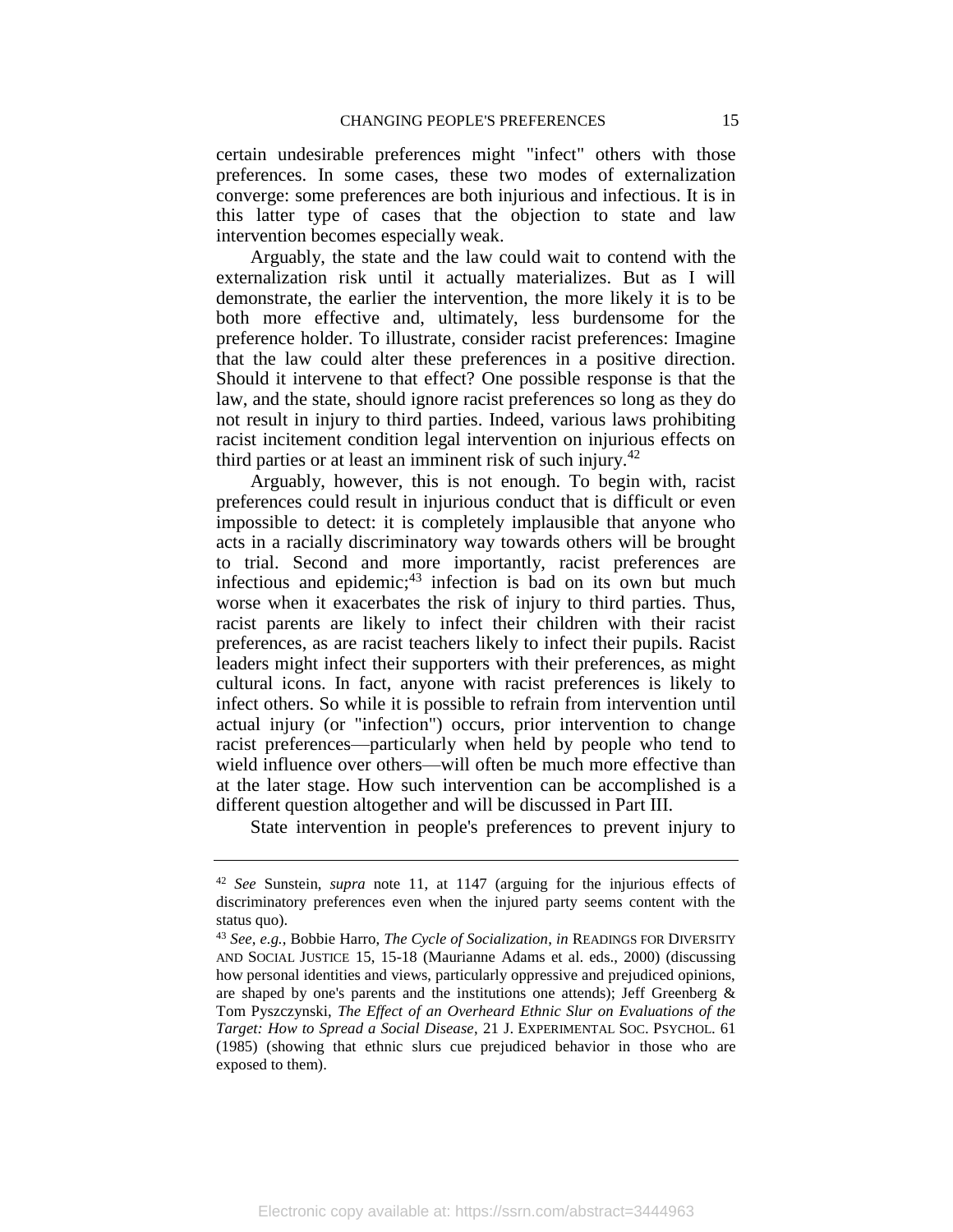third parties is not only essential for replacing existing "undesirable" preferences with "desirable" ones but also for creating completely new preferences. Take the example of the preference for order. Sometimes this preference can do more harm than good, especially if it becomes obsessive or impairs discretion.<sup>44</sup> Yet sometimes this preference is crucial. In the military or in the framework of risky activities, preference for order could save lives. It is no coincidence that armies consistently strive to instill this preference in their soldiers. In this context, too, it could be argued that armies should focus on the injurious effects of disorder rather than on fostering a preference for order. However, the risk that a lack of preference for order (or a preference for disorder) will spread and infect others and result in irreparable harms justifies creating a preference for order amongst soldiers (up to a certain point, of course) even prior to the occurrence of injury to third parties. The early stages of this process could be considered a change to an external preference,  $45$  since soldiers prefer order because of the threat of punishment from their superiors. But its ultimate goal is a change of an internal preference, through the development of personal characteristics independent of external incentives or threats.

Thus far, we have seen that intervention in preferences by the state and the law would be more effective at preventing negative externalities to third parties if it were carried out prior to the actual infliction of harm. But no less significant is the fact that early intervention can be less burdensome or less costly for the preference holder. To understand this, assume that the state seeks to prevent smoking in public places so as to protect third parties from passive smoking. One way to accomplish this would be to prohibit smoking in public places and impose sanctions on violators. Another way, however, would be to change smokers' preferences so that they would cease to prefer to smoke.<sup>46</sup> Not only would the latter solution

<sup>44</sup> *See*, *e.g.*, Emel Arslan, *An Investigation of Social Skills in Children with Different Perfectionism Levels*, 6 EDUC. RES. & REV. 279, 281 (2011) (arguing that perfectionist individuals, who tend to be excessively organized, suffer from distressed and unsatisfying lives); Jerald Kay & Deborah Y. Liggan, *Diagnosis and Treatment of Personality Disorders*, 4 PSYCHIATRY BOARD REV. MANUAL 1, 7 (2000) ("Persons with obsessive-compulsive personality disorder are excessively organized, neat and conscientious. These traits impair the individual's functioning because attention to detail is so excessive or time-consuming that the point of the activity is lost.").

<sup>45</sup> *Supra* Section II.A.

<sup>46</sup> *See* Bryan Norton et al., *The Evolution of Preferences: Why "Sovereign" Preferences May Not Lead to Sustainable Policies and What to Do About It*, 24 ECOLOGY ECON. 193, 205-06 (1998) (debating the concept of discouraging preferences for smoking to advance the social goal of ensuring a healthy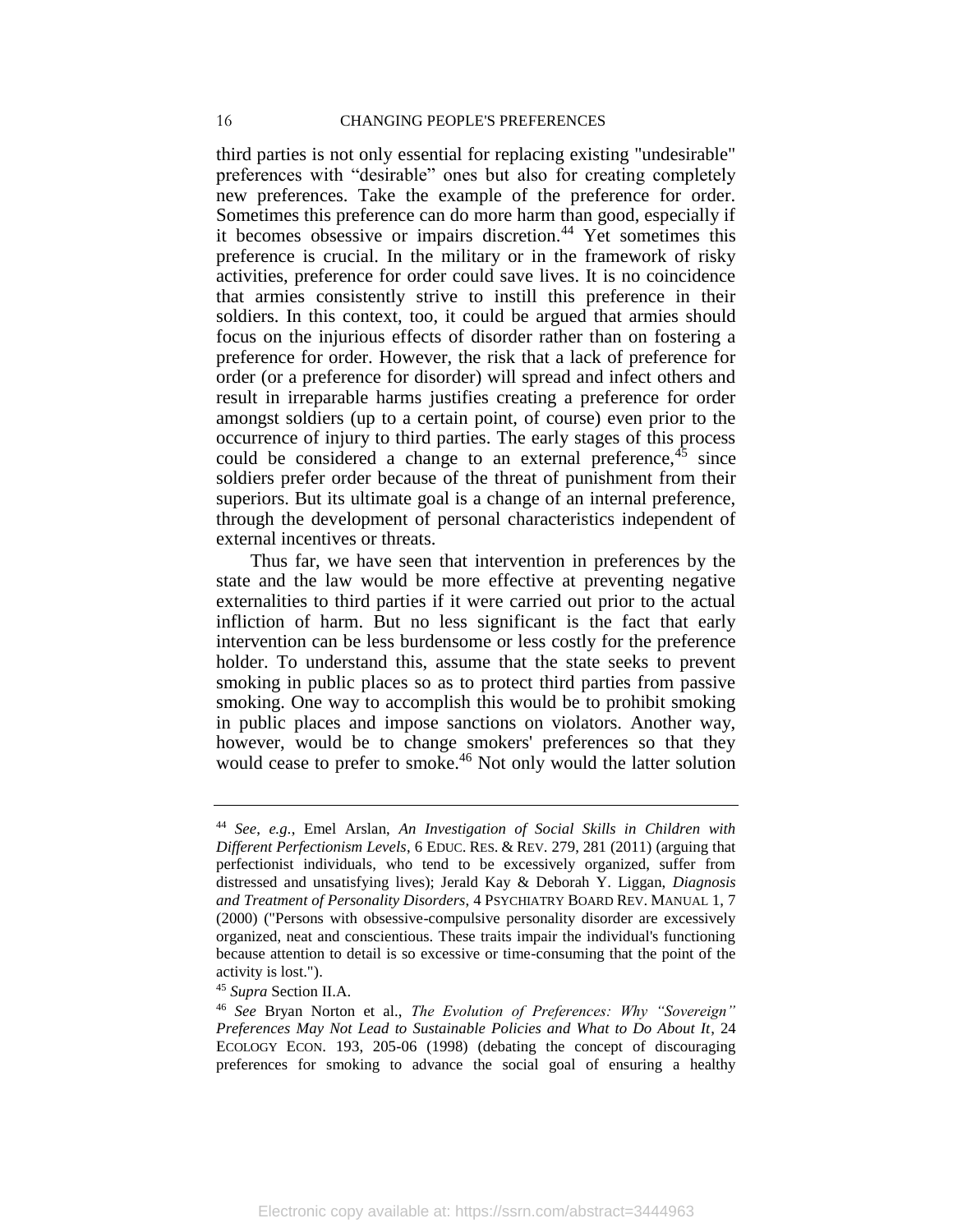be more effective in attaining the state's goal but it could also reduce or even eliminate the costs to smokers of quitting smoking.<sup>47</sup> For any smoker who would retain a weak preference for smoking, light sanctions would suffice to deter him from satisfying that preference in public places.<sup>48</sup>

Exemplifying well the advantages of early intervention is the context of environmental preservation.<sup>49</sup> Here, changing preferences might be not only the more effective way to achieve this goal but also less costly for the individuals required to act to preserve the environment. Sex offenders are another, albeit very different, example. In some countries, sex offenders such as pedophiles are offered the option of medical treatment that will alter (or suppress) their sexual preferences instead of serving a long jail sentence.<sup>50</sup> While coercive medical treatment is strongly objected to, this opposition diminishes if the offender agrees to the treatment voluntarily.<sup>51</sup> But regardless of one's moral stance on medical treatment as an alternative to a jail sentence, it is fairly indisputable that treatment is often the less burdensome option for the offender.

Clearly, however, state intervention in preferences is not justified in all instances in which the relevant preferences could impose negative externalities on others. In addition to the potential infringement on the individual's freedom, the state's intervention could have other negative effects. Many potentially injurious preferences have positive aspects that would be lost were those preferences changed. While a preference of aggressiveness could

population); Christina Rasco, *Discouraging Smoking: Interventions for Pediatric Nurse Practitioners*, 6 J. PEDIATRIC HEALTH CARE 200 (1992) (outlining methods for discouraging adolescent smoking).

<sup>&</sup>lt;sup>47</sup> Changing preferences would also suppress smokers' desire to smoke in private places, which would be for their own good. At the same time, some smokers might prefer to retain their preferences to smoke and engage in smoking in private places. <sup>48</sup> *See* Levinson-Zamir, *supra* note [13,](#page-6-2) at 67 (changing preferences might infringe on autonomy less than interference in behavior).

<sup>49</sup> Cass R. Sunstein, *Endogenous Preferences, Environmental Law*, 22 J. LEGAL STUD. 217 (1993) (presenting the preferences change effects of environmental regulation).

<sup>&</sup>lt;sup>50</sup> It could be argued, however, that the medical treatment does not truly change their preferences but only inhibits their satisfaction.

<sup>51</sup> *See* Karen Harrison, *The High-Risk Sex Offender Strategy in England and Wales: Is Chemical Castration an Option?*, 46 HOWARD J. 16, 19 (2007) (discussing objections to surgically castrating offenders and noting that this practice is offensive when performed against the offender's will); John McMillan, *The Kindest Cut? Surgical Castration, Sex Offenders and Coercive Offers*, J. MED. ETHICS 1 (2013) (discussing the validity of sex offenders' consent to undergoing castration and concluding that it should not be viewed as cruel or inhumane treatment when no coercion is involved).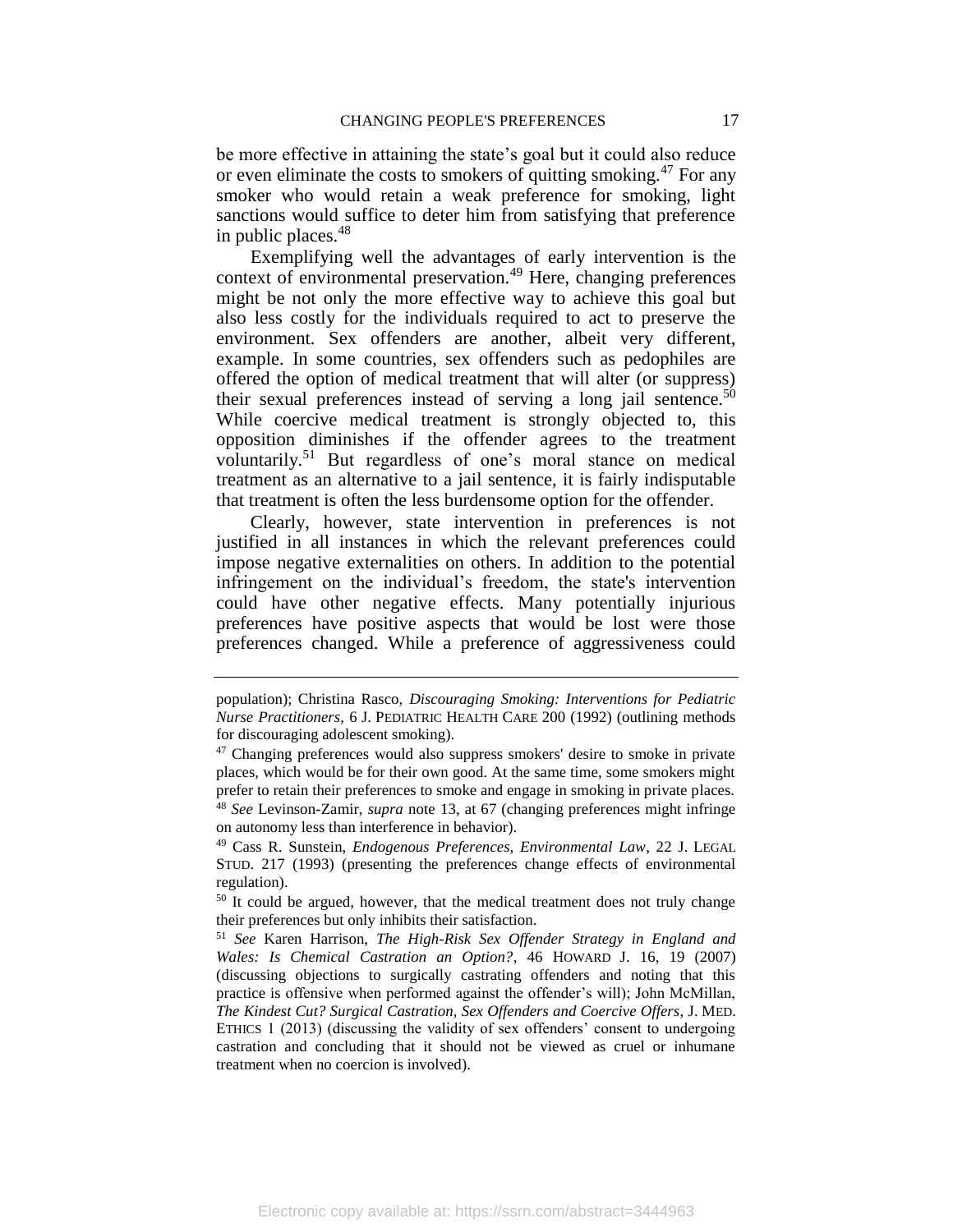impose negative externalities on others, it might, at the same time, offer social benefits, for example, for the military, which cannot function without aggressive soldiers.<sup>52</sup>

### <span id="page-18-1"></span>*B. Market Forces*

<span id="page-18-0"></span>Market forces shape people's preferences on a daily basis.<sup>53</sup> Underlying these forces is the desire of merchants to maximize their profits rather than enhance social welfare. In fact, market forces could certainly operate to enhance social welfare. But because of information asymmetries, consumer irrationality, or the inability of consumers to organize to promote their collective interests,<sup>54</sup> market forces tend to change consumer preferences in a way that serves merchants' rather than consumers' interests.<sup>55</sup>

To understand this, let us return to the smartphone example. For many people, smartphones create a preference to be in continuous social contact.<sup>56</sup> Merchants have an obvious interest in shaping such a preference: the more people who have these phones, the more other people buy them and related applications and accessories, and the stronger people's preference to be connected. Needless to say, the big winners are inevitably the merchants. Merchants have a similar self-evident interest to foster consumer preferences to over-

<sup>52</sup> Of course, in an ideal world, there are no armies and there is no need for soldiers' aggressiveness. Yet it is questionable whether zero aggressiveness is what we want to have even in an ideal world.

<sup>53</sup> *See generally* DAVID GEORGE, PREFERENCE POLLUTION: HOW MARKETS CREATE THE DESIRES WE DISLIKE (2004) (analyzing how the market influences preferences and how this contributes, if at all, to efficiency).

<sup>54</sup> OREN BAR-GIL, S[EDUCTION BY](http://www.amazon.com/Seduction-Contract-Economics-Psychology-Consumer/dp/0199663378/ref=la_B009P5YS6I_1_1?s=books&ie=UTF8&qid=1438356196&sr=1-1) CONTRACT: LAW, ECONOMICS, AND P[SYCHOLOGY IN](http://www.amazon.com/Seduction-Contract-Economics-Psychology-Consumer/dp/0199663378/ref=la_B009P5YS6I_1_1?s=books&ie=UTF8&qid=1438356196&sr=1-1) CONSUMER MARKETS 17 (2013) (presenting the notion of market failure in consumer markets).

<sup>55</sup> *See* RONALD J. SCHINDLER, THE FRANKFURT SCHOOL CRITIQUE OF CAPITALIST CULTURE 133-34 (1998), explaining the relationship between capitalist ideology and individuals' false consciousness regarding their true needs. According to the Frankfurt School thinkers, capitalism has created false human needs that induce greater consumption.

<sup>56</sup> *See*, *e.g.*, *A Nation Addicted to Smartphones*, OFCOM (Aug. 4, 2011), http://consumers.ofcom.org.uk/news/a-nation-addicted-to-smartphones (presenting various indicators of smartphone addiction in the UK, such as the finding that a vast majority of users have their phones switched on all the time, even when in bed); Elizabeth Anderson, *Teenagers Spend 27 Hours a Week Online: How Internet Use Has Ballooned in the Last Decade*, THE TELEGRAPH (May 11, 2015), http://www.telegraph.co.uk/finance/newsbysector/mediatechnologyandtelecoms/di gital-media/11597743/Teenagers-spend-27-hours-a-week-online-how-internet-usehas-ballooned-in-the-last-decade.html ("People are spending twice as much time online compared to 10 years ago, fuelled by increasing use of tablets and smartphones.").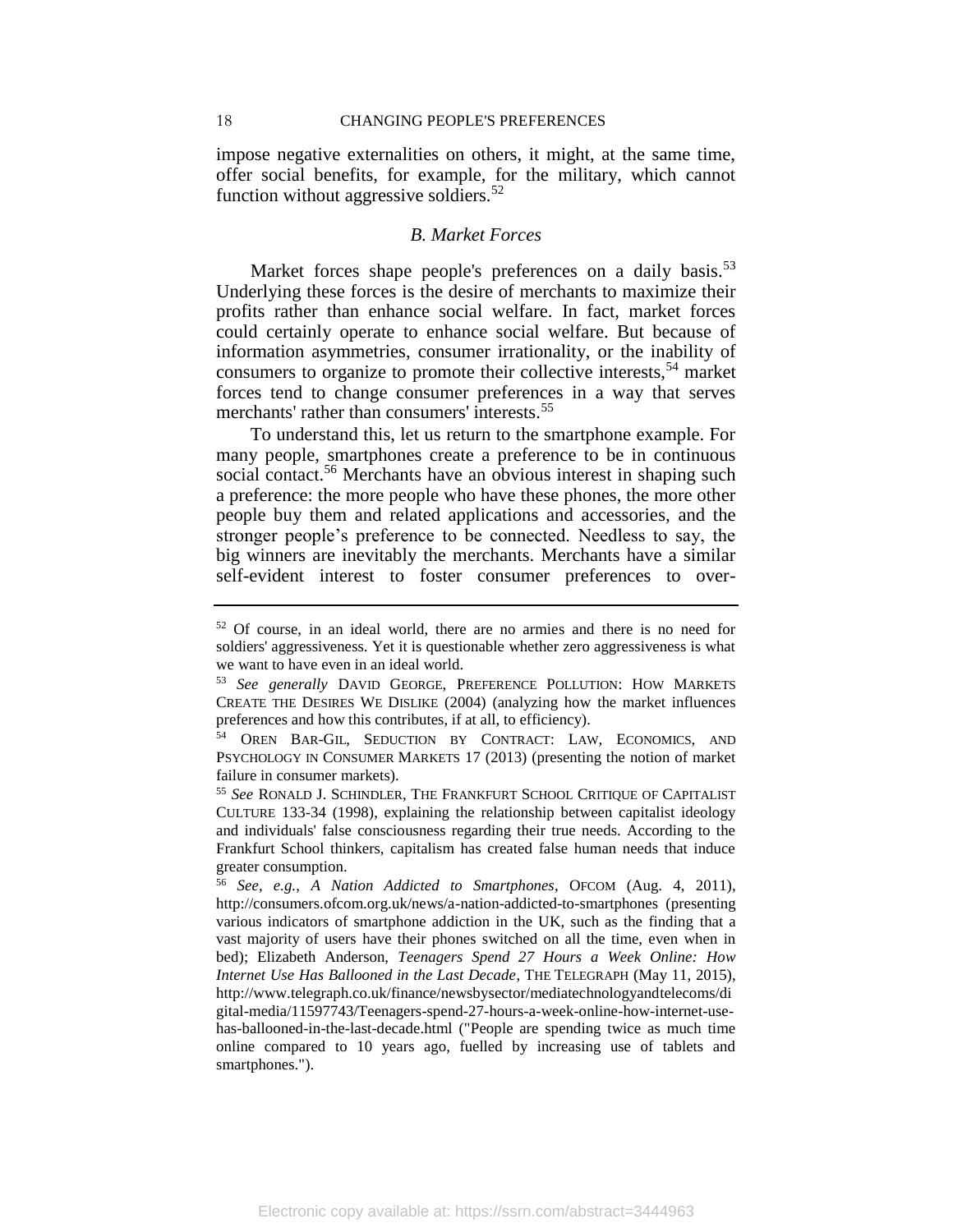consume.<sup>57</sup> As with smartphones, consumers are incapable of organizing to prevent the cultivation of these new and not necessarily desirable preferences, making merchants free to do whatever will advance their interests.

Addiction is particularly illustrative of this phenomenon: merchants and manufacturers strive to make their products addictive for consumers,<sup>58</sup> with cigarettes, alcohol, and drugs the most obvious examples. As we will see below,<sup>59</sup> addiction is a sub-category of a broad class of cases in which people have a second-order preference (to avoid drugs, for example) about a first-order preference (to consume drugs). In such instances, state intervention to change firstorder preferences could be justified regardless of whether they were produced by market forces or created in a different way.

A final example comes from the world of modeling. Modeling agencies notoriously demand of their models, especially female ones, to maintain a low weight even if harmful to their health.<sup>60</sup> The economic motivation behind this is the notion that clothing looks best on thin models. This serves to cultivate in many young girls, who are exposed to these images of thin models, a narrow perception of beauty and a strong preference for thinness, to the point of anorexia in extreme cases.<sup>61</sup>

<sup>57</sup> *See* Hans Kjellberg, *Market Practices and Over-Consumption*, 11 CONSUMPTION MKT. & CULTURE 151, 151-52 (2008), for a review of prominent studies on how marketing activities affect consumption, see B. Wansink & S.B. Park, *At the Movies: How External Cues and Perceived Taste Impact Consumption Volume*, 12 FOOD QUALITY & PREFERENCE 69 (2001) (showing that moviegoers consume more popcorn than usual, regardless of tastiness, when served in a larger container).

<sup>58</sup> For the definition of addiction, see Sunstein, *supra* note [11,](#page-5-0) at 1158.

<sup>59</sup> *Infra* Section C.

<sup>60</sup> *See*, *e.g.*, Antonio Preti et al., *Eating Disorders Among Professional Fashion Models*, 159 PSYCHIATRY RES. 86 (2008) (finding that fashion models report significantly more symptoms of eating disorders and are more commonly underweight than members of a control group composed of girls of the same age and social and cultural background); David M. Garner & Paul E. Garfinkel, *Socio-Cultural Factors in the Development of Anorexia Nervosa*, 10 PSYCHOL. MED. 647 (1980) (finding an overrepresentation of anorexia and excessive dieting concerns among dance and modelling students and hypothesizing this to be the result of pressure to be slim and of achievement expectations).

<sup>61</sup> *See*, *e.g.*, Hayley K. Dohnt & Marika Tiggemann, *Body Image Concerns in Young Girls: The Role of Peers and Media Prior to Adolescence*, 35 J. YOUTH & ADOLESCENCE 141 (2006) (finding that body image concerns are relevant for girls as young as five to eight years old and noting a correlation between dieting awareness and exposure to magazines promoting thinness and attractiveness by presenting underweight models); Daniel R. Anderson et al., *Early Childhood Television Viewing and Adolescent Behavior: The Recontact Study*, 66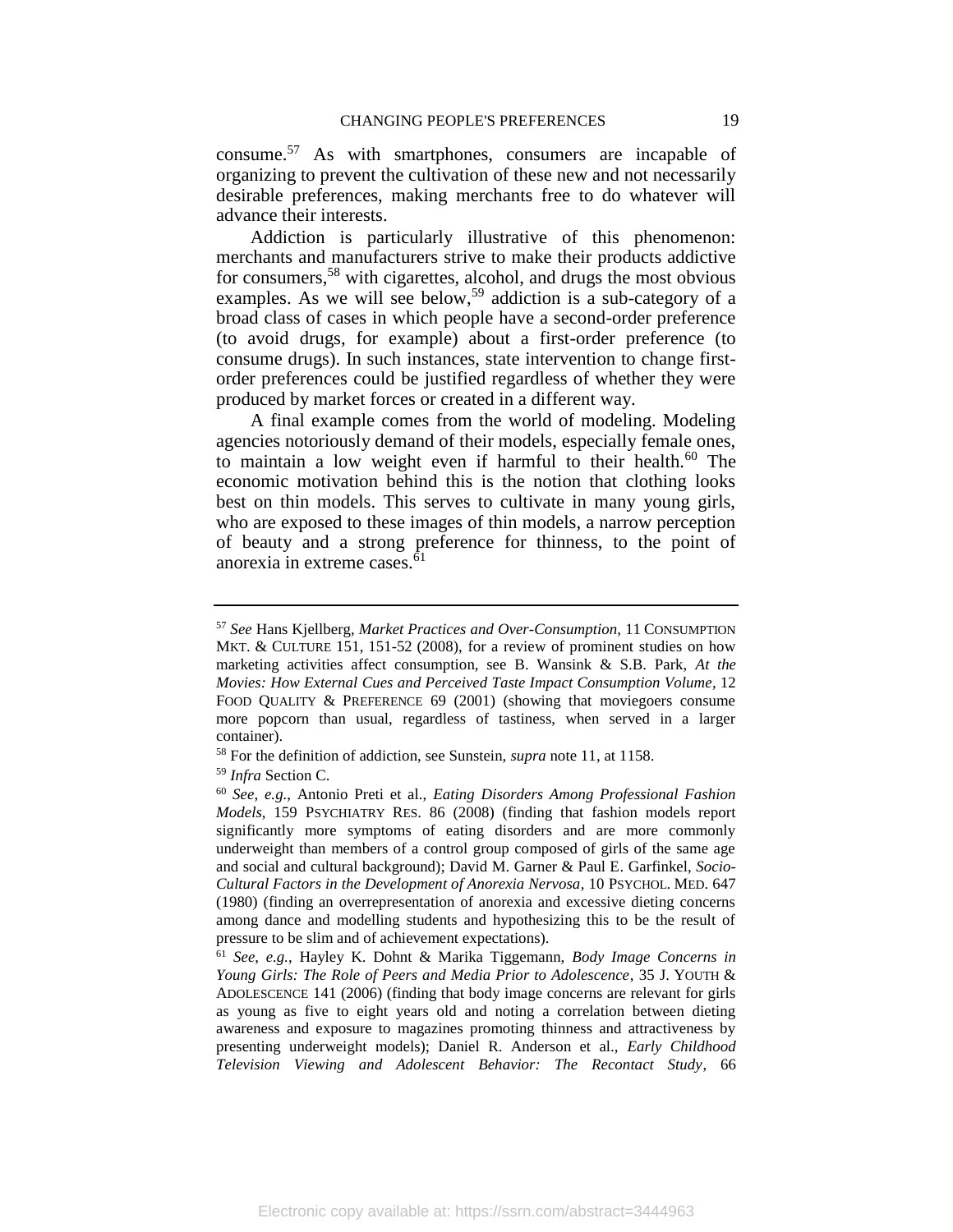#### 20 CHANGING PEOPLE'S PREFERENCES

The question that arises wherever market forces shape people's preferences is why not allow the state to intervene to prevent the preference-changing effects of the market or to restore the original preferences if appropriate? Note that state intervention in such cases would reverse effects imposed by third parties rather than create new preferences. In all the contexts discussed above, it can be argued that consumers made their own choices and that the state should stay out of those choices. A strong counter-argument, however, is that when merchants exploit consumers' ignorance, irrationality, and inability to organize and shape their preferences so as to serve the merchants' interests, state intervention through the law is justified no less than when market failures facilitate consumer exploitation without changing preferences.<sup>62</sup>

## <span id="page-20-1"></span>*C. Preferences about Preferences*

<span id="page-20-0"></span>People often have second-order preferences regarding their firstorder preferences, and they need the state's or law's assistance to satisfy the second-order preferences.<sup>63</sup> In those cases, intervention by the state or the law could bring into a Pareto improvement: everyone is made better off and no one is made worse off. A classic illustration of the possible tension between first- and second-order preferences can be drawn from Homer's tale of Odysseus and the Sirens.<sup>64</sup> Odysseus had a first-order preference to listen to the Sirens' song, but knew that this would lead him to his death. His second-order preference was to live. In order to satisfy the latter preference, Odysseus could have plugged his ears with beeswax, as his ship's crewmen did, and avoided hearing the Sirens' song. Instead, however, he came up with a plan that enabled him to enjoy the best of both worlds: he had his crew tie him to the ship's mast and

Electronic copy available at: https://ssrn.com/abstract=3444963

MONOGRAPHS SOC'Y FOR RES. CHILD DEV. 1, 116-17 (2001) (finding that viewing entertainment television, where the ideal body type for women is represented by slender fashion models and actresses, causes adolescent girls to develop a negative body image and a desire to be thinner).

<sup>62</sup> *See* Daphna Lewinsohn-Zamir, *Objectivity of Well-Being and the Objectives of Property Law*, 78 N.Y.U. L. REV.1669, 1680-81 (2003), discussing ideal preferences as opposed to actual preferences, which might be affected by mistakes and lack of information. She suggests that arguably, ideal, rather than actual, preferences should be respected since they express the actual preferences an individual would have were she well-informed and could thoroughly deliberate all possible alternatives.

<sup>63</sup> Sunstein, *supra* note [11,](#page-5-0) at 1140 (explaining the preference about preference phenomenon).

<sup>64</sup> HOMER, THE ODYSSEY 146-47 (Walter Shewring trans., Oxford Univ. Press 1980) (c. 800 B.C.E.); JON ELSTER, SOUR GRAPES, at vi (1983); Sunstein, *supra*  not[e 11,](#page-5-0) at 1140.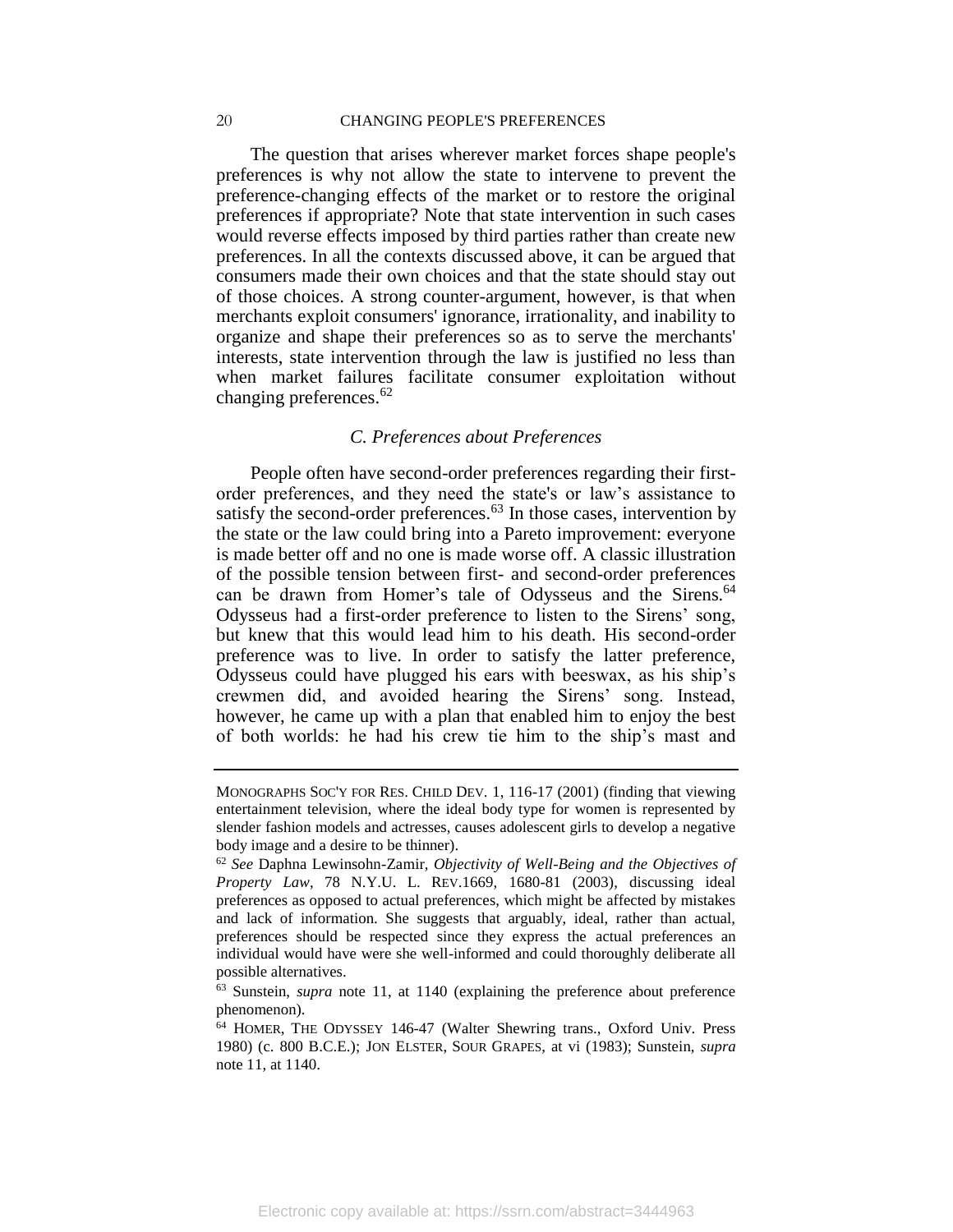ordered them not to untie him even if he commands them to do so. In this way, Odysseus was able to listen to the Sirens' song and stay alive.

In contrast to its originality in the context of the ancient tale, Odysseus' solution manifests itself in many situations in the real world. Anyone who has ever tried to lose weight or stop smoking, for example, will recognize this. A person could have a first-order preference to overeat or to smoke while, at the same time, a secondorder preference to avoid overeating or smoking.<sup>65</sup> His second-order preference often motivates him to take measures to prevent being tempted by his first-order preference. Thus, a person who wants to lose weight might refrain from bringing high-calorie food into his home; likewise, a person trying to quit smoking might commit to paying his family and friends a fine if he succumbs to the temptation to smoke. Indeed, self-binding mechanisms can serve desirable goals, and a person may be willing to adopt them if they can prevent him from satisfying his undesirable (first-order) preferences.<sup>66</sup>

But when individuals are incapable of applying self-binding mechanisms, the state could assist them in facilitating their secondorder preferences,<sup>67</sup> by intervening to change their undesirable firstorder preferences. To illustrate, imagine that many people consume drugs and cigarettes. Assume that most of them realize that they would be better off were their preferences to change; in fact, they might be quite happy were the state to intervene to effect this change. Moreover, given the opportunity, they would perhaps even call on the state to intervene. Under such circumstances, state intervention

<sup>65</sup> *See* Jan Schnellenbach, *Nudges and Norms: On the Political Economy of Soft Paternalism*, 28 EUR. J. POL. ECON. 266, 270 (2012) (explaining the concept of meta-preferences, which are analogous to second-order preferences, with the example of "a smoker who maximizes his short-term utility by surrendering to his addiction, but whose meta-preferences are such that he would in fact prefer to be a non-smoker"). For a supporting study, see Centers for Disease Control & Prevention, *Quitting Smoking Among Adults—United States, 2001–2010*, 60 MORBIDITY & MORTALITY WKLY. REP. 1513, 1513 (2011) (analyzing data from health interview surveys conducted between 2001-2010 and finding that in 2010, 68.8% of active adult smokers wanted to stop smoking).

<sup>66</sup> First-order and second-order preferences should be distinguished from conflicting preferences that the preference holder would try to balance between.

<sup>67</sup> Michael Abramowicz & Ian Ayres, *Commitment Bonds*, 100 GEO. L.J. 605 (2011-2012) (presenting the notion of commitment-bond mechanisms that help people or entities strongly bind themselves to their self-commitments); Saul Levmore, *Internality Regulation Through Public Choice*, 15 THEORETICAL INQUIRIES L. 451 (2014) (explaining the notion of self-binding regulation in the context of health and safety); Saul Levmore, *From Helmets to Savings and Inheritance Taxes: Regulatory Intensity, Information Revelation, and Internalities,* 81 U. CHI. L. REV. 229 (2014) (explaining self-binding regulations).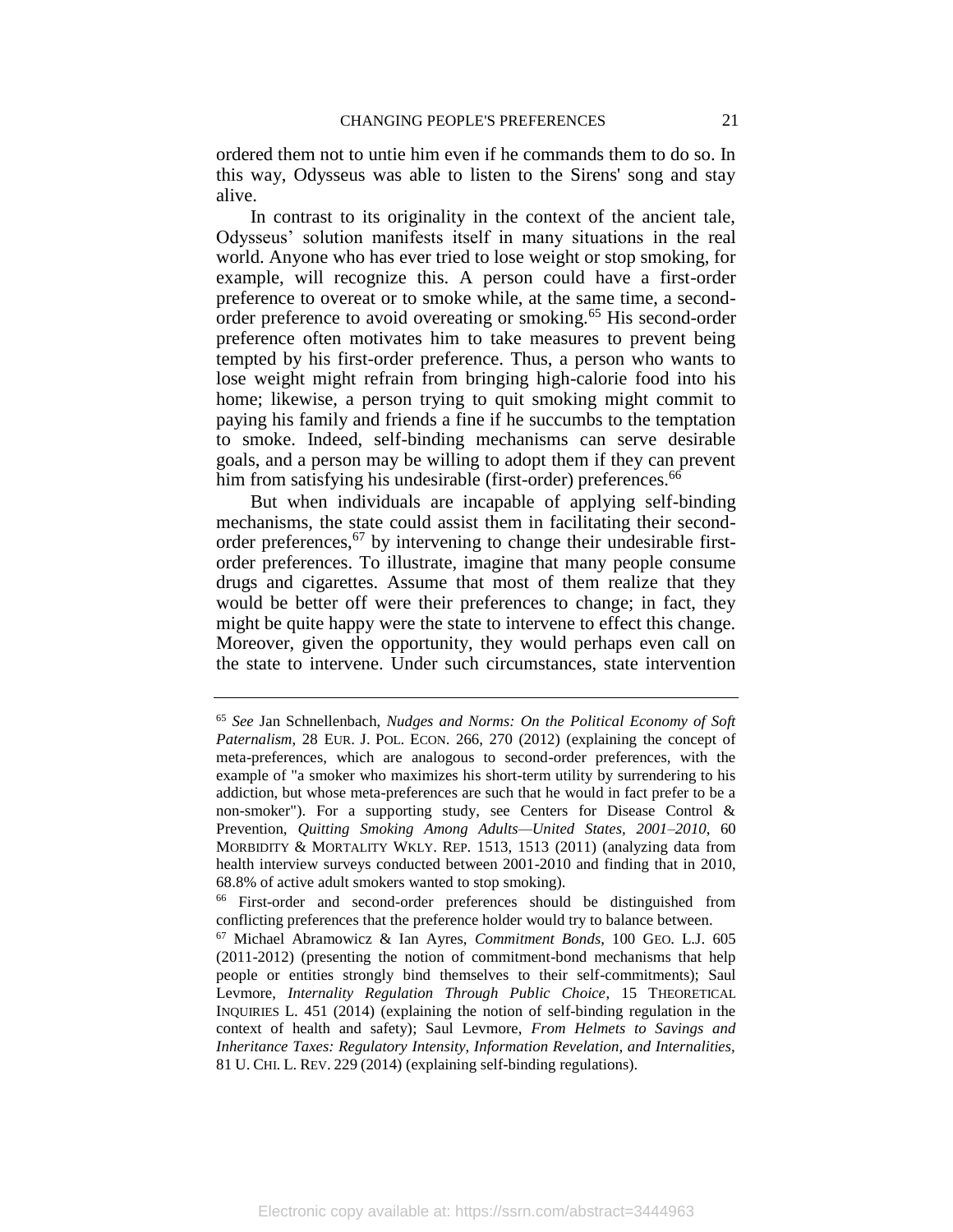could be justified.

Consider people's preferences to save and preferences to consume. Many consume more and save less than what their secondorder preferences entail.<sup>68</sup> How can the state help such individuals satisfy their second-order preferences? One way would be to impose mandatory rules to save more and consume less. However, a more practical and effective way (but which would certainly generate objections) would be to change the first-order preferences (to save less and consume more) and thereby further the second-order preferences (to save more and consume less).<sup>69</sup>

Sometimes individuals have second-order collective preferences that clash with their first-order private preferences. Such a conflict requires collective action, which is often unfeasible for individuals. The state could solve this problem by changing their first-order preferences and enabling the realization of their second-order preferences.<sup>70</sup> Take the case of organ donation. There is general consensus that both society at large and every individual person would be better-off were there widespread organ donation. Thus, (almost) all people might have a collective preference for organ donation but a private preference not to donate their own organs. If people's private preferences regarding their own organ donation could be changed by the state, this would be consistent with the collective preferences of most people. But how could the state accomplish this? One option is to change the default rule from "no donation" to "donation." This arrangement, which allows people the opportunity to opt-out of donating, has been adopted by several countries and shown to increase organ donation dramatically.<sup>71</sup> A standard explanation for people's inclination not to opt-out of the "donation" default rule is the natural human reluctance to face

<span id="page-22-0"></span><sup>68</sup> *See*, *e.g.*, James J. Choi et al., *Defined Contribution Pensions: Plan Rules, Participant Choices, and the Path of Least Resistance*, *in* 16 TAX POLICY AND THE ECONOMY 67, 72 (James M. Poterba ed., 2002) (finding that 68% of employees report their actual savings rate to be too low compared to their ideal rate).

<sup>69</sup> This is not the nudge that Thaler & Sunstein advocate. *See infra* Section III.D.

<sup>70</sup> *See* Sunstein, *supra* note [11](#page-5-0)*,* at 1140 (demonstrating the preference about preference phenomenon in the context of consumption choices and suggesting how to contend with it).

<sup>71</sup> *See* Cass R. Sunstein, *Deciding by Default,* 162 U. PA. L. REV. 1, 35 (2013-2014) (showing that a default rule in favor of organ donation can increase significantly people's willingness to be donors); Danyang Li et al., *Increasing Organ Donation via Changes in the Default Choice or Allocation Rule*, 32 J. HEALTH ECON. 1117, 1117-29 (2013) (showing that the way policymakers frame the default rule influences people's attitudes towards organ donation); Eric Johnson & Daniel Goldstein, *Defaults and Donations Decisions*, 78 TRANSPLANTATIONS 1713 (2004) (same).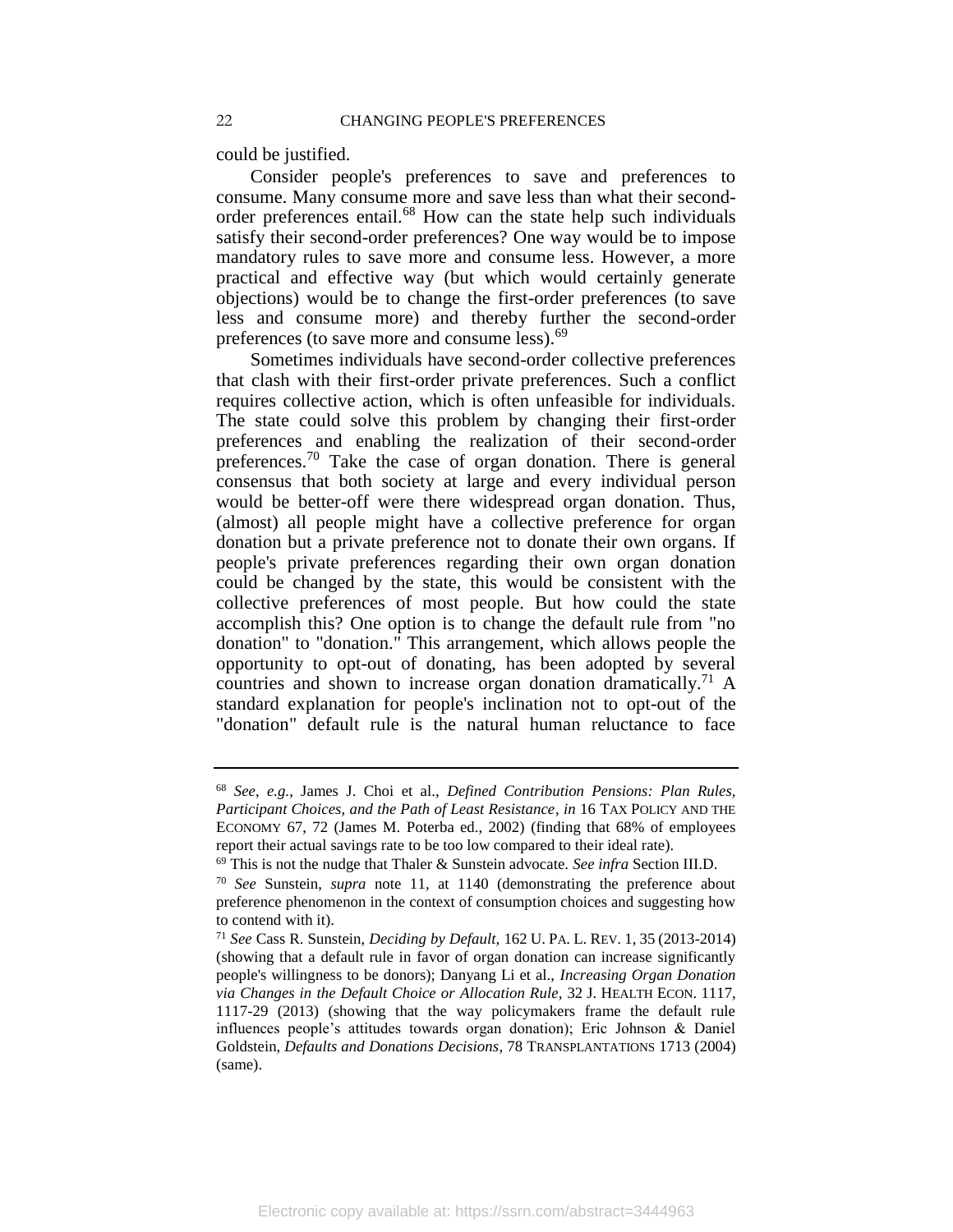matters related to death.<sup>72</sup> An alternative (or perhaps supplementary) explanation is that the "donation" default rule was embraced by the public as a new norm and shaped people's first-order (private) preferences to bring them closer to their second-order (collective) preferences.<sup>73</sup>

## <span id="page-23-1"></span>*D. Lack of Opportunities*

<span id="page-23-0"></span>It is strongly debated in many liberal democracies whether and to what extent the state should respect the preferences of members of minority groups not to be treated equally.<sup>74</sup> In the Jewish orthodox community, for example, women are often excluded from the public sphere.<sup>75</sup> Should the state intervene if it is convincingly shown that most women in this community prefer such treatment, which liberal communities consider illegitimate discrimination? A plausible response is that the state should intervene regardless of the women's own preferences since the intervention would bring about desirable social change, which is more important than the women's private preferences. This claim could be supplemented by the paternalistic assertion that this social change would, in the long-run, serve the interests of the women who currently prefer to prevent the change and even resist it.<sup>76</sup>

<sup>72</sup> *See* Sunstein, *supra* note [71,](#page-22-0) at 34 (suggesting that we think about the problem in terms of costs and benefits, for aside from the benefit to third parties, people tend to consider only the emotional costs borne by those who choose to donate their organs).

<sup>73</sup> *Cf*. Oren Bar-Gill & Chaim Fershtman, *Law and Preferences*, 20 J. L. ECON. ORG. 331, 332 (2004) ("The broad writing on the influence of legal policy on norms and preferences has largely been founded on the symbolic or expressive impact of law. If the law says that x is 'bad' (or illegal), then preferences will ultimately adjust to devalue x; and conversely, if the law says that x is 'good,' then preferences will adjust to value x.").

 $74$  Menachem Mautner distinguishes between two central stances in the debate over the liberal state's treatment of cultural practices of non-liberal groups living within it. The first stance, whose proponents are referred to as "autonomy liberals," holds that the state ought to be activist in its relations with these groups and instill autonomy and other central liberal values in its members. The second stance, whose proponents are referred to as "diversity liberals," prefers the value of diversity to autonomy and therefore calls for "restraint" on the part of the state in its relations with non-liberal groups. Menachem Mautner, *From "Honor" to "Dignity": How Should a Liberal State Treat Non-Liberal Cultural Groups?*, 9 THEORETICAL INQUIRIES L. 609, 610-11 (2008).

<sup>75</sup> *See* Judith Romney Wegner, *Status of Women in Jewish and Islamic Marriage and Divorce Law*, 5 HARV. WOMEN'S L.J. 1, 19 (1982) (presenting several examples of Jewish traditions relating to women's legal ability to perform social roles in the public domain).

<sup>76</sup> *See* Gila Stopler, *Countenancing the Oppression of Women: How Liberals*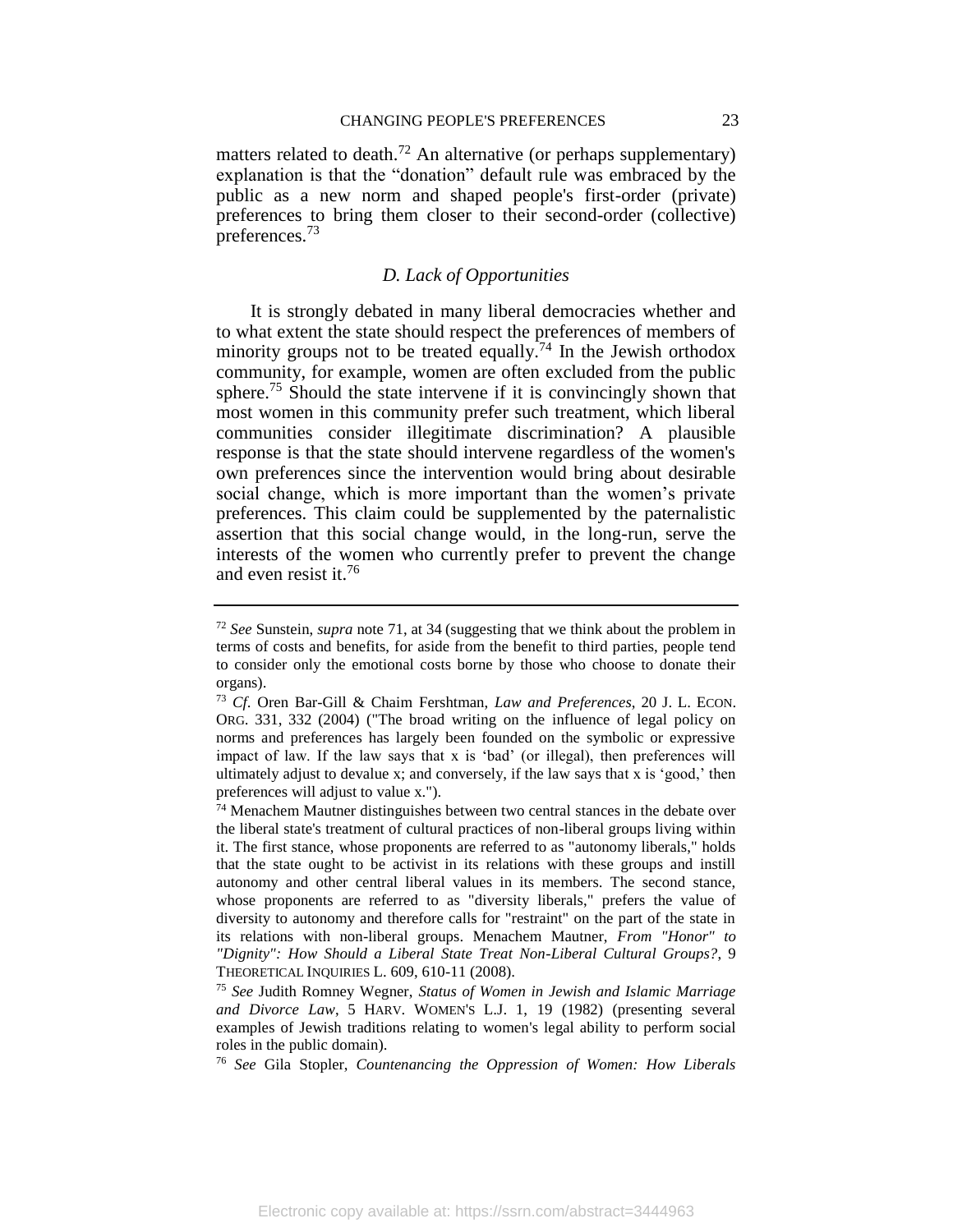An alternative argument for state intervention would be that the women's preferences were shaped in a world offering very limited opportunities to develop different preferences; or in other words, these women adapted their preferences to the world into which they were born.<sup>77</sup> Therefore, their existing preferences should not be a compelling consideration against social change, and there could be particular justification for the state to intervene not only in conduct but also in the women's preferences themselves.<sup>78</sup>

<span id="page-24-0"></span>Preferences that are endogenous to the prevailing legal or social order are quite common, and the exclusion of women in the Jewish orthodox community is only one example. Another is the segregation of Whites and Blacks in the United States up until about fifty years ago.<sup>79</sup> In this context too, it was claimed that segregation was compatible with Black preferences at the time. This can also be countered, however, with the argument that those preferences were shaped in a world in which Blacks had very limited opportunities to develop other preferences. Therefore, state intervention not only in conduct but also in preferences should not be objected to.<sup>80</sup>

In other cases, it is not a lack of opportunities that produces "problematic" preferences but the availability of bad opportunities. For instance, the state's indirect encouragement of the prostitution industry is likely to lead some men to develop preferences for sex for money. Here, state intervention to change preferences should clearly be allowed, especially if those preferences are likely to adversely

*Tolerate Religious and Cultural Practices That Discriminate against Women*, 12 COLUM. J. GENDER & L. 154, 184-89, 214-17 (2003), who questions the validity of religious women's willing acquiescence to their own subjugation given the flaws in their apparent consent; she calls on states to intervene in oppressive religious practices using such measures as revoking financial support and instituting mandatory education for gender equality.

<sup>77</sup> Sunstein, *supra* note [11,](#page-5-0) at 1148 (discussing adaptive preferences).

 $78$  The tale of the fox and the grapes is illustrative of the phenomenon of adaptive preferences (ELSTER, *supra* note [64;](#page-20-1) Sunstein, *supra* note [11,](#page-5-0) at 1148). The fox, unable to reach the grapes that he desired to eat, convinced himself that they were sour and, as a consequence, ceased to desire them or, in other words, adapted his preferences (although this might not be a preference change but a factual mistake).

<sup>79</sup> Sunstein, *supra* note [11,](#page-5-0) at 1149 (explaining how Blacks long tended to shape their preferences in accordance with the discriminatory status-quo).

<sup>80</sup> The fox and the grapes tale (*see supra* note [78\)](#page-24-0) is not applicable to the exclusion of women and American racial segregation policy, for there is a substantive difference between being deprived of the opportunity to eat grapes and being deprived of the opportunity to live in dignity and equality. The latter is a social and political problem of the utmost importance, and thus the argument for state intervention is especially strong. *Cf.* JOSEPH RAZ, MORALITY OF FREEDOM 369-99 (1988) (justifying state intervention to enhance people's individual autonomy).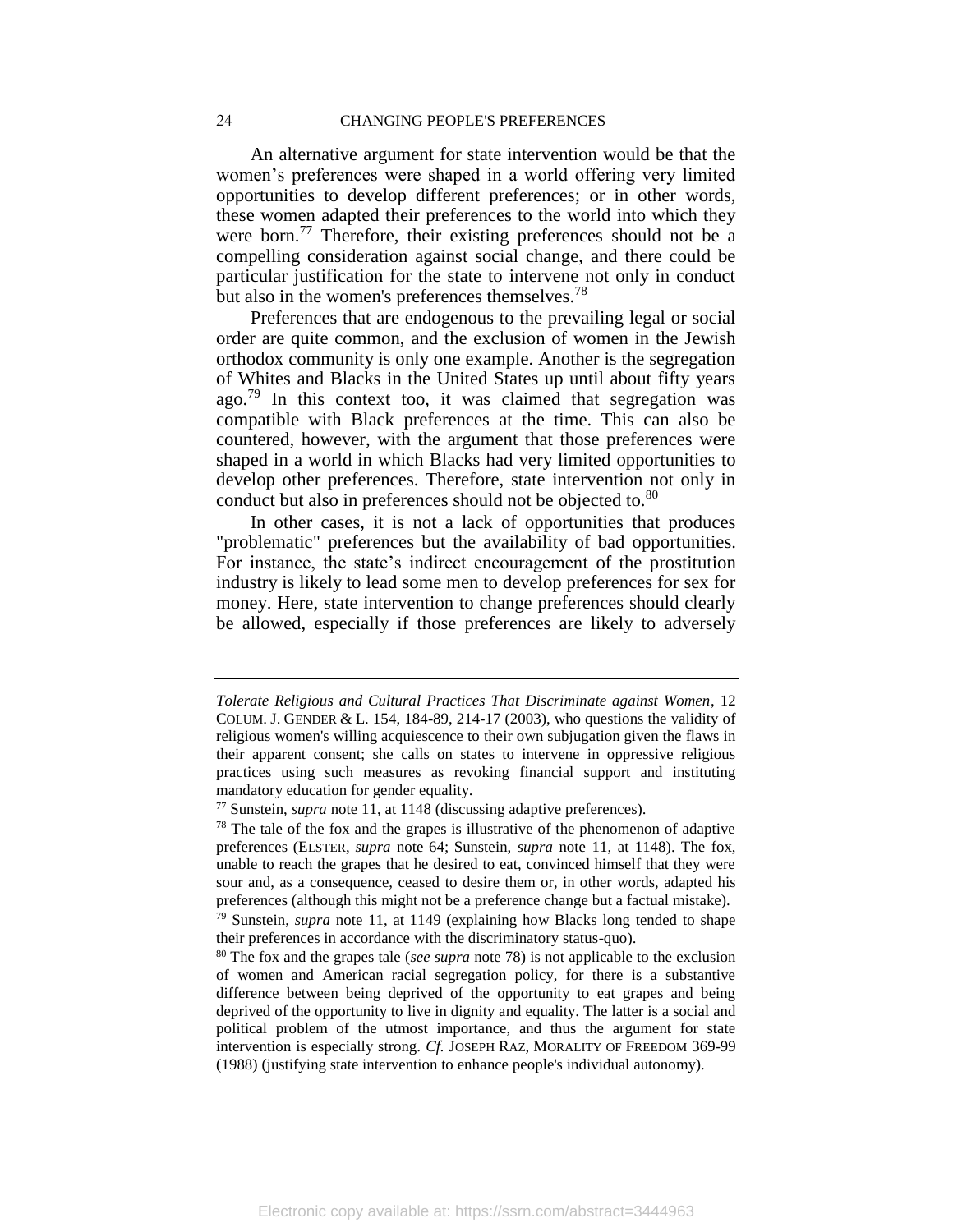<span id="page-25-1"></span>affect others.<sup>81</sup> But there is a more general argument to be made: since any allocation of entitlements and resources in society affects people's preferences $82$  and since the state shapes people's preferences through these allocations, it is legitimate, in the appropriate circumstances, for it to change those preferences, which it in fact created.<sup>83</sup> Applying this logic, the preference of Blacks, at a certain point in time, to be segregated was a product of the racial segregation and oppression imposed by the state for centuries. Why, then, should the state not be permitted to rectify what it has done by changing those preferences? Certainly, not all means of preferences change are legitimate, and sometimes the change is unjustified even if it serves an admirable goal. But the aim of this part of the article is simply to suggest that in certain circumstances, the objection to preferences change should be relaxed.

## *E. Lack of Information and Cognitive Limitations*

<span id="page-25-0"></span>There are also cases in which individuals do not lack sufficient opportunities, but their lack of information and cognitive limitations cause them to develop preferences they would not have developed given full information and full rationality. From a certain perspective, this category of cases is interrelated with the previous category: whereas the latter relates to a lack of opportunities for objective reasons, the present category involves a lack of opportunities for subjective reasons.<sup>84</sup>

Let us return to the smoking example. In the past, many individuals developed a preference to smoke because of a lack of information. Had they known the health risks from the outset, they might have refrained from smoking. $85$  Smoking also leads to

<sup>81</sup> *Supra* Section II.A.

<sup>&</sup>lt;sup>82</sup> Consider the endowment effect: policymakers will find it hard to change the status quo since people susceptible to the endowment effect will fight harder to avoid the change than had they not been susceptible to this effect. *See* EYAL ZAMIR & DORON TEICHMAN, BEHAVIORAL ECONOMICS AND THE LAW 321 (2014).

<sup>83</sup> *Cf.* Hanoch Dagan, *Property's Structural Pluralism: On Autonomy, the Rule of Law, and the Role of Blackstonian Ownership*, 3 BRIGHAM-KANNER PROP. RTS. CONF. J. 27, 33 (2014) (explaining that the state should recognize a sufficiently diverse set of robust frameworks in property rights so that people can enjoy their individual autonomy). For a similar argument in the context of contract law, see HANOCH DAGAN & MICHAEL HELLER, A CHOICE THEORY OF CONTRACTS, at pt. III (forthcoming 2016).

<sup>84</sup> This category is related also to the category discussed in Section II.B. (Market Forces): in both categories, preferences develop in a particular way because of imperfections in the individual preference holders.

<sup>85</sup> Plaintiffs in tobacco litigation commonly make the claim that the tobacco companies are liable for damages caused by their products due to their failure to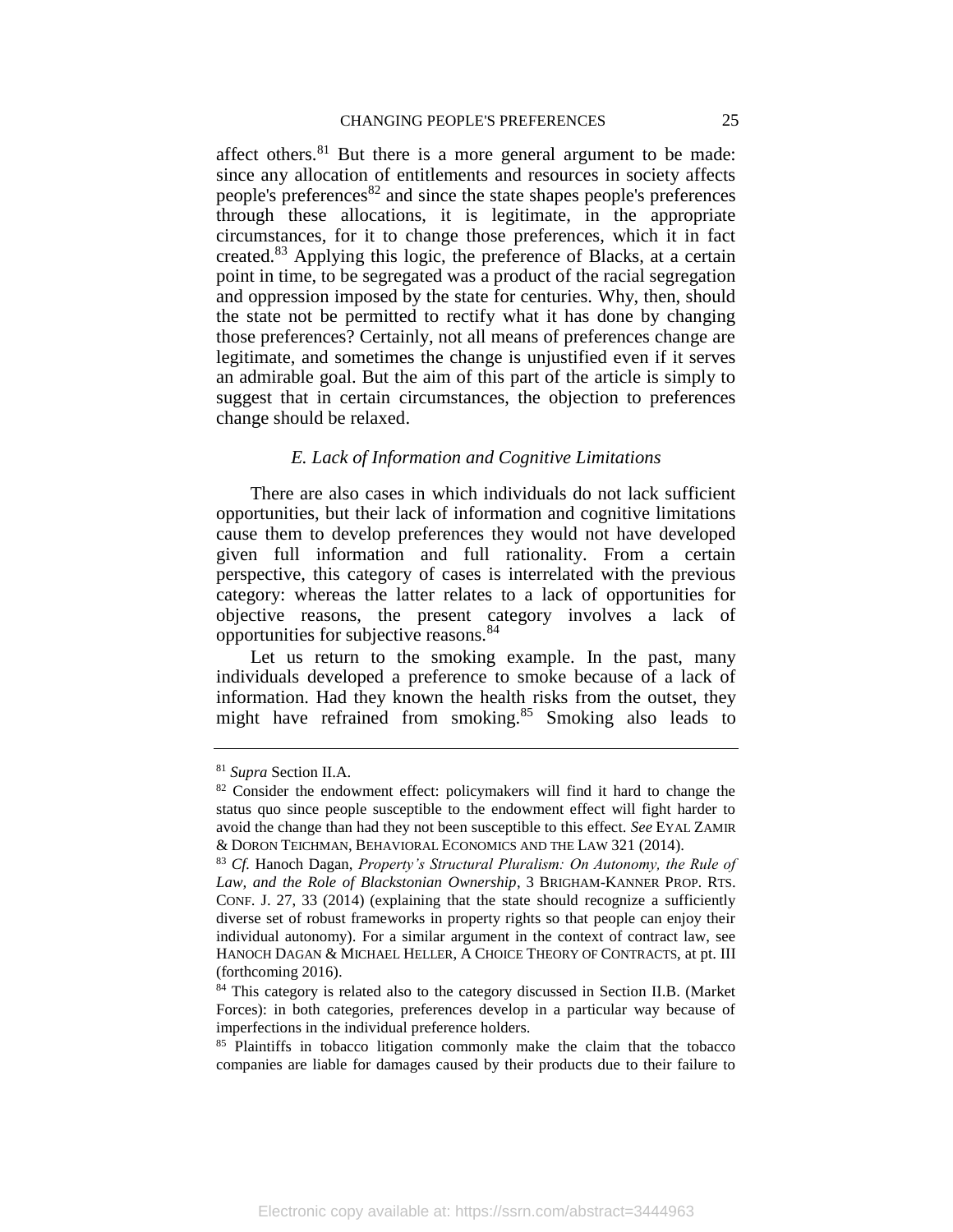#### 26 CHANGING PEOPLE'S PREFERENCES

addiction, and addiction (at least when it is more psychological than physical in nature) resembles a cognitive limitation: even though the individual knows what is good for him, he is incapable of pursuing that good. It might be similarly claimed that racist preferences are also the product of a lack of information and cognitive limitations,<sup>86</sup> although clearly such preferences are motivated by other factors as well. $87$ 

The general argument being made here is that when preferences developed due to a lack of information or cognitive limitations, the objections to the state's changing them lose much of their force. In particular, the argument that preferences changing by the state would inappropriately intervene in people's personality becomes less compelling. $88$ 

## *F. The Collective Action Problem*

<span id="page-26-0"></span>The state often intervenes in the market when individuals fail to

Electronic copy available at: https://ssrn.com/abstract=3444963

disclose smoking-involved risks to customers. *See*, *e.g.*, American Tobacco Co. v. Grinnell, 951 S.W.2d 420, 425 (Tex. 1997); Allgood v. R.J. Reynolds Tobacco Co., 80 F.3d 168, 170 (5th Cir. Tex. 1996); Roysdon v. R.J. Reynolds Tobacco Co., 849 F.2d 230, 232 (6th Cir. Tenn. 1988). Indeed, data show that awareness of health risks decreases smoking tendencies. WORLD HEALTH ORGANIZATION, WHO REPORT ON THE GLOBAL TOBACCO EPIDEMIC, 2011, at 14 (2011).

<sup>86</sup> *See* JUDITH H. KATZ, WHITE AWARENESS: HANDBOOK FOR ANTI-RACISM TRAINING 10 (2d ed. 2003) (noting the concept of "white privilege," which is "often invisible to those who possess it," as a predominant factor in modern racism in the United States); Asa G. Hilliard, *Foreword*, *in* LOUISE DERMAN-SPARKS & CAROL BRUNSON PHILLIPS, TEACHING/LEARNING ANTI-RACISM: A DEVELOPMENTAL APPROACH, at xi, xii (1997) (explaining the importance of education for mitigating racist tendencies).

<sup>87</sup> *See*, for example, Michael Banton, *The Nature and Causes of Racism and Racial Discrimination*, 7 INT'L SOC. 69, 77-78 (1992), who notes that exclusion, which is often associated with territorial claims, can be a possible objective of racism, as a group occupying a certain territory its members consider to be exclusively their own could become hostile towards other groups settling on that same territory. Banton also discusses stratification as a possible motivation behind racism, i.e., the desire to maintain the subordinate status of members of another group. Scientific models that were intended to account for biological differences among humans and**,** accordingly**,** developed racial classifications are viewed as a predominant cause of racism. *See also* Andreas Wimmer, *Explaining Xenophobia and Racism: A Critical Review of Current Research Approaches*, 20 ETHNIC & RACIAL STUD. 17 (1997), who discusses and refutes commonly raised explanations for racism and focuses, instead, on the existence of a political struggle over who has the right to be cared for by the state and society in times of intensified social conflict.

<sup>88</sup> *Cf*. Mill, *supra* note [19,](#page-9-1) at 158 (when a person is about to cross a collapsing bridge and is unaware of the risk, paternalistic intervention to save his life is justified).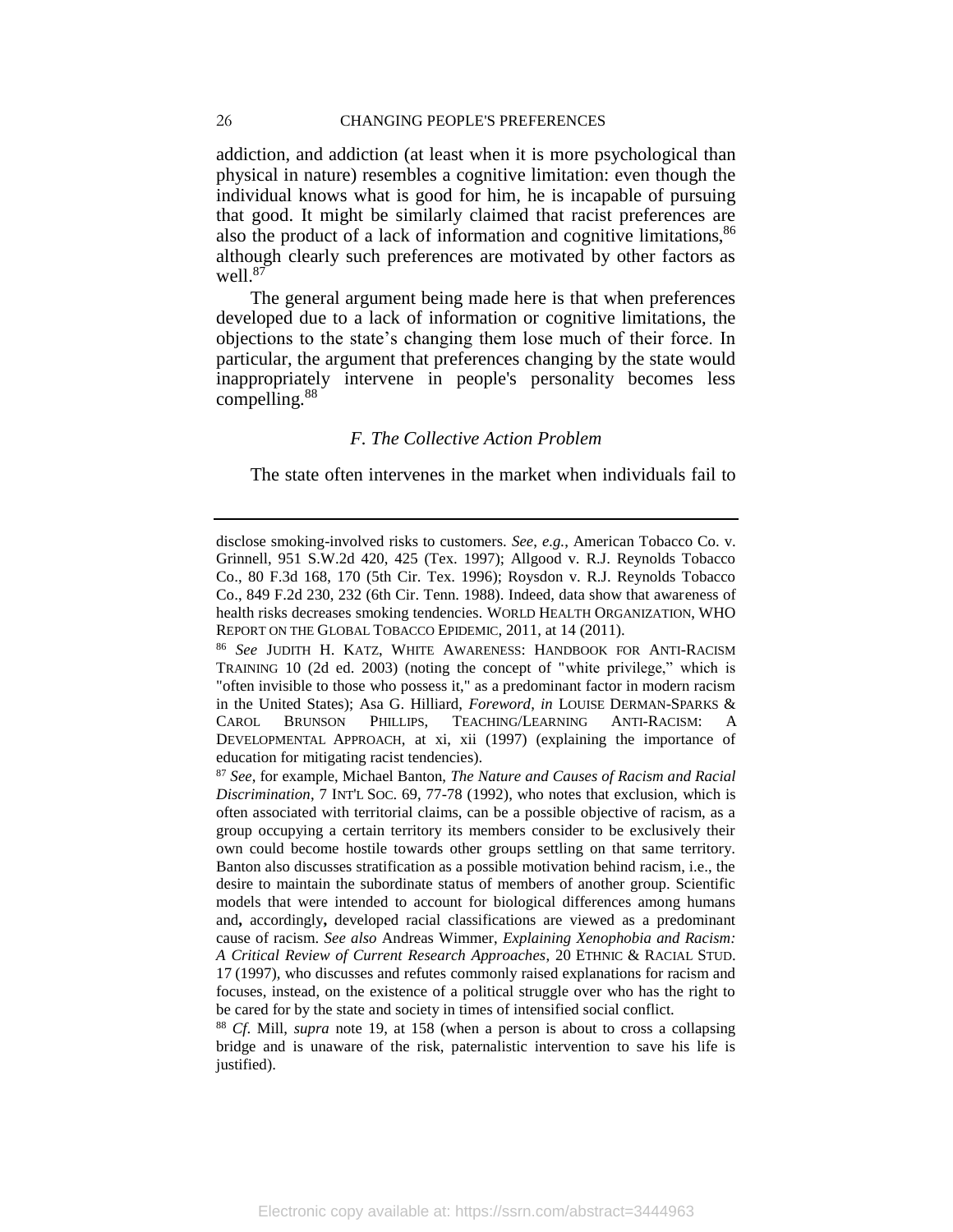<span id="page-27-0"></span>take collective action that can be expected to improve their wellbeing. To illustrate, one of the state's most important roles is to produce public goods.<sup>89</sup> When every individual expecting to benefit from the public good refuses to share in the costs of production, hoping to free ride on other people's investments, collective action becomes impossible and state intervention necessary.<sup>90</sup> An analogical situation warranting state intervention is when collective action is necessary to change people's preferences, but they are incapable of initiating this themselves. Such a need for collective action arises when no individual finds it beneficial to change his preferences so long as others do not do the same, and no one wants to be the first to initiate the change. In such conditions, the only way to move the group of individuals from one equilibrium to a new (perhaps better and more efficient) one is for the state to intervene in their preferences.<sup>91</sup>

Consider the preference to live in a traditionally structured family unit.<sup>92</sup> Satisfying this preference depends substantially on the preferences of others: so long as the majority of other people have this preference, developing a preference *not* to live in a family unit at

<sup>&</sup>lt;sup>89</sup> Pure public goods are characterized by the inability to exclude people from consuming them ("non-excludability") and by the inability of one person's consumption to detract from or prevent another person's consumption ("nonrivalry"). *See* JOSEPH E. STIGLITZ, ECONOMICS OF THE PUBLIC SECTOR 128-29 (3d ed. 2000).

<sup>90</sup> Paul Samuelson, *The Pure Theory of Public Expenditure*, 36 R. ECON. & STAT. 387 (1954); Paul Samuelson, *Diagrammatic Exposition of a Theory of Public Expenditure*, 37 R. ECON. & STAT. 350 (1955) (discussing the market's ability to provide public goods); Paul Samuelson, *Aspects of Public Expenditure Theories*, 40 REV. ECON. & STAT. 332 (1958) (discussing market provision of public goods); STIGLITZ, *supra* note [89,](#page-27-0) at 129 (explaining how non-excludability and non-rivalry result in market failure).

<sup>&</sup>lt;sup>91</sup> Compare this to the category of cases in which market forces shape the preferences of consumers who cannot organize to take collective action against those effects. In such circumstances, state intervention could be justified to contend with the collective action problem. *Supra* Section II.B.

 $92$  Empirical data from research conducted in the U.S. show that while the popularity of traditional family structures (namely, marriage) is declining, they are still aspired-to by the majority of Americans. *See*, *e.g.*, Frank Newport & Joy Wilke, *Most in U.S. Want Marriage, but Its Importance Has Dropped*, GALLUP (Aug. 2, 2013), http://www.gallup.com/poll/163802/marriage-importancedropped.aspx (finding that most Americans are either married or would like to be married someday); *Millennials in Adulthood*, PEW RESEARCH CENTER (Mar. 7, 2014), http://www.pewsocialtrends.org/2014/03/07/millennials-in-adulthood/ (finding that 69% of millennials would like to marry); JERALD G. BACHMAN ET AL., MONITORING THE FUTURE—QUESTIONNAIRE RESPONSES FROM THE NATION'S HIGH SCHOOL SENIORS 50 (2014) (finding that having a good marriage and family life is "extremely important" to 75.9% of high-school seniors).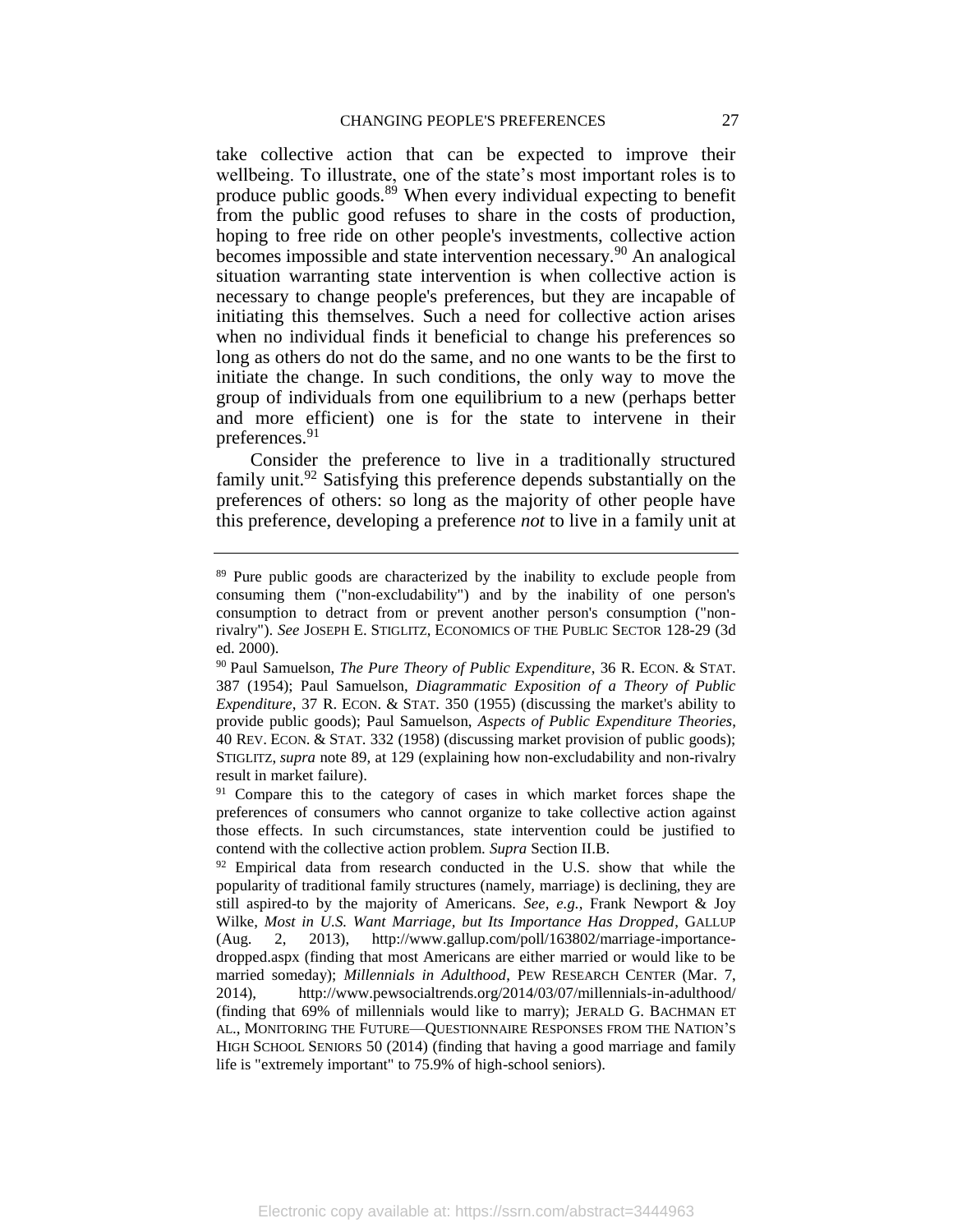all or a preference to live as a non-traditional family runs counter to every individual's interest. Note that although this recalls the lack of opportunities category of cases,  $93$  here, what is problematic is that each and every individual has a strong interest not to change his preferences so long as other individuals don't change their preferences. Thus, whereas a lack of opportunities could be resolved through state provision of the missing opportunities,  $94$  in the present category of cases, the state must attend to a collective action problem.

It is quite unlikely that were the state to recognize only the traditional family unit and even restrict the establishment of "new families," individuals would develop a preference not to live as a traditional family or in a family unit at all. This brings into question the claim that the state's recognition of alternative families is unjustified because most people's preferences pull in the opposite direction. Setting aside other important considerations for recognizing new families, it should be noted that preferences against the non-traditional family frameworks could be a product of the existing legal and social order, which cannot change spontaneously.<sup>95</sup> Only state intervention, through explicit recognition of nontraditional families, can induce people to change their seemingly unalterable preferences or at least make them more tolerant and accepting of such families.

<span id="page-28-0"></span>One way to understand this category of cases is as a manifestation of the conformism tendency and, perhaps, the herd effect.<sup>96</sup> People often have a tendency to do or think exactly as others do or think, unhesitatingly. Sometimes defined as conservatism or adherence to the status quo,  $97$  this tendency is in fact driven by a different logic: the mere fact that other people behave in a certain way seems good reason to behave in the same way. The conformism tendency could explain why people's preferences generally do not change when they are relatively homogeneous and interdependent with the preferences of others. State intervention might encourage

<sup>93</sup> *Supra* Section II.D.

<sup>94</sup> *Infra* Section III.D.

 $95$  For a general analysis highlighting the inherent difficulties in changing the legal order, which stem from the system's architecture, see Marc Galanter, *Why the "Haves" Come out Ahead: Speculations on the Limits of Legal Change*, 9 LAW & SOC'Y REV. 95 (1974).

<sup>96</sup> *See* Abhijit Banerjee, *A Simple Model of Herd Behavior*, 107 Q. J. ECON. 797 (1992) (explaining people's tendency to do what everyone else does). For further analysis, see Ian Ayres & Joshua Mitts, *Anti-Herding Regulation*, 5 HARV. BUS. L. REV. 1 (2015).

<sup>97</sup> *See* Banerjee, *supra* note [96,](#page-28-0) at 802 (presenting the basic model of herd behavior).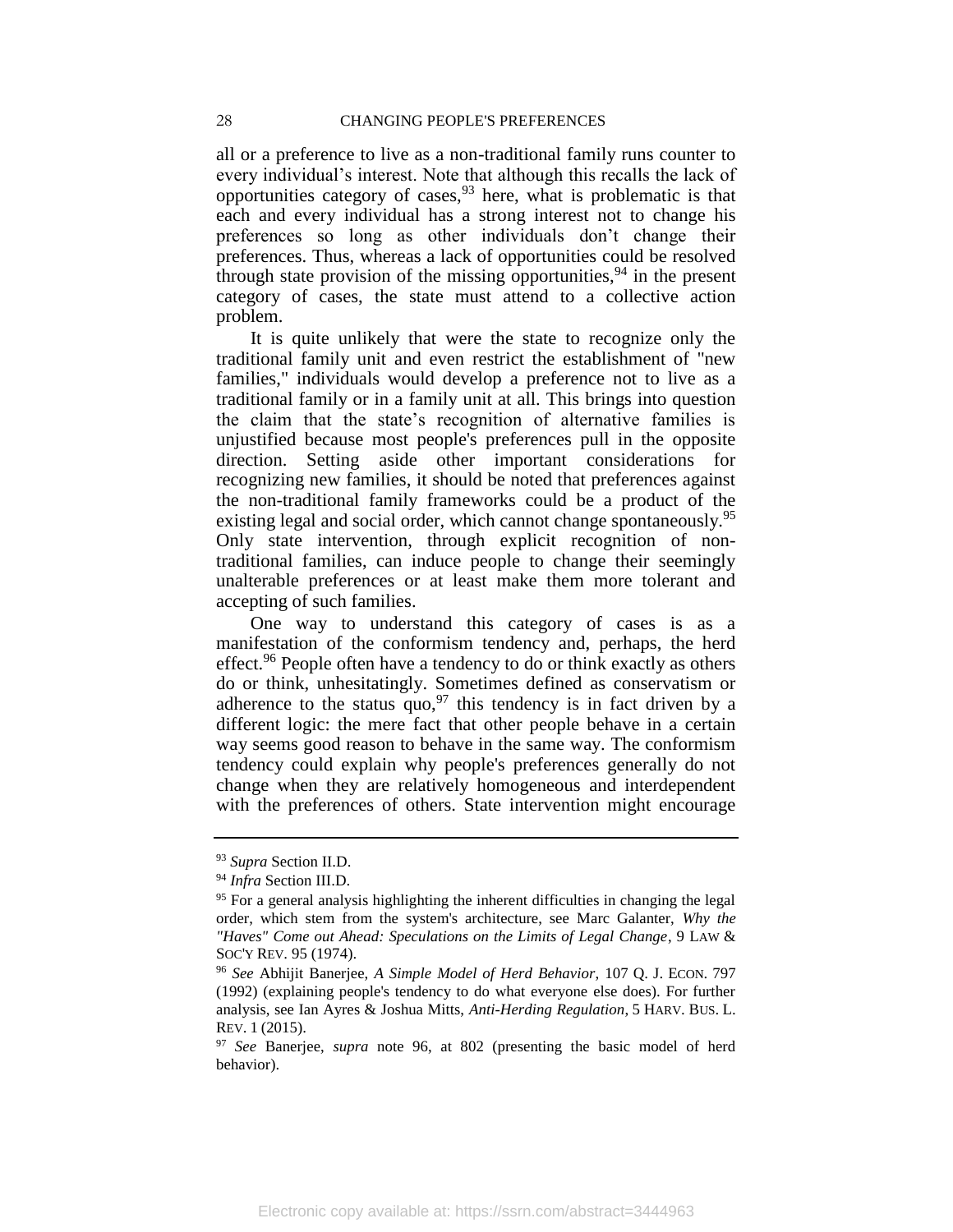outliers to step forward and enable, in the long run, a change in the preferences of many other people. Interestingly, conformism and the herd effect can operate to make state intervention quite effective: if enough people change their preferences, a new, stable equilibrium can emerge, from which deviations will be unlikely.

## *G. Existing versus Future Preferences*

<span id="page-29-0"></span>Up to this point, we have discussed cases in which state intervention could *change* existing preferences. But consider now cases in which such intervention could *prevent* new preferences from forming. Let's return to the case of smoking: it is one thing to intervene in people's preferences to smoke and quite another to intervene to prevent people from ever developing a preference to smoke (for example, by prohibiting everyone born after 2005 from smoking). Similarly, it is one thing to intervene in people's preference for sweet or salty food, and quite another to intervene to prevent such preferences from developing in the first place or from intensifying.<sup>98</sup>

<sup>&</sup>lt;sup>98</sup> Compare this to the debate over whether it is appropriate to show the public photographs or videos that visually depict the terrible consequences of smoking (or road accidents). For examples of studies supporting the usage of graphic warning labels on cigarette packets, see Ekant Veer & Tracy Rank, *Warning! The Following Packet Contains Shocking Images: The Impact of Mortality Salience on the Effectiveness of Graphic Cigarette Warning Labels*, 11 J. CONSUMER BEHAV. 225 (2012) (finding that when compared with text-only labels, shocking visual warning labels on cigarette packets significantly increase intentions to quit or to not start smoking); Sunday Azagba & Mesbah F. Sharaf, *The Effect of Graphic Cigarette Warning Labels on Smoking Behavior: Evidence from the Canadian Experience*, 15 NICOTINE & TOBACCO RES. 708 (2013) (finding that graphic warnings have a statistically significant effect on smoking prevalence and quit attempts). For examples of opposing views, see the court ruling in *R.J. Reynolds Tobacco Co. v. FDA*, 696 F.3d 1205, 1219 (D.C. Cir. 2012), that FDA requirements to include graphic warning labels on cigarette packets violate the First Amendment; the court held that the "FDA has not provided a shred of evidence—much less the 'substantial evidence' required by the APA—showing that the graphic warnings will 'directly advance' its interest in reducing the number of Americans who smoke." *See also* Robert A.C. Ruiter & Gerjo Kok, Letter to the Editor, *Saying Is Not (Always) Doing: Cigarette Warning Labels Are Useless*, 15 EUR. J. PUB. HEALTH 329 (2003) (questioning the existing evidence in favor of warning labels and arguing that these labels generate counterproductive defensive reactions); David M. Erceg-Hurn & Lyndall G. Steed, *Does Exposure to Cigarette Health Warnings Elicit Psychological Reactance in Smokers?*, 41 J. APPLIED SOC. PSYCH. 219 (2011) (finding that that graphic anti-smoking warnings can elicit maladaptive psychological responses, namely, reactance, a motivation to restore freedom by, for example, rebelling against the mitigating force). It can be argued that these means are appropriate at least when directed at non-smokers in order to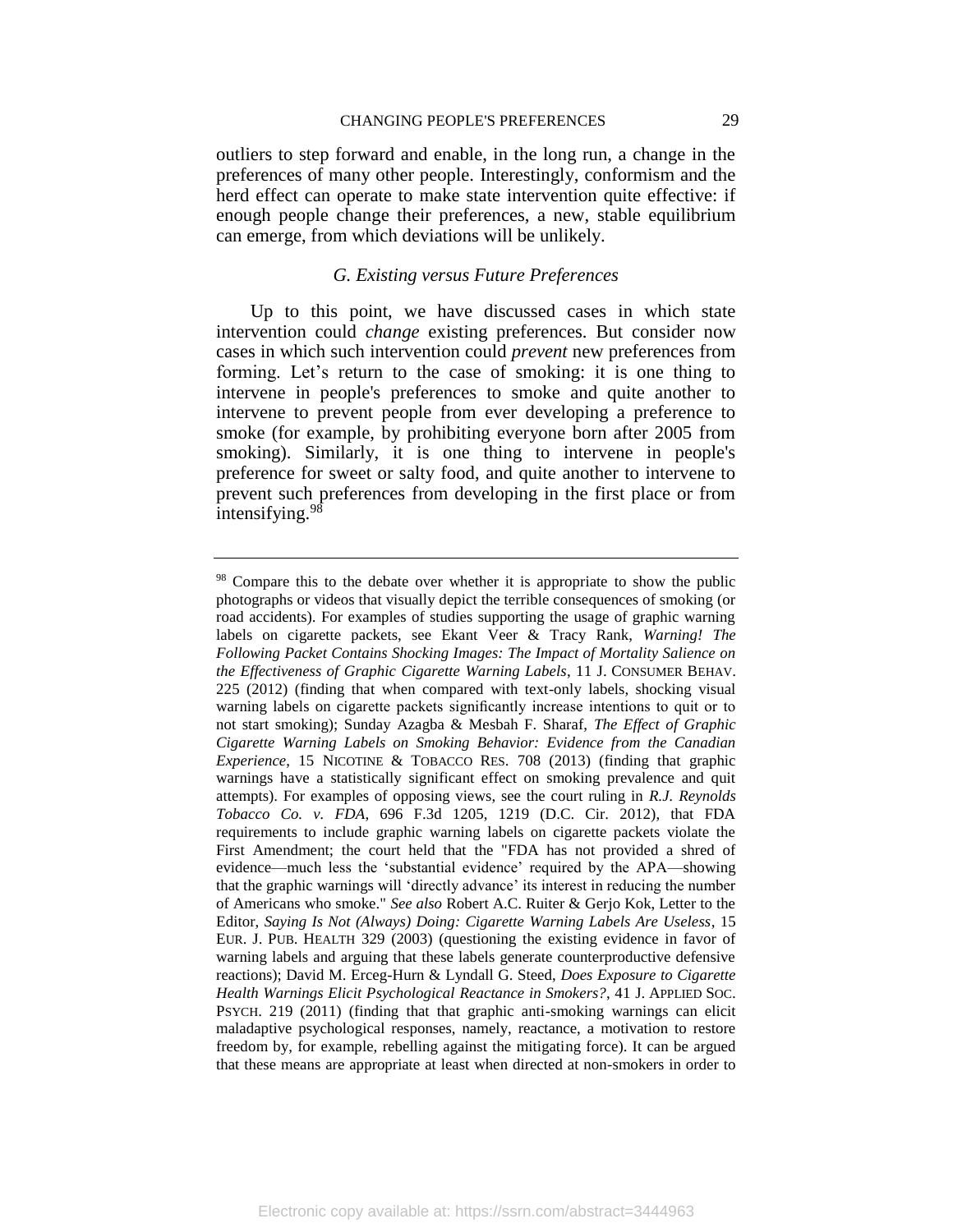\*\*\*

In the categories of cases discussed in this part, state intervention in people's preferences can be justified at least to some extent. But what forms of intervention would be legitimate? In Part III below, four modes of state intervention in people's preferences will be presented, each varying in terms of pervasiveness and intensity, on the one hand, and the identity of their addressees, on the other.

#### III. DIFFERENT MODES OF INTERVENTION

<span id="page-30-0"></span>As noted, the ways in which the state intervenes in people's preferences can differ in pervasiveness and intensity. On the one hand, state intervention can be coercive (for example, when the state imposes duties on specific parties) and, on the other hand, it can be soft (like when the state transmits educational messages). The intervention can also differ in terms of its addressee: it could address third parties who can affect people's preferences (indirect intervention), or it could address the preference holders themselves (direct intervention).

This Part discusses four different modes of state intervention, categorized according to intensity and addressees: coercive-direct, coercive-indirect, soft-direct, and soft-indirect.

#### *A. Coercive and Direct*

<span id="page-30-1"></span>The most extreme form of intervention in preferences occurs when the state forces individuals to change their preferences. While it would be an understatement to say that such intervention is undesirable, it could, nonetheless, be an option in some very rare cases. Consider, again, a sex offender, who poses a high risk to women. Say he consents to undergo medical treatment that will change his sexual preferences in return for mitigation of his sentence. In such extreme circumstances, state intervention might warrant serious consideration.<sup>99</sup>

Another prevention option—which would likely trigger less opposition—is to change people's preferences by coercing them into changing their behavior. Cognitive psychology research has shown that when people are forced to change their behavior, particularly by

deter them from smoking.

<sup>&</sup>lt;sup>99</sup> It is questionable, however, whether this intervention is really about changing preferences and not about preventing their satisfaction.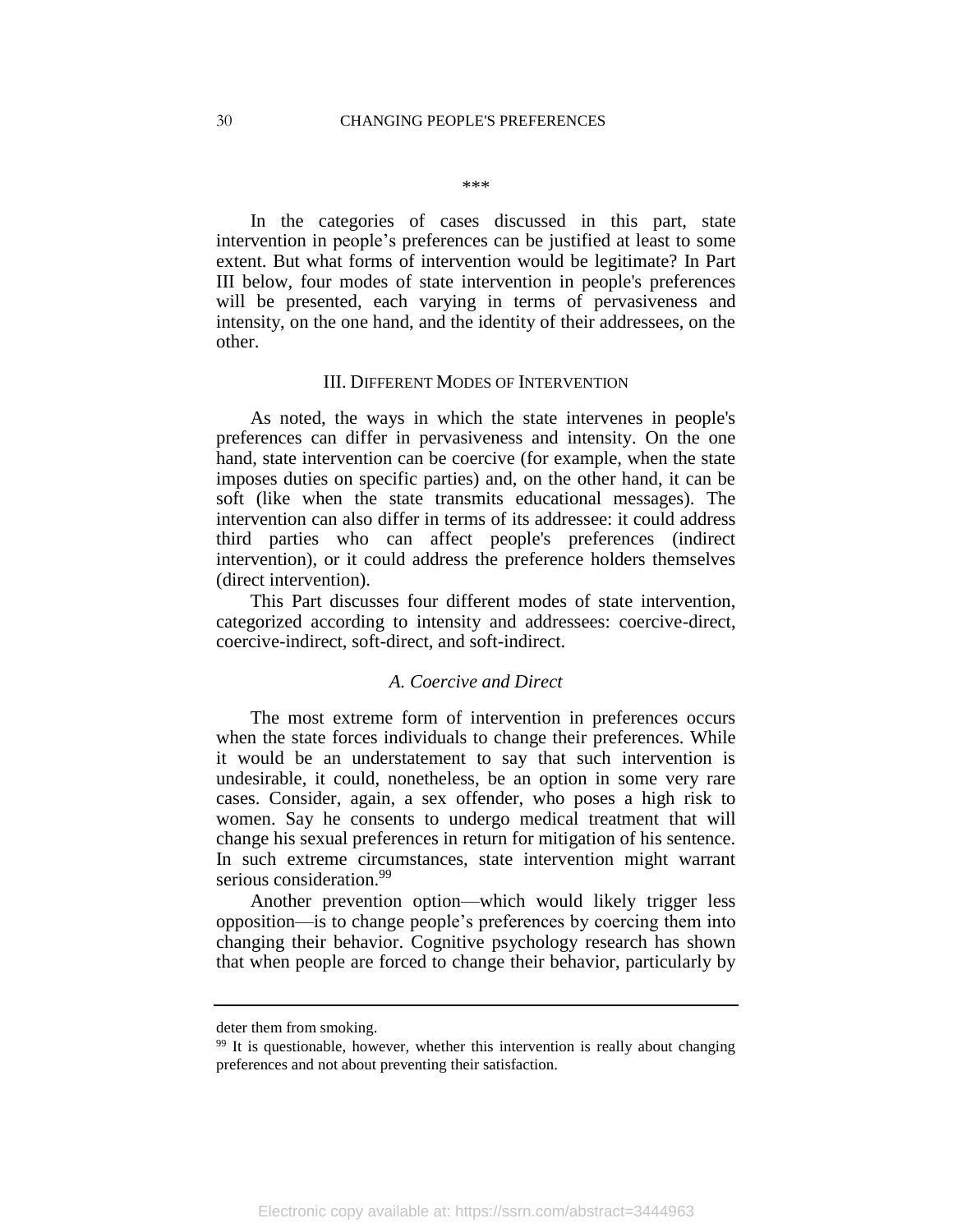way of light sanctions, they may also eventually change their preferences.<sup>100</sup> Thus, imposing a light sanction for smoking could be an effective means of changing people's preference to smoke.<sup>101</sup> In Part II, we saw that a lack of appropriate opportunities prevents people from developing certain preferences because they adapt their preferences to the available opportunities.<sup>102</sup> To extend this claim, if people lack the opportunity to smoke (assuming they are law-abiding citizens), then presumably they will adapt their preferences and abandon any preference to smoke.

The reverse is also possible, however: sometimes the unavailability of opportunities can intensify rather than repress preferences or simply have no effect on them at all.<sup>103</sup> The U.S. Prohibition era is illustrative of this phenomenon. The ban on selling, manufacturing, importing, and transferring alcohol<sup>104</sup> did not alter people's preferences to consume alcohol, but quite the contrary: for many, it in fact intensified those preferences.<sup>105</sup> In contrast, for people who have yet to develop such preferences (e.g., people who are only potential alcohol consumers or potential smokers), eliminating the opportunities to consume alcohol or to smoke could be a very effective way to prevent those preferences from ever forming. $106$ 

### *B. Coercive and Indirect*

<span id="page-31-0"></span>As noted, consumers' preferences are often shaped by market forces. Preferences for over-consumption and preferences for being in constant social contact are just two examples that illustrate how merchants use their power to change people's preferences to serve merchants', rather than consumers', interests.<sup>107</sup> One way for the state to intervene in consumers' preferences is to restrain the market forces and their effect on those preferences. Accordingly, when merchants engage in tactics that are likely to radically change

<sup>104</sup> The National Prohibition Act, 41 STAT. 305 (1919).

<sup>100</sup> *See* Lewinson-Zamir, *supra* note [13,](#page-6-2) at 58 (arguing that mild sanctions are likely to reinforce voluntary compliance).

<sup>101</sup> *See* Sunstein & Thaler, *supra* note [3,](#page-3-0) at 232 (explaining how small nudges can help people quit smoking).

<sup>102</sup> *Supra* Section II.D.

<sup>103</sup> Sunstein, *supra* note [11](#page-5-0)*,* at 1143 (explaining how banning consumption of a certain undesirable good could induce people to make even worse choices).

<sup>105</sup> Jack S. Blocker, *Did Prohibition Really Work?*, 96 AM. J. PUB. HEALTH 233, 238 (2006) (presenting the effects of the National Prohibition Act on Americans' drinking habits).

<sup>106</sup> *Supra* Section II.G.

<sup>107</sup> *Supra* Section II.B.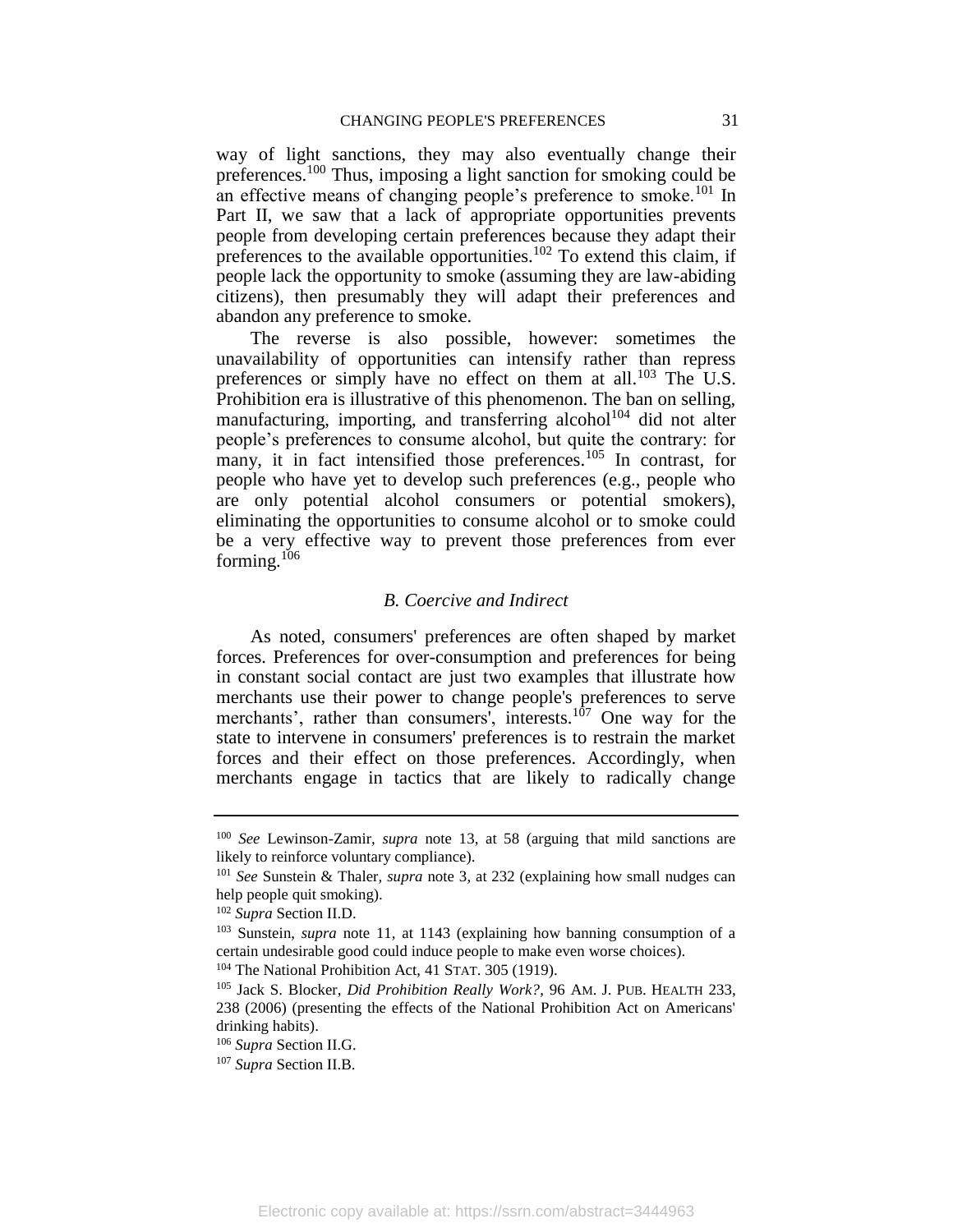consumers' preferences, the state should treat the merchants' motives with suspicion and intervene in the appropriate cases, just as it does when merchants exploit consumers' lack of information, irrationality, or inability to organize themselves. This is indirect, albeit coercive intervention since it is directed not at the preference holders but at those who could shape the preferences.

<span id="page-32-0"></span>Another type of coercive indirect intervention arises when the state addresses third parties and directs them to create, or not to inhibit, opportunities<sup>108</sup> that are essential for new preferences to develop. Take, for example, the resistance of ultra-orthodox Jews to liberal arts and science studies for their children.<sup>109</sup> This attitude is probably a manifestation of the parents' genuine preference to avoid exposure to secular studies; this, in turn, is likely the product of the lack of opportunities in their communities, $110$  the social structure into which they are locked from birth, or the values they were instilled with in their community. $1^{11}$  The state could intervene by forcing the

<sup>108</sup> *Supra* Section II.D.

<sup>&</sup>lt;sup>109</sup> For a brief historical account of the attitude within ultra-orthodox Jewish communities towards secular studies, see JACOB LUPU, NEW DIRECTIONS IN HAREDI SOCIETY IN ISRAEL: VOCATIONAL TRAINING AND ACADEMIC STUDIES 10- 12 (2005). For current objections, see, e.g., David Rosenberg, *New York Ultra-Orthodox Are Following Israel's Bad Example*, HAARETZ (Nov. 26, 2014), http://www.haaretz.com/blogs/david-s-harp/.premium-1.628581 (describing parents' objections to an attempt to promote general education studies such as English and math in ultra-orthodox New York schools); Ronny Linder-Ganz, *New Generation of Ultra-Orthodox Men Going from Religious to Nursing Studies*, HAARETZ (Jun. 2, 2015), http://www.haaretz.com/israel-news/business/.premium-1.659011 (describing the barriers to entering the labor force for ultra-orthodox Jews due to the stress on religious studies in the ultra-orthodox community, which results in the discontinuation of math and English studies at a very young age).

<sup>110</sup> *See*, *e.g.*, Jeremy Sharon, *Haredi Yeshiva with Radical Agenda to Provide High School, Higher Education Courses*, JERUSALEM POST (June 28, 2015), http://www.jpost.com/Israel-News/Haredi-yeshiva-with-radical-agenda-to-providehigh-school-higher-education-courses-407347 (discussing the lack of exposure to secular studies within the ultra-orthodox Jewish community and discussing examples of adolescents who have had no access to such knowledge in the community's education system for many years).

<sup>111</sup> *See*, *e.g.*, Rosenberg, *supra* note [109](#page-32-0) (suggesting that a reason for ultraorthodox Jews' resistance to a conventional career path could be their common prioritization of religious requirements over conventional cost-benefit analysis, as is evident in the high birthrate in the community); LUPU, *supra* note [109,](#page-32-0) at 11 ("The right to study Torah for its own sake became an overriding obligation, pushing aside the concern for material well-being."); Jeremy Sharon, *Shteinman: No Secular Studies in Haredi Education*, JERUSALEM POST (May 7, 2013), http://www.jpost.com/Jewish-World/Jewish-News/Shteinman-No-secular-studiesin-haredi-education-312302 (citing a prominent spiritual leader in the Jewish ultraorthodox world who vehemently opposes secular studies).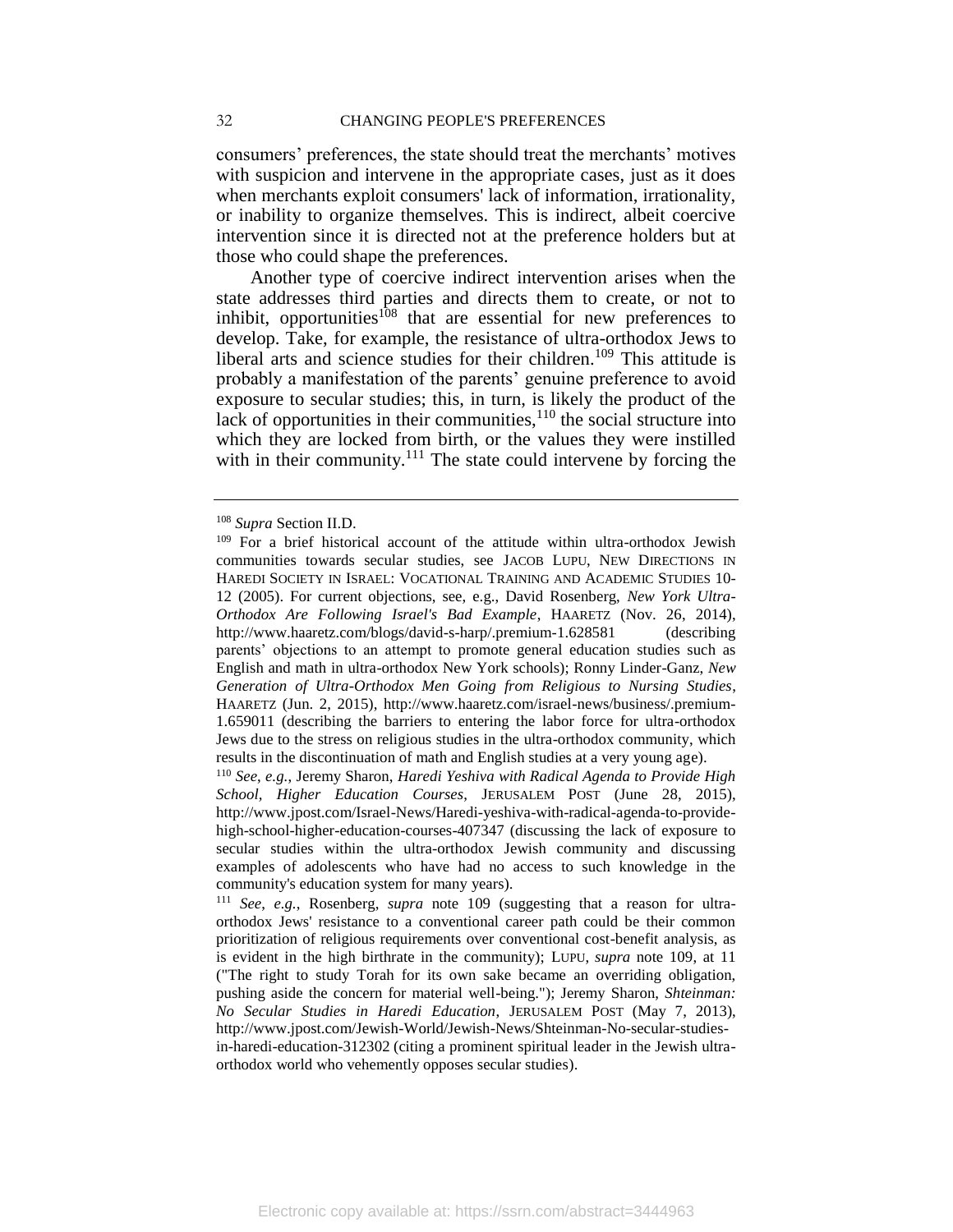parents to provide their children with secular instruction, in the hope that this will change the parents' preferences in the long run. This would be coercive and direct intervention in people's preferences. Alternatively, the state could force the community's religious leaders or institutions to make secular studies available to its members.<sup>112</sup> Eventually, more and more members of the community would be exposed to such studies and change their preferences accordingly. This would constitute coercive but indirect intervention in people's preferences: it would not be coercive towards the preference holders but, rather, towards those who can impact their preferences.

## *C. Soft and Direct*

<span id="page-33-0"></span>Soft and direct state intervention in people's preferences is the most common form of intervention. Education, in which the state is often an active player, shapes values and changes preferences.<sup>113</sup> The law, as an agent of the state, sometimes performs an expressive and educational function.<sup>114</sup> Constitutions shape value preferences (for equality, dignity, etc.), as do court decisions occasionally.<sup>115</sup> And as some commentators have noted, criminal law has an expressive function too.<sup>116</sup> Take, for example, laws prohibiting sexual

<sup>112</sup> *See* LUPU, *supra* note [109,](#page-32-0) at 50, who discusses the strong impact of religious leaders' views regarding secular studies on the attitudes of their communities. For a study demonstrating the influence of religious leaders in the ultra-orthodox Jewish community on members' personal decisions, see Kate Coleman-Brueckheimer et al., *Involvement of Rabbinic and Communal Authorities in Decision-Making by Haredi Jews in the UK with Breast Cancer: An Interpretative Phenomenological Analysis*, 68 SOC. SCI. & MED. 323 (2009).

<sup>&</sup>lt;sup>113</sup> It is questionable whether educational intervention in preferences is necessarily soft. In extreme cases, it will be more "brainwashing" than education.

<sup>114</sup> *See generally* RICHARD H. MCADAMS, THE EXPRESSIVE POWERS OF LAW (2015) (discussing, among other things, how the law creates "focal points" and reveals information to people and the courts).

<sup>115</sup> *See* David A. Dana, *The Law and Expressive Meaning of Condemning the Poor After* Kelo, 101 NW. U. L. REV. 365, 378 (2007) ("Laws do not simply, or only, dictate what people and institutions are permitted or prohibited from doing. Laws are also a part of the culture that helps form prevailing values and understandings."); Robert C. Post*, The Supreme Court, 2002 Term-Foreword: Fashioning the Legal Constitution: Culture, Courts, and Law*, 117 HARV. L. REV. 4, 8 (2003) (arguing that "constitutional law and culture are locked in a dialectical relationship, so that constitutional law both arises from and in turn regulates culture," and defining "culture" as "the beliefs and values of nonjudicial actors"); Holly Doremus, *Constitutive Law and Environmental Policy*, 22 STAN. ENVTL. L.J. 295, 307-18 (2003) (discussing how the law reinforces and shapes values).

<sup>116</sup> Alon Harel & Ariel Porat, *Aggregating Probabilities Across Cases: Criminal Responsibility for Unspecified Offenses*, 94 MINN. L. REV. 261, 303-07 (2009) (discussing the expressive justifications for criminal sanctions). *See also* Joel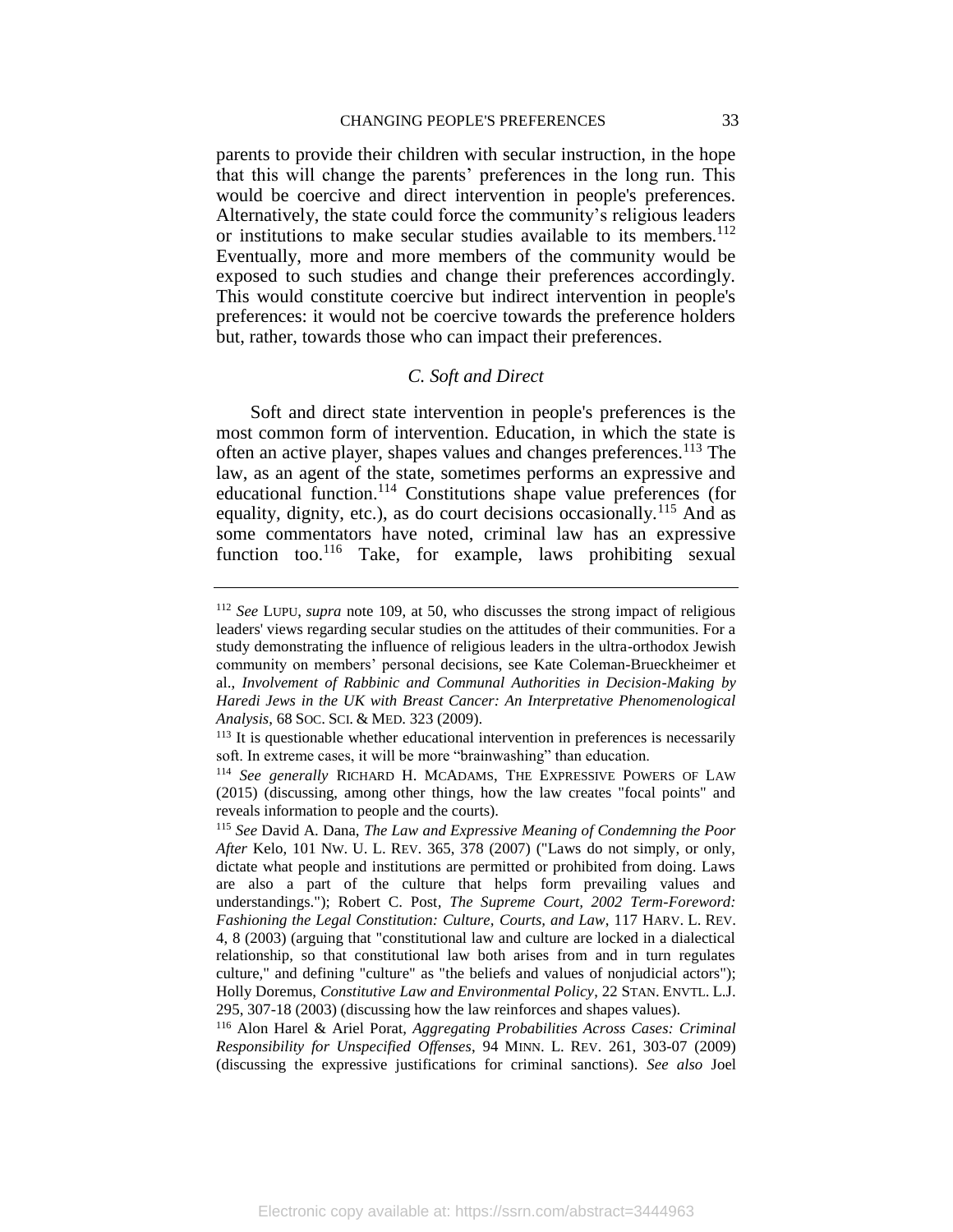#### 34 CHANGING PEOPLE'S PREFERENCES

harassment in the workplace. On the one hand, these laws are coercive: they prohibit certain types of behavior and ideally change the preferences of harassers and potential harassers in the long run.<sup>117</sup> Even more interesting, however, is that these laws can also affect the preferences of people who are not harassers or potential harassers, by conveying feminist messages in a direct but soft way to all.<sup>118</sup>

Moreover, the state can take soft and direct interventionary measures when a lack of opportunities or collective action problem prevents people from forming new preferences.<sup>119</sup> The state can thus assist individuals who are already considering changing their preferences. For example, by offering subsidies to ultra-orthodox Jews who are willing to move to a secular neighborhood or to secular families willing to move to an ultra-orthodox neighborhood, the state would be encouraging people to consider opportunities that were previously unavailable to them, thereby creating the potential for preferences change. While the geographical move in this example would stem from external financial incentives, the introduction of a previously unavailable opportunity could have the additional effect of altering the target group's internal preferences.

In addition, soft and direct intervention might also be suitable when people have preferences about preferences.<sup>120</sup> In such cases, people are aware that a first-order preference they hold is inconsistent with a second-order preference. At times, the state could

<sup>119</sup> *Supra* Sections II.D-F.

<sup>120</sup> *Supra* Section II.C.

Feinberg, *The Expressive Function of Punishment, in* DOING AND DESERVING 95, 98 (1970) (punishment is a unique tool used by society to express its disapproval of a wrongful act); Jean Hampton, *The Moral Education Theory of Punishment,* 13 PHIL. & PUB. AFF. 208, 212 (1984) (arguing that punishment is intended to teach the wrongdoer that the wrongful act is forbidden because it is morally wrong).

<sup>117</sup> Chris Diffee, *Going Offshore: Horseplay, Normalization, and Sexual Harassment*, 24 COLUM. J. GENDER & L. 302, 368-69 (2013) (referring to the expressive function of sexual harassment law, which delegitimized behavior previously considered legitimate by some, and asserting that "[a]ltering the legal and cultural significance of conduct may in fact prove to be one of the most effective means of halting the conduct itself").

<sup>118</sup> Richard Mullender, *Racial Harassment, Sexual Harassment, and the Expressive Function of Law*, 61 MOD. L. REV. 236, 240 (1998) ("The RRA [Race Relations Act] and the SDA [Sex Discrimination Act] send out messages to the effect that discrimination on the grounds with which they are respectively concerned is wrongful."); Danielle Keats Citron, *Law's Expressive Value in Combating Cyber Gender Harassment*, 108 MICH. L. REV. 373, 408 (2009) ("When court rulings declared sexual harassment a manifestation of women's inequality in the workplace, they changed its social meaning. Courts sent the message that sexual abuse in the workplace violated women's equality in a manner that would not be tolerated.").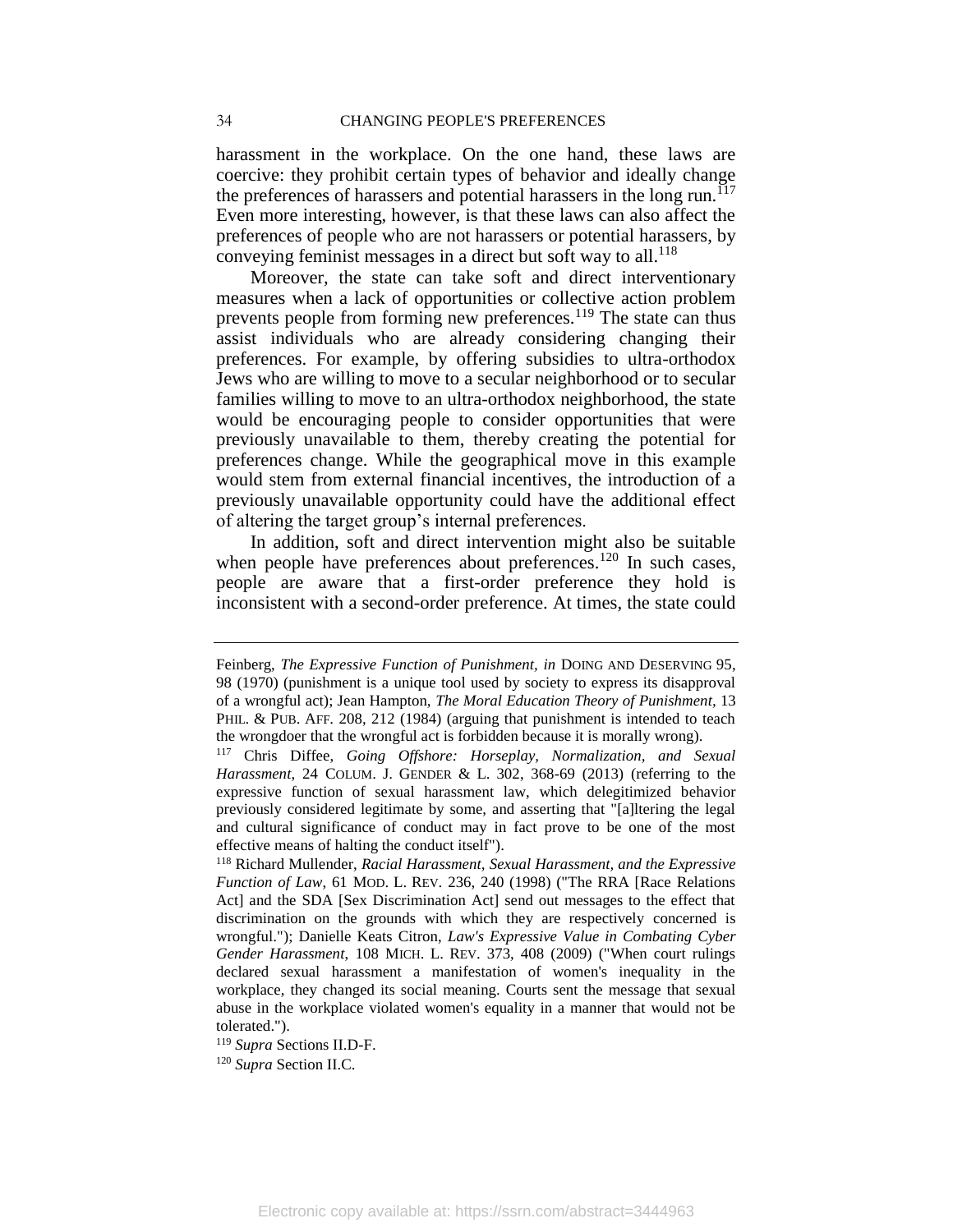assist them in resolving this tension by offering them self-binding mechanisms that would make the satisfaction of their second-order preferences more feasible. In some circumstances, the state could go even further, say, by offering to subsidize gastric-banding surgery for obese people, which would counteract their overeating preferences.<sup>121</sup>

#### *D. Soft and Indirect*

<span id="page-35-0"></span>The Thaler & Sunstein "nudge" idea exemplifies soft and indirect state intervention. In their book *Nudge*, they argued that the state can often change people's behavior not only through coercive intervention but also by "nudging" them to do what the state wants them to do, while leaving them with the ultimate choice of whether or not to do it. Thaler & Sunstein call their theory "Libertarian-Paternalism<sup>"122</sup>—paternalism because the nudge pushes people into doing what the state considers to be for their good and libertarian because the choice of what to do remains in the hands of the individual. Although nudging generally exploits people's cognitive limitations, this is to a virtuous end according to Thaler & Sunstein. In some circumstances, however, the nudge in fact neutralizes people's cognitive limitations that would have otherwise led them in the wrong direction. An example of such nudging is the default rule implemented in most countries, under which a certain amount of a worker's wages is transferred to a pension fund unless she explicitly opposes this. This rule encourages, rather than obliges, saving for retirement; anyone can opt out of the default if she so desires.<sup>123</sup> Yet the majority of people submit to the default rule, due to either the status quo bias<sup>124</sup> or the omission bias.<sup>125</sup> This context illustrates how the nudge uses people's cognitive limitations to direct them to what the state deems to be good for them (since if they were to forego the

 $121$  It can be argued, however, that the operation impacts the satisfaction of the preference as opposed to its very existence.

<sup>122</sup> Thaler & Sunstein, *supra* note [3,](#page-3-0) at 4-6 (explaining that libertarian paternalism is aimed at preserving individual freedom of choice). For criticism of Thaler & Sunstein's libertarian-paternalism, see Arad & Rubinstein, *supra* note [21,](#page-10-0) at 2-3 (presenting several points of criticism, including lack of transparency of preferences change policies, difficulties of verifying how different individuals perceive their own welfare, and the slippery slope concern, which leads to greater state intervention in individuals' private lives).

<sup>123</sup> Thaler & Sunstein, *supra* not[e 3,](#page-3-0) at 108-09.

<sup>124</sup> *See* ZAMIR & TEICHMAN, *supra* note [82,](#page-25-1) at 674 (discussing the status-quo bias in the context of judicial decision-making).

<sup>125</sup> ZAMIR & TEICHMAN, *supra* note [82,](#page-25-1) at 71 (arguing that omission bias is the tendency to judge harmful acts as worse than no-less-harmful omissions).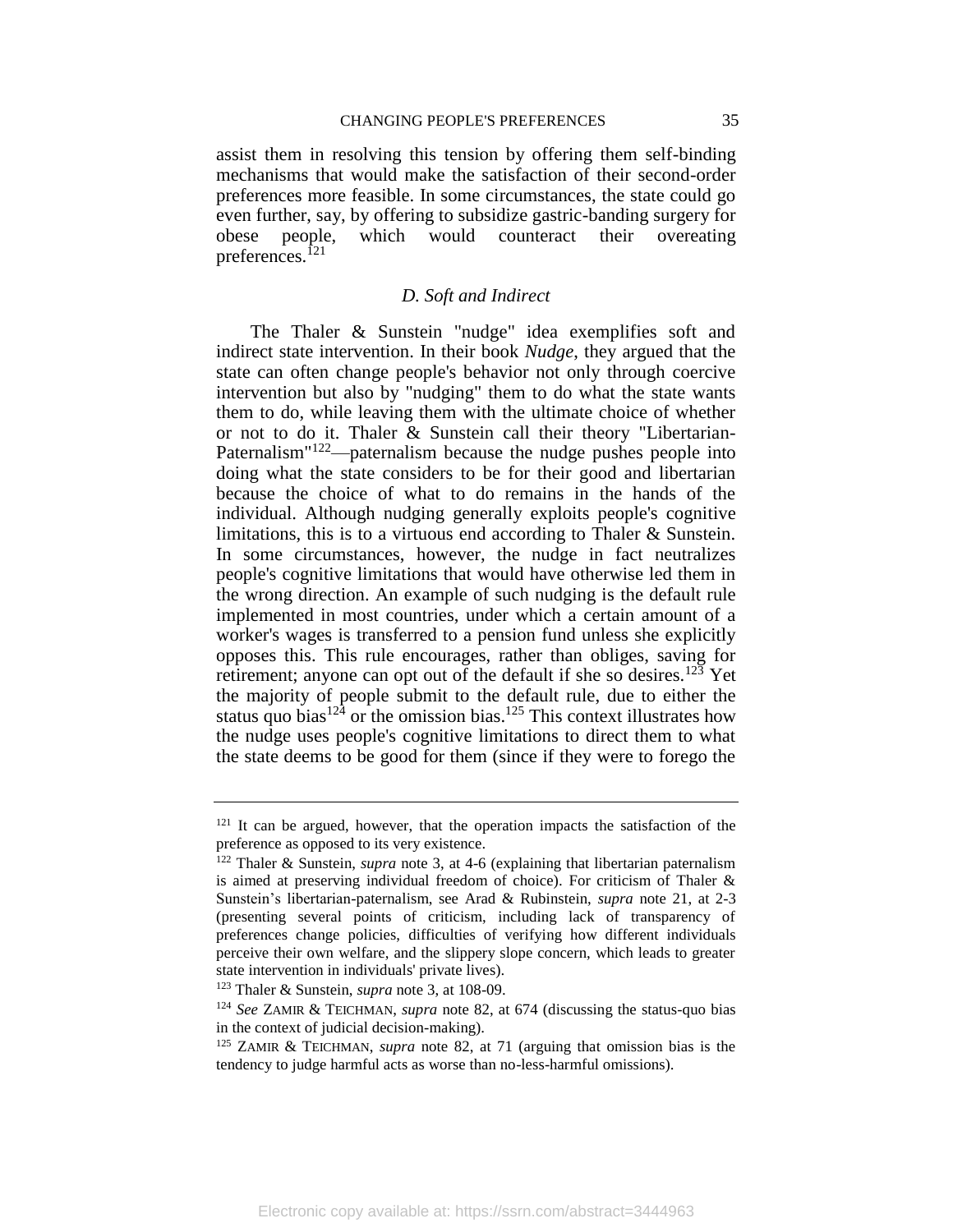payments to a pension fund, they would save less and consume more, which is assumed to be contrary to their interests). From a different perspective, the nudge here can be said to neutralize the common cognitive limitation of over-optimism, or the optimism bias.<sup>126</sup> If people fail to save money for a rainy day because they are overoptimistic about their future needs, the nudge pushes them into doing what they would not have done because of their cognitive limitation. It has also been proposed that nudging be applied to lead people to act in society's best interests.<sup>127</sup> For example, a default rule of assumed organ donation unless the deceased explicitly indicated otherwise would result in more organ donations to the benefit of all, as compared to a default rule that requires explicit consent to being an organ donor. $128$ 

Thaler & Sunstein applied their idea of nudging to changing people's behavior. Could this idea be extended to changing preferences? I believe it could.<sup>129</sup> First, the law could nudge people into behaving in a certain way that would ultimately lead to a change in their preferences as well.<sup>130</sup> The second and more interesting option would be for the nudge to be used to impact preferences without directly affecting behaviours.

To see how this second alternative can work, let's return to the preferences of ultra-orthodox Jews against exposing their children to secular studies. Assuming these preferences were shaped partially due to a lack of opportunities to develop other preferences,  $^{131}$  the state's mere provision of the missing opportunities would constitute a nudge towards considering replacing the old preferences with new ones. Thus, making public colleges and universities more accessible to ultra-orthodox Jews could, in the long run, bring about a change in their preferences regarding their children's education. In Israel, for

<sup>130</sup> *Supra* Section II.A.

<sup>131</sup> *Supra* Section II.D.

 $126$  For a discussion of the optimism bias in relation to consumer conduct, see Bar-Gill, *supra* note [54,](#page-18-1) at 22-23.

<sup>127</sup> *See* Thaler & Sunstein, *supra* note [3](#page-3-0) (discussing the idea of nudging people in order to change their behavior in relation to protecting the environment).

<sup>128</sup> Sunstein, *supra* note [71,](#page-22-0) at 42-43 (different default rules regarding organ donation could increase people's willingness to be donors).

<sup>129</sup> The nudging idea has been criticized for being manipulative. *See*, *e.g.*, T. M. Wilkinson, *Nudging and Manipulation*, 61 POL. STUD. 341 (2013) (differentiating between varying forms of nudges and concluding that some forms are prone to "manipulate and infringe upon the target's autonomy" and therefore "hard to justify"); Glaeser, *supra* note [31,](#page-11-0) at 155 (describing the government bureaucracy entailed by soft paternalism as "skilled in manipulating beliefs" and raising concerns about the abuse of such mechanisms). In contrast, my proposal to apply nudging to preferences is not manipulative.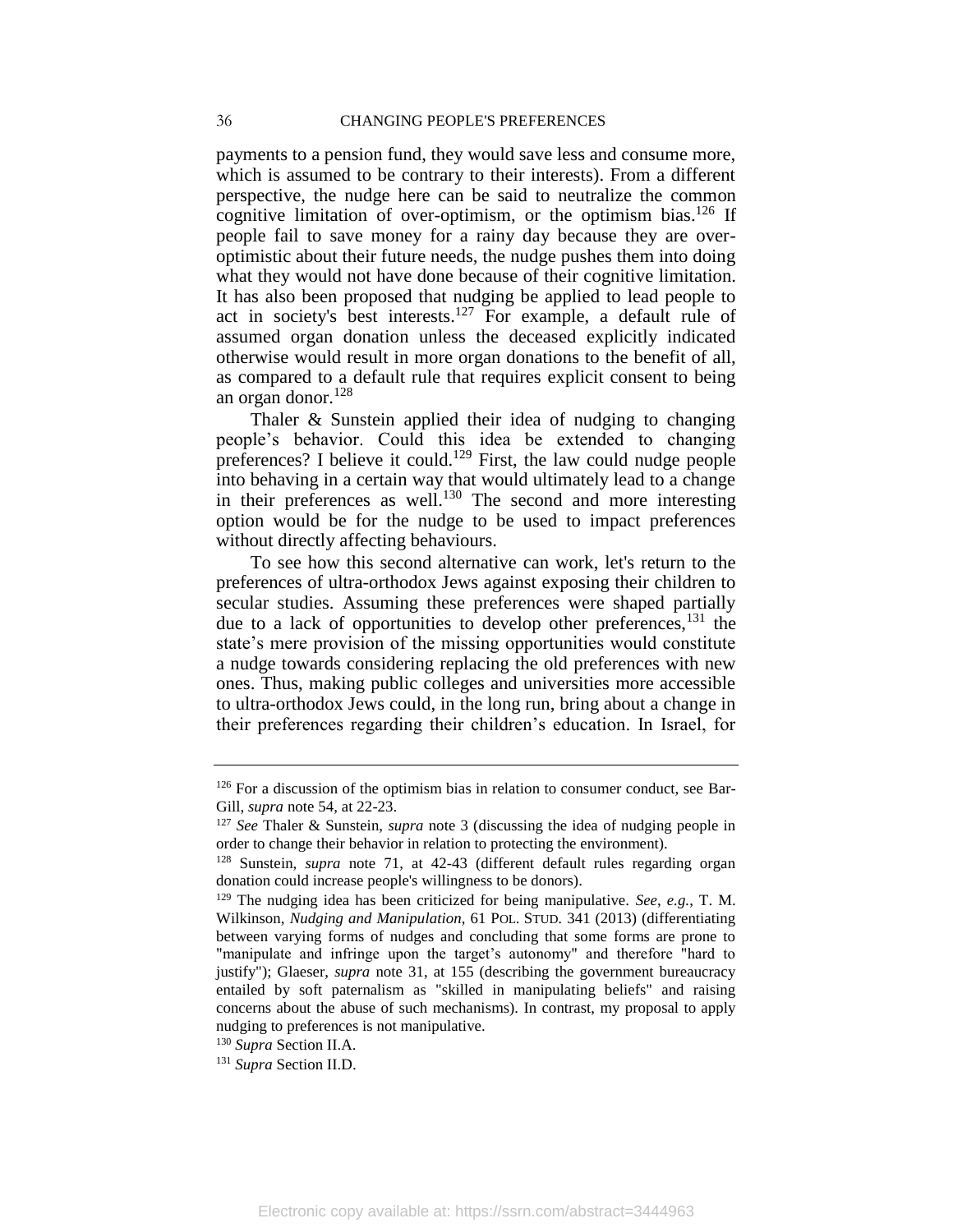example, universities hesitate over whether to allow gendersegregated classes for ultra-orthodox Jewish students.<sup>132</sup> There are certainly good arguments against doing this, but one advantage, which should not be easily dismissed, is that it would make higher education more feasible for the ultra-orthodox community and provide its members with the opportunities they currently lack when forming their preferences. Note that in this example, as opposed to Thaler & Sunstein's nudging context, there is no manipulation involved: people would be offered previously-unavailable opportunities that are essential for shaping their preferences.

Another soft and indirect way to change people's preferences is through a "natural selection," or evolutionary, process.<sup>133</sup> This approach lies on the borderline between indirectly changing preferences by directly changing behavior and directly changing preferences: the law creates the conditions in which it is easier, or more attractive, for people to develop "desirable" preferences, and thus, more and more people eventually do develop them. To illustrate, suppose that the law tends to oblige lawyers to behave altruistically towards their clients. We can therefore expect that this will lead to people with an altruistic bent to be more attracted to becoming lawyers than other people are. Alternatively, suppose that we want people who care significantly more about their social contribution than their income to be our judges or doctors. In order to attract the people with the "right" preferences, then, judges' and doctors' salaries should not be set too high. $134$ 

Note that in these examples, the law does not change people's preferences but instead creates conditions that makes certain professions more attractive to people with certain preferences. It is quite possible, however, that the more the state, or the law, makes certain professional fields appealing to people with certain preferences, the more people will develop such preferences. This would occur particularly if the attraction to a given field were to depend not only on the preference considered most essential to that

<sup>132</sup> HCJ 6667/14, Tirosh v. Council for Higher Education (Nevo, March 19, 2015) (Isr.) (an appeal to the Israel High Court of Justice against government funding of gender-segregated classes at public universities).

<sup>133</sup> *Cf.* Oren Bar-Gill & Chaim Fershtman, *Public Policy with Endogenous Preferences*, 7 J. PUB. ECON. THEORY 841 (2005) (explaining how monetary incentives might induce changes in people's internal preferences); Bar-Gill & Fershtman, *supra* note [73](#page-23-1) (making a similar argument in a contractual context).

<sup>134</sup> *See* Stephen J. Choi, Mitu G. Gulati & Eric A. Posner*, Are Judges [Overpaid? A](http://p1701-primoprd.tau.ac.il.rproxy.tau.ac.il/primo_library/libweb/action/display.do?tabs=detailsTab&ct=display&fn=search&doc=TN_gale_legal254786562&indx=1&recIds=TN_gale_legal254786562&recIdxs=0&elementId=0&renderMode=poppedOut&displayMode=full&frbrVersion=&dscnt=0&vl(drStartDay6)=00&tab=default_tab&dstmp=1443592979340&srt=rank&vl(boolOperator0)=AND&mode=Advanced&&vl(55572091UI5)=all_items&vl(1UIStartWith1)=contains&tb=t&vl(drEndYear6)=%D7%A9%D7%A0%D7%94&vl(freeText0)=judges%27%20compensation&vl(drEndDay6)=00&vid=TAU1&vl(freeText2)=&vl(boolOperator2)=AND&vl(55572095UI0)=any&vl(drEndMonth6)=00&title2=2&vl(drStartMonth6)=00&vl(55572098UI1)=creator&frbg=&vl(55572096UI3)=all_items&vl(boolOperator1)=AND&vl(99889880UI4)=all_items&vl(1UIStartWith2)=contains&dum=true&vl(1UIStartWith0)=contains&vl(55572097UI2)=creator&Submit=%D7%97%D7%A4%D7%A9&vl(freeText1)=posner&vl(drStartYear6)=%D7%A9%D7%A0%D7%94)  [Skeptical Response to the Judicial Salary Debate,](http://p1701-primoprd.tau.ac.il.rproxy.tau.ac.il/primo_library/libweb/action/display.do?tabs=detailsTab&ct=display&fn=search&doc=TN_gale_legal254786562&indx=1&recIds=TN_gale_legal254786562&recIdxs=0&elementId=0&renderMode=poppedOut&displayMode=full&frbrVersion=&dscnt=0&vl(drStartDay6)=00&tab=default_tab&dstmp=1443592979340&srt=rank&vl(boolOperator0)=AND&mode=Advanced&&vl(55572091UI5)=all_items&vl(1UIStartWith1)=contains&tb=t&vl(drEndYear6)=%D7%A9%D7%A0%D7%94&vl(freeText0)=judges%27%20compensation&vl(drEndDay6)=00&vid=TAU1&vl(freeText2)=&vl(boolOperator2)=AND&vl(55572095UI0)=any&vl(drEndMonth6)=00&title2=2&vl(drStartMonth6)=00&vl(55572098UI1)=creator&frbg=&vl(55572096UI3)=all_items&vl(boolOperator1)=AND&vl(99889880UI4)=all_items&vl(1UIStartWith2)=contains&dum=true&vl(1UIStartWith0)=contains&vl(55572097UI2)=creator&Submit=%D7%97%D7%A4%D7%A9&vl(freeText1)=posner&vl(drStartYear6)=%D7%A9%D7%A0%D7%94)* 1 J. LEGAL ANALYSIS 47, 56 (2009) (arguing that increased salaries will attract more people to the judiciary but lower salaries will attract more suitable people, namely, those who wish to serve as judges unrelated to salary or social status).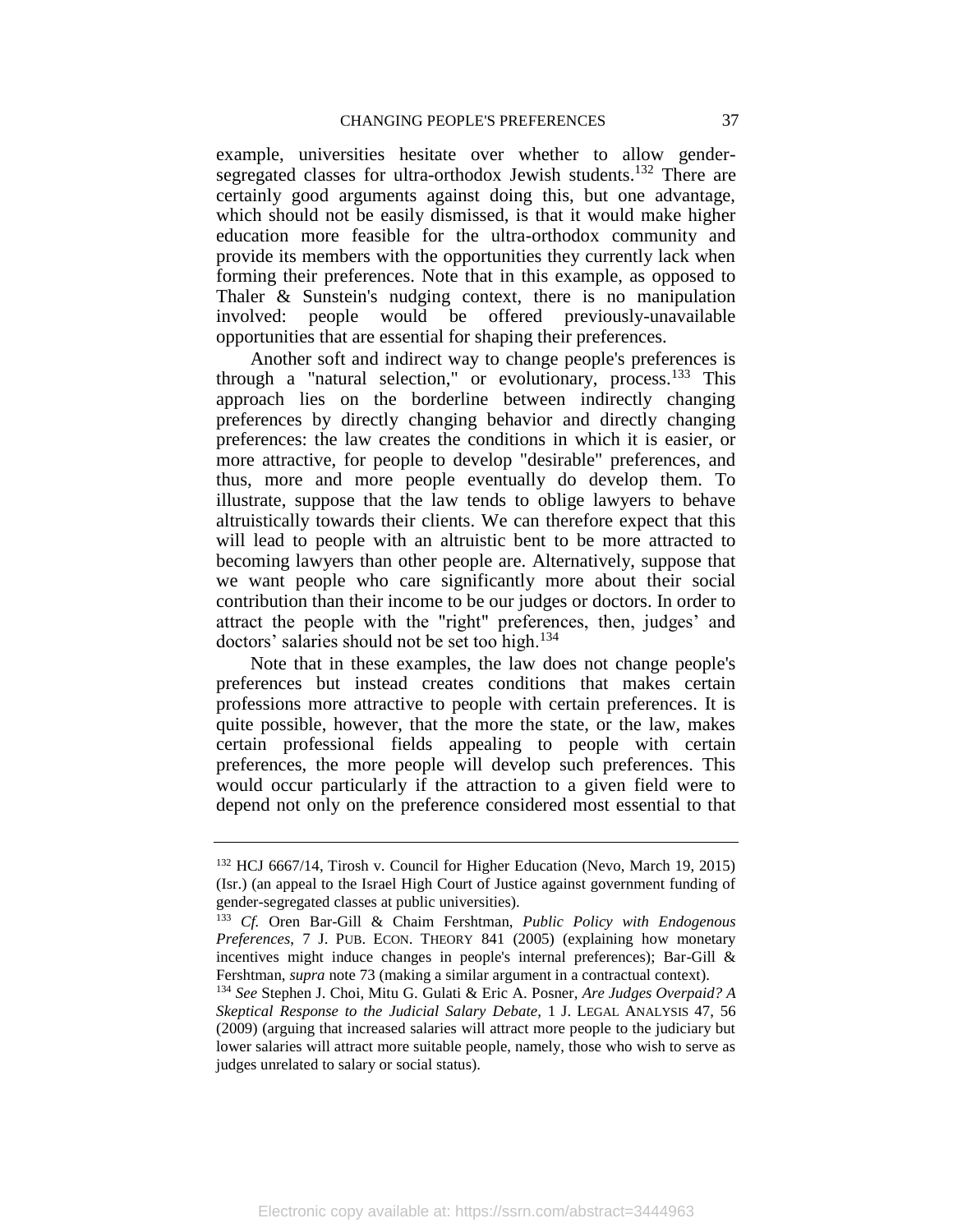field but on other preferences as well. Thus, if enjoyment of legal challenges is the appeal for many people to being a judge but the salary is low, more and more lawyers who are attracted to the judiciary for this particular reason will develop preferences for making a social contribution and thereby compensate themselves for the non-appeal of the low salaries.

#### **CONCLUSION**

<span id="page-38-0"></span>In Part II, I presented categories of cases in which the usual objections to state intervention in people's preferences weakens, while Part III examined four different ways in which the state can intervene in preferences in such cases. The discussions in the two parts, when combined, arguably provide an answer to the question of when it might be desirable for the state to intervene in preferences. This response accounts for and contends with the general arguments discussed in Part I against state intervention: *personal freedom, abuse of power, the role of the state, and uncertainty.*

The *personal freedom* argument falters in all categories of cases discussed in Part II. When preferences create a risk of the *imposition of negative externalities* on third parties, the personal freedom argument is less compelling, since externalities is a common justification for the law to intervene and curtail risk creators' freedom. When state intervention is aimed at preventing *market forces* from shaping people's preferences, the state is acting to eliminate effects created by third parties rather than to create new preferences. Therefore, such intervention can hardly be considered an infringement on consumers' freedom, for if anything, it enhances their freedom. When intervention promotes people's *second-order preferences* at the expense of discouraging their first-order preferences, the state is not infringing on people's freedom but rather assisting them in achieving their goals. In such cases the preferences change is a Pareto improvement: everyone is made better off and no one is made worse off. Preferences that were shaped due to a *lack of opportunities* or *cognitive limitations* are not authentic in the deep sense and were not genuinely created by an autonomous individual. Thus, state intervention in such instances is aimed at placing the individual in the position he would have occupied had the missing opportunities been available to him from the outset and had he been rational and adequately informed. Finally, when the state intervenes in preferences in response to a *collective action problem*, it is in no way certain that non-intervention would serve individual freedom better than the intervention does. On the contrary: soft intervention might enable individuals to shape their preferences more freely than they would absent the intervention.

The other three arguments against state intervention in